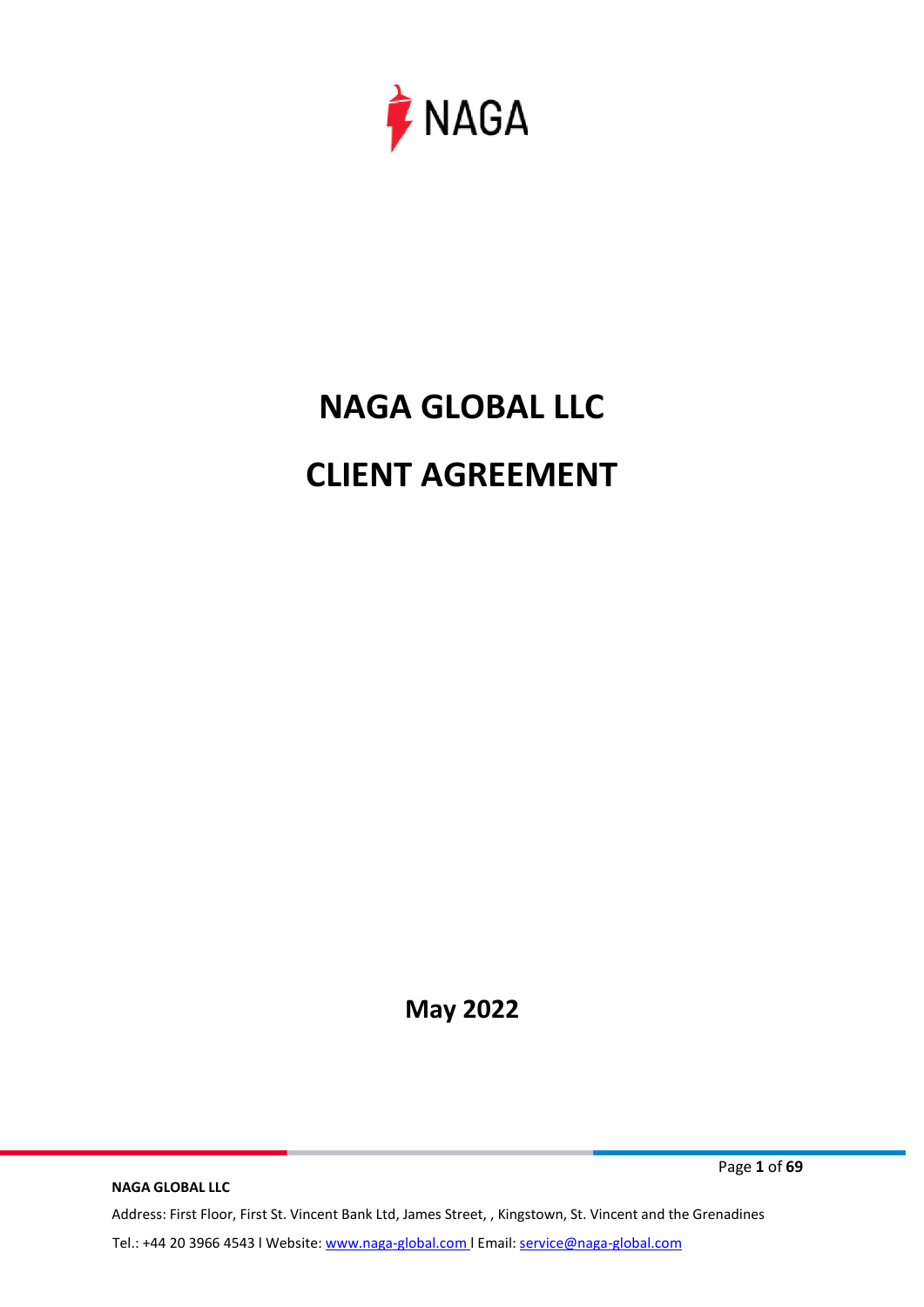# **TABLE OF CONTENTS**

| 1.  |  |
|-----|--|
| 2.  |  |
| 3.  |  |
| 4.  |  |
| 5.  |  |
| 6.  |  |
| 7.  |  |
| 8.  |  |
| 9.  |  |
| 10. |  |
| 11. |  |
| 12. |  |
| 13. |  |
|     |  |
| 14. |  |
| 15. |  |
| 16. |  |
| 17. |  |
| 18. |  |
| 19. |  |
| 20. |  |
| 21. |  |
| 22. |  |
| 23. |  |
| 24. |  |
| 25. |  |

#### **NAGA GLOBAL LLC**

Page 2 of 69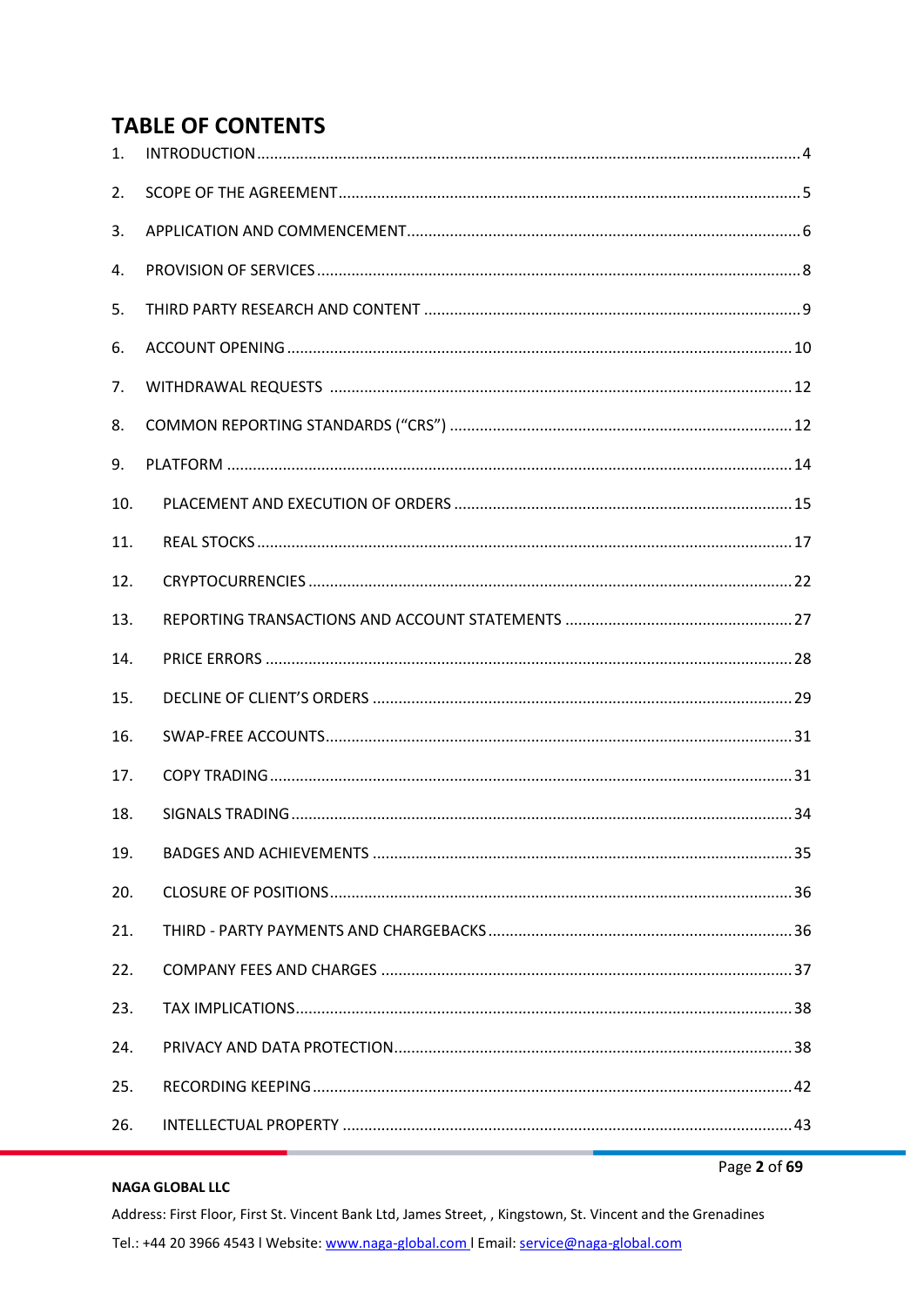| 27.   |  |  |
|-------|--|--|
| 28.   |  |  |
| 29.   |  |  |
| 30.   |  |  |
| 31.   |  |  |
| 32.   |  |  |
| 33.   |  |  |
| 34.   |  |  |
| 35.   |  |  |
| 36.   |  |  |
| 36.1. |  |  |
| 36.2. |  |  |
| 36.3. |  |  |
| 36.4. |  |  |
|       |  |  |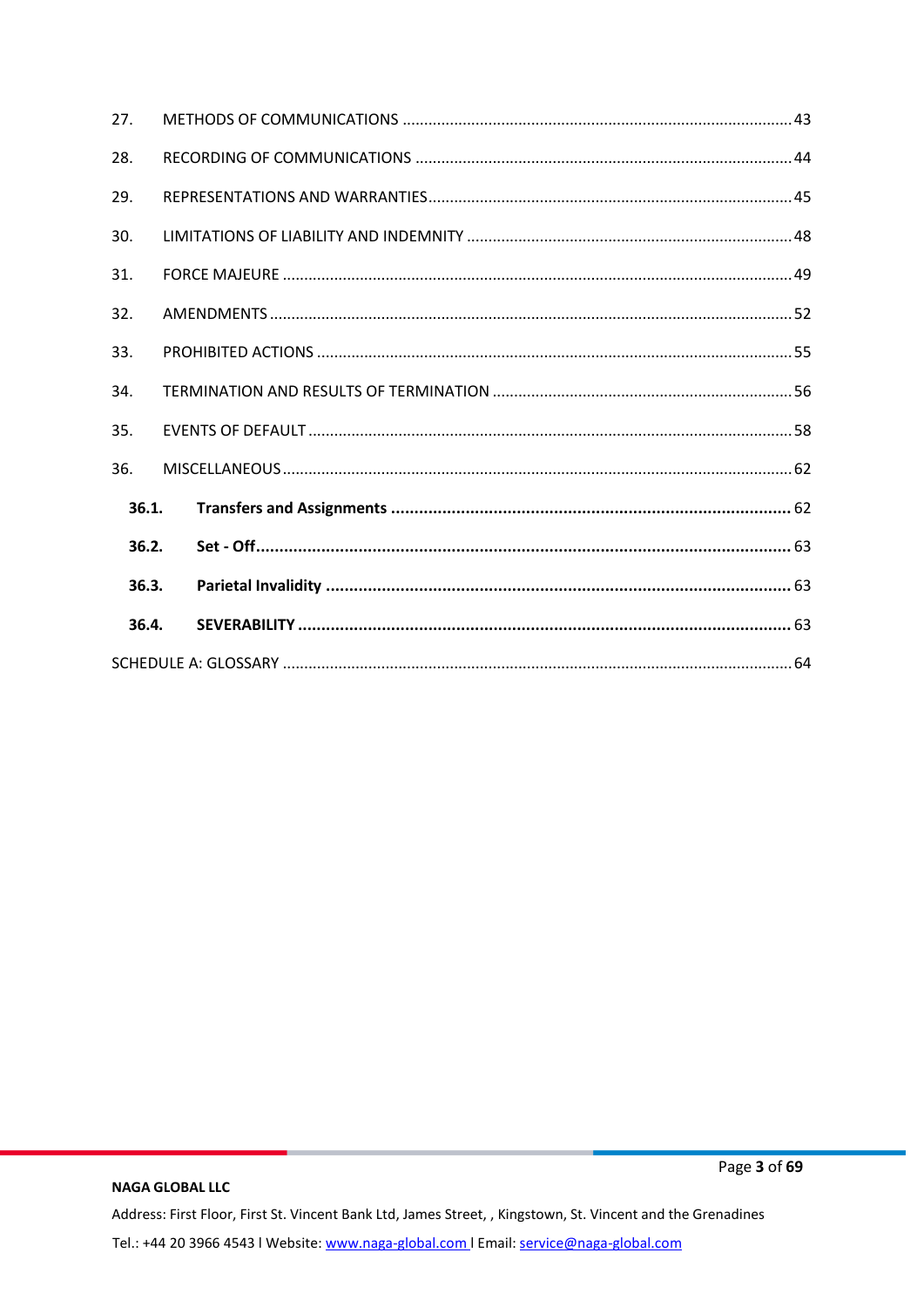# <span id="page-3-0"></span>**1. INTRODUCTION**

- **1.1.** This Client Agreement (hereafter referred to as the "**Agreement**") is entered by and between **NAGA GLOBAL LLC** (hereinafter called the "**Company**" or "**us**" or "**NAGA**" ) on the one part and the **CLIENT,** which may be a legal entity or a natural person who has completed the Account Opening Application Form and has been accepted by the Company as a Client (hereafter referred to as the "**Client**" and/or "**you**") on the other part.
- **1.2.** The Company is incorporated under the laws of Saint Vincent and the Grenadines with Registration 1189 LLC 2021
- **1.3.** The Company is authorised as an International Business Company under the International Business Companies (Amendment and Consolidation) Act, Chapter 149 of the Revised Laws of Saint Vincent, and Grenadines, 2009 (hereafter referred to as the "**Law**").
- **1.4.** The objective of the Company are all subject matters not forbidden by International Business Companies, (Amendment and Consolidation) Act, Chapter 149 of the Revised Laws of Saint Vincent and the Grenadines, 2009, in particular but not exclusively all commercial, financial, lending, borrowing, trading, service activities and the participation in other enterprises as well as to provide brokerage, training and managed account services in currencies, commodities, indexes, CFDs and leveraged financial instruments.
- **1.5.** The Agreement shall be binding upon and shall inure to the benefit of the parties and their permitted successors and assigns.
- **1.6.** The Client by accepting the Company's Agreement acknowledge, represents, warrants and confirms the following:
	- **1.6.1.** I have made my own inquiries about NAGA and the Services to be provided by it and decided to obtain from NAGA the Services and such other services available at or provided by NAGA, and such independently and of my own will and/or through private referral.
	- **1.6.2.** I have personally, independently and of my own will, requested to deal with NAGA in connection with the offered Services.
	- **1.6.3.** All information provided by NAGA to myself and pertaining to the offered Services, have been provided only upon my request.

#### **NAGA GLOBAL LLC**

Page **4** of **69**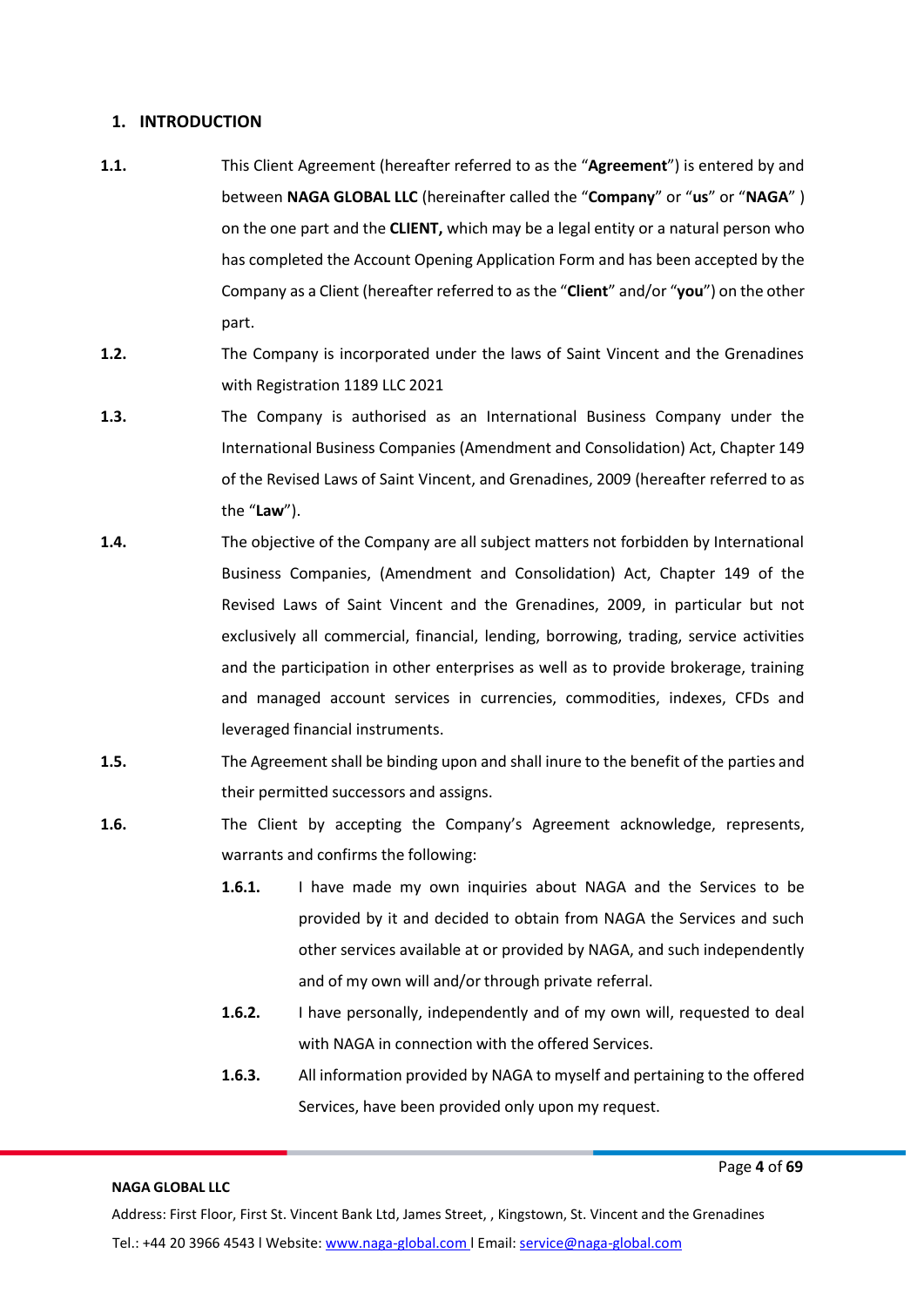- **1.7.** By accepting and agreeing to the Client Agreement during the online registration process, the Client agrees to the provision of information through electronic means such as the Company's Website or the verified email of the Client (the "Durable Mediums") due to the nature of the relationship established between the relevant Parties, which is deemed acceptable and appropriate.
- **1.8.** The provision of information by means of electronic communication is treated as appropriate and acceptable since the Client has regular access to the internet. The provision by the Client of an email address for the purposes of the carrying on of that business is considered as sufficient evidence. The Company will ensure that the information available within its Website will be always kept up to date.
- **1.9.** The Company provides services relating to Real Stocks and CFD instruments, which carry a high level of risk and may result in losing all of your invested capital. Our CFD trading is not appropriate for everyone. An explanation of some of the risks associated with our CFD trading is set out in the Risk Disclosure Statement, , and you should ensure that you fully understand such risks before entering into any business relationship with the Company.

### <span id="page-4-0"></span>**2. SCOPE OF THE AGREEMENT**

- **2.1.** By accepting the provisions herein, the Client enters into a legally binding agreement with the Company. To protect the Client's interests, the Client is requested to carefully read these terms before opening an account with the Company.
- **2.2.** A glossary of terms is available as Schedule A herein and forms part of the Agreement.
- **2.3.** The Agreement includes, in addition to any Schedules and the Account Opening Form completed by the Client through the Company's Website; any information provided to the Client during the registration procedure.
- **2.4.** Please note that there are other documents and information available on the Company's official Website, which do form part of the Agreement, and provide more details on the Company and the Client's activities carried on with the Company, such as:
	- **2.4.1.** the Risk Disclosure and Warnings Notice that summarises the key risks involved in investing in Contracts for Differences (hereafter referred to as "**CFD(s)**"),available [here;](https://files.naga.com/RISK%20DISCLOSURE%20_NG.pdf)
	- **2.4.2.** the Privacy Policy that explains how the Company deals with certain information that the Client provide it with, available [here;](https://files.naga.com/Privary%20Policy_NG.pdf)

#### **NAGA GLOBAL LLC**

Page **5** of **69**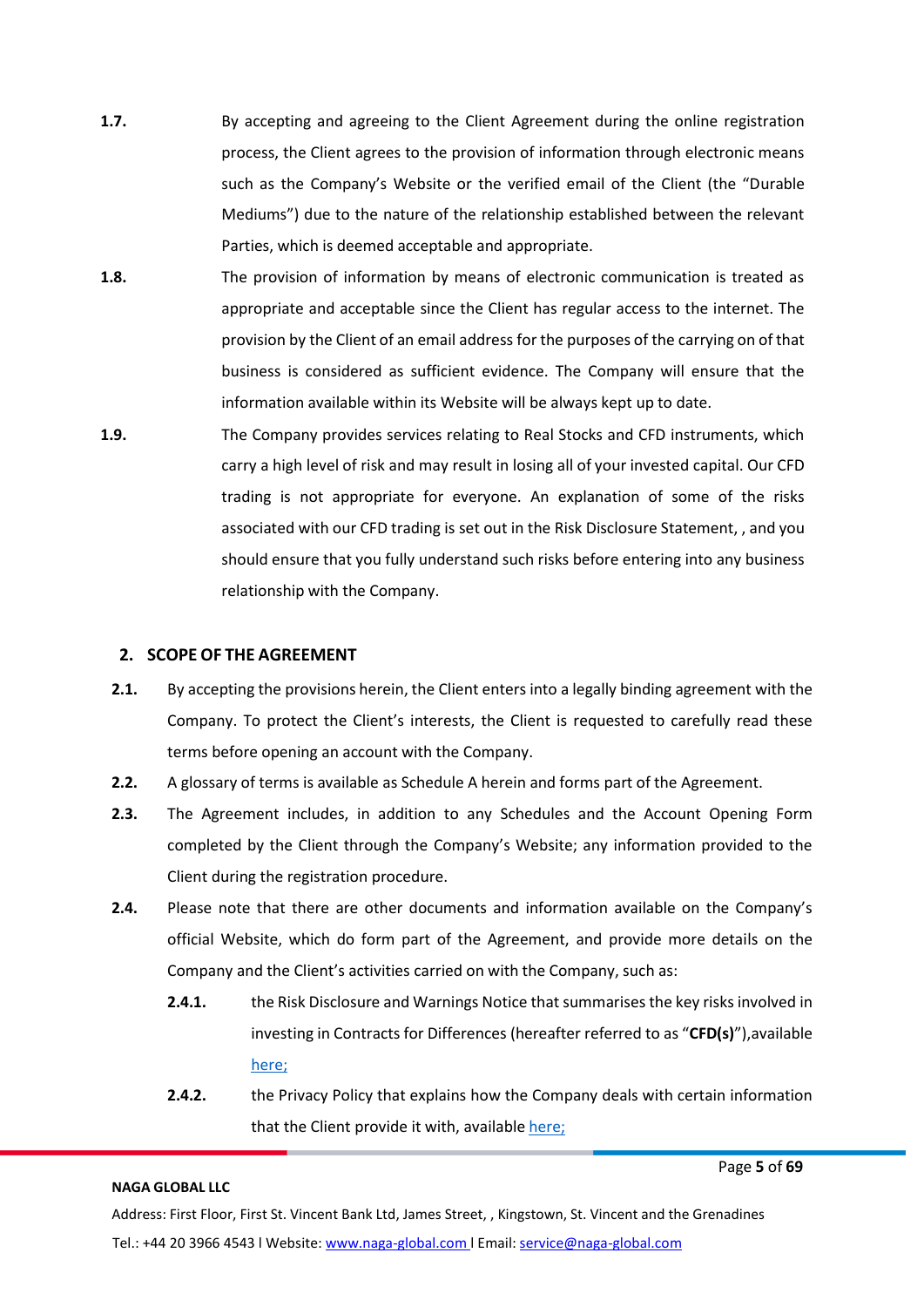**2.4.3.** Community Standards that provide an overall outline on acceptable behaviours that define what users can and cannot do on NAGA Feed & NAGA Messenger, available [here](https://naga.com/community-guidelines) .

#### <span id="page-5-0"></span>**3. APPLICATION AND COMMENCEMENT**

- **3.1.** The Agreement shall commence once the Client has been informed about their account being activated, after the Client fills in and submits the Account Opening Application Form and the Company has completed due diligence and satisfied its requirements in terms of Know Your Customer (hereafter referred to as the "**KYC**") or any other procedures.
- **3.2.** The Client accepts that from the date of the notification, they have fifteen (15) days to provide the Company with the missing documentation. During such a period, the Client can deposit a total amount of up to 2,000 (two thousand) in the Account Currency. If the Client provides the missing documentation in due time, the Company shall update the Client's Account status in a reasonable time and shall inform the Client that the deposit limit has been lifted. If the Client has not provided all the relevant information and/or documentation, to satisfy the Company's KYC in due time, on the 15th day, the Company shall close all existing Open Positions (the time of the closing of the Open Positions is at the discretion of the Company), and all remaining funds must be returned to the Client/beneficial owner, through the same funding method. The procedure for returning the funds must occur immediately, regardless of whether the Client has requested the return of their funds or not. The remaining funds (deposits) include any profits the Client has gained during their Transactions and deducting any losses incurred. The Company will disable any Access Data that has been given to the Client until such date and terminate the Business Relationship. **The timeframe of fifteen (15) days commencesfrom the initial contact**. The initial contact takes place the moment that the Client either accepts the Client Agreement or makes their first deposit, whichever comes first. If the 15<sup>th</sup> day is not a Business Day, then the Company shall take the above-mentioned actions on the last Business Day before the 15<sup>th</sup> day.
- **3.3.** Some areas or parts of the Company's Website and/or the Platform may have different specific Terms of Access and/or use posted thereon, if there is a conflict and/or discrepancy between these Terms and Conditions and any such specific terms of access and/or use, the latter shall have precedence with respect to your access and/or use of such relevant area or part of the Company's Website and/or the Platform.

#### **NAGA GLOBAL LLC**

Page **6** of **69**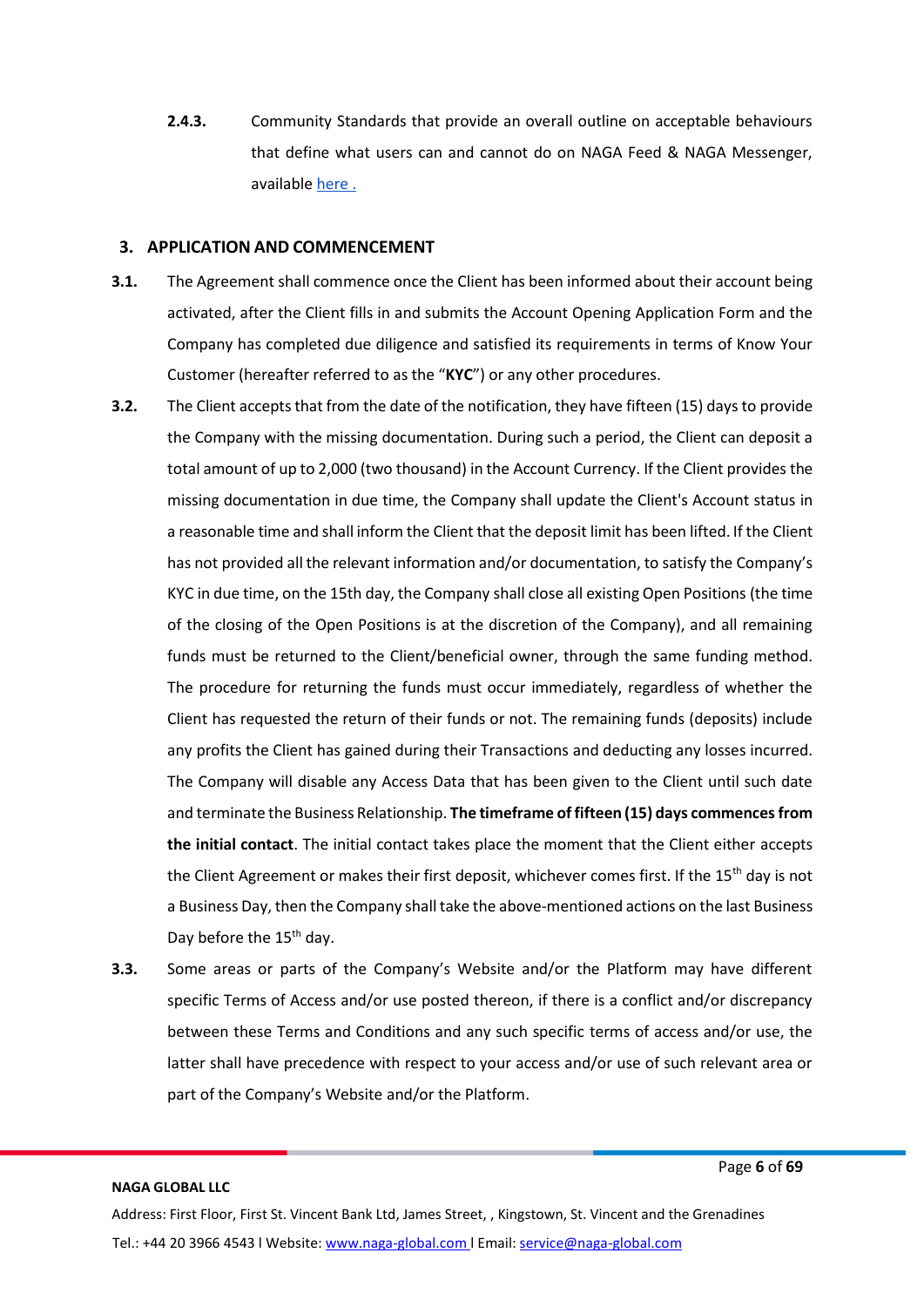- **3.4.** Your access and use of the Company's Website and/or the Platform constitute your acceptance of this Agreement and any other legal notices and statements contained on or in our Website and/or the Platform. Your access and use of the Website and/or the Platform is governed by the version of this Agreement that is in effect on the date on which our Website and/or the Platform is accessed and/or used by you.
- **3.5.** For avoidance of doubt, the Company shall not be responsible for any authorised access and/or use by Minors of our Website and/or the Platform in any way or manner and we are not responsible for determining whether any transaction you may enter into via our Website and/or the Platform is suitable, appropriate, or advisable to you.
- **3.6.** In accordance with the foregoing, you hereby represent and warrant, without prejudice to any other representations, warranties and/or covenants made under this Agreement: (a) that you are an individual who can form legally binding contracts under the laws applicable in your country of residence; (b) that you are above the age of eighteen (18) or otherwise above the legal age in your country ofresidence; (c) that you are domiciled or located in a country where the distribution or use of CFDs would not be contrary to local laws or regulations. It is your responsibility to ascertain the terms of, and comply with any local laws or regulations to which you are subject, (d) that all of the information provided by you to us for the purposes of, or in the context of, opening an account with us and/or accessing and/or using our Website and/or the Platform (in particular, but without limitation, in your Account Opening Application Form(s)) is true, accurate and correct (e) that you have all the necessary rights, power, and authority to enter into this Agreement and to perform the acts required of you hereunder; (f) that you are not a politically exposed person and you do not have any relationship (e.g., relative, associate, etc.) with a person who holds or held during the last twelve (12) months any public position; (g) that you are not an employee or a shareholder of a Listed Company or you are not an employee of a brokerage Firm or a Security Exchange.
- **3.7.** The Client acknowledges that any violation of the above and in case where the Company has identified that the Client has provided, false and/or misleading information to the Company during the onboarding procedure the Company may terminate the business relationship under **Clause 34** of this Agreement, and it is at the Company's discretion to cancel all transactions performed by the Client under this Agreement.
- **3.8.** The Website and/or the Platform is NOT intended to provide legal, tax or investment advice. Any and all information on the Company's Website and/or the Platform is for educational purposes only and is not under any circumstance intended to provide legal, tax or investment

Page **7** of **69**

Address: First Floor, First St. Vincent Bank Ltd, James Street, , Kingstown, St. Vincent and the Grenadines Tel.: +44 20 3966 4543 l Website: www.naga-global.com | Email: [service@naga-global.com](mailto:service@naga-global.com)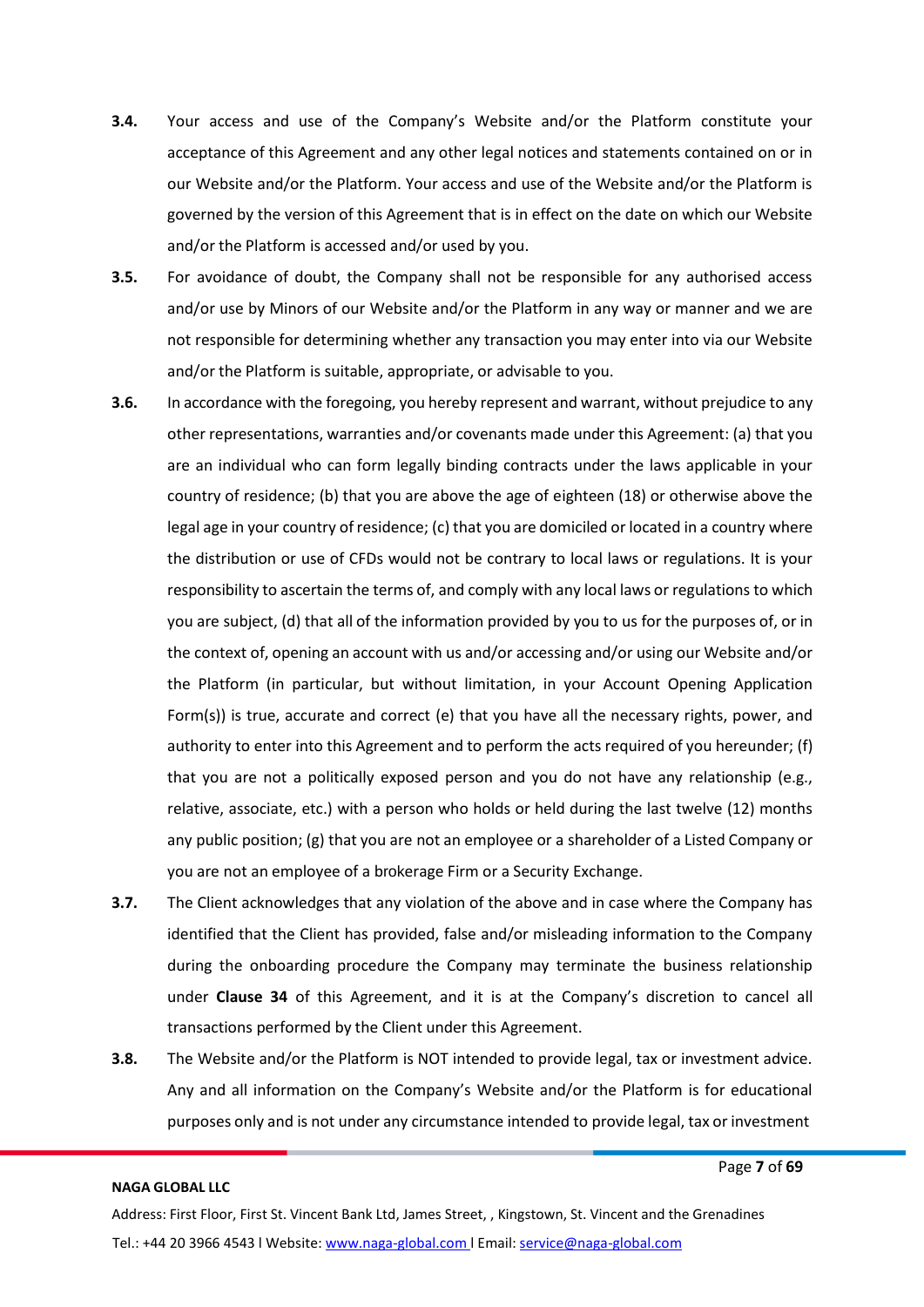advice and no guarantee is represented from any statements about profits or income, whether expressed or implied.

- **3.9.** You are solely responsible for determining whether any investment, investment strategy or related transaction is appropriate for you based on your personal investment objective, financial circumstances, and risk tolerance. You should consult your legal or tax professional regarding your financial situation.
- **3.10.** NAGA is not authorised by the Commission to provide Independent and/or Non Independent Advice and shall not give advice to you on the merits of any Trade/Order and shall deal with you on an "execution-only" basis. None of the Company's personnel are authorised by NAGA or permitted, as per the company's license condition, to give you investment advice or make investment recommendations. Accordingly, you should not regard any written or oral communication from NAGA as investment recommendations or advice or as expressing our view as to whether a particular trade is suitable for you or meets your financial objectives. You must rely on your own judgment for any investment decision you make in relation to your account. If you require investment or tax advice, you should contact an independent investment or tax advisor.

#### <span id="page-7-0"></span>**4. PROVISION OF SERVICES**

- **4.1.** The Company will offer to the Client, on an execution-only basis, access to trading several Financial Instruments in the form of CFDs, also referred to as Leveraged Products and Real Stocks.
- **4.2.** This Agreement should be read in its entirety in deciding whether the Client should acquire and/or continue to hold any Financial Instruments in accordance with the Investment and/or Ancillary Services in relation to Financial Instruments provided by the Company accordingly.
- **4.3.** This Agreement is provided to assist the Client in making an informed decision about the Company, its Services in relation to Financial Instruments provided by the Company, and the risksrelated to the provision of the Investment and/or Ancillary Services in relation to Financial Instruments and applies to both Retail and Professional Clients.
- **4.4.** The Client understands that CFDs are derivative products and therefore they will not be entitled to own any underlying instrument. The Client also understands that no physical delivery of any Underlying Asset shall occur.
- **4.5.** The Client accepts that the Company is the only execution venue in relation to their trading activity under the Agreement while the Company reserves the right to transmit Client Orders

#### **NAGA GLOBAL LLC**

Page **8** of **69**

Address: First Floor, First St. Vincent Bank Ltd, James Street, , Kingstown, St. Vincent and the Grenadines Tel.: +44 20 3966 4543 l Website: www.naga-global.com | Email: [service@naga-global.com](mailto:service@naga-global.com)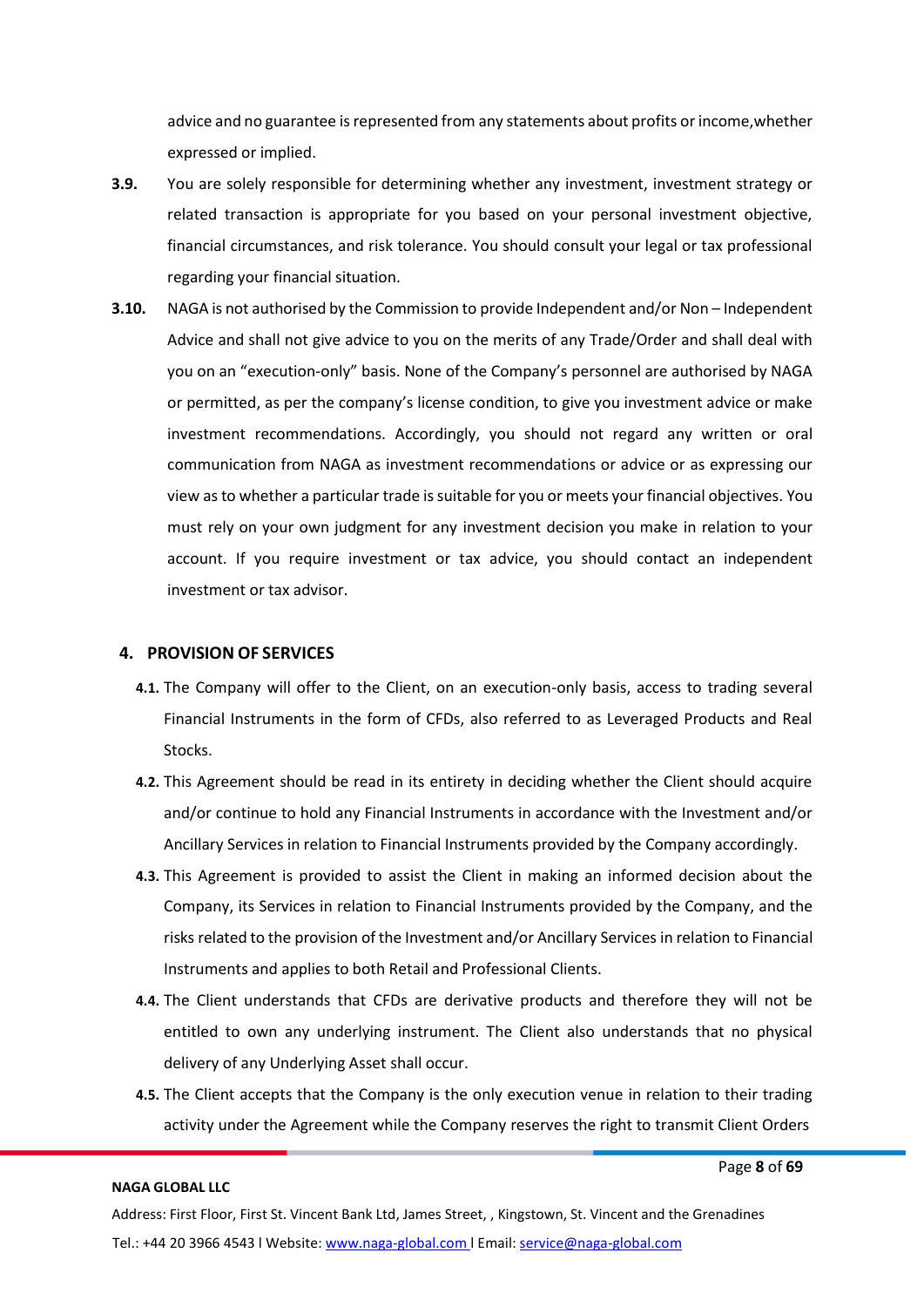for execution to third-party Liquidity Providers through an electronic communication platform. In that case, both Parties mutually agree and understand that the Company is the sole counterparty to the Client's trades and any execution of Orders is done in the Company's name.

- **4.6.** Both Parties understand that orders may be placed within the normal trading hours of the Company, available [here](https://naga.com/global/trading/hours-and-fees) and on the Company's Website and/or the Platform, as amended from time to time.
- **4.7.** The Client will only be able to trade during these trading hours as specified on the Company's Website for that relevant financial instrument. It should be noted that certain Financial Instruments have specific trading timeframes, which can be found on the Company's Website, available [here.](https://naga.com/global/trading/hours-and-fees) The Client is responsible for checking these specifications for further details, prior to trading. The Client will be notified of any Company holidays either through the internal email system or via other means, such as through the Company's Website.
- **4.8.** The Company will only provide the Client with its services in accordance with the Company's policies and procedures, and so long as the Company is not in breach of any of its legal obligations. There can be instances where the Company will not be able to provide the Client with a reason for refusing the provision of its services, where for instance doing so would be in contrast with the law.
- **4.9.** The use of and access to the Company's Trading Platform may not be permitted or may be blocked in some jurisdictions. The Client acknowledges that it is his/her responsibility to verify that they are permitted to use and access the Company's Trading Platform according to the jurisdiction they domicile or any country in which they may be located. Should you try to access the Company's Online Trading Platform from a country other than your country of your domicile it is possible that access will not be permitted, and you will be unable to access the Company's Online Trading Platform and therefore open any positions or close any existing positions.

# <span id="page-8-0"></span>**5. THIRD PARTY RESEARCH AND CONTENT**

**5.1.** NAGA's Website and/or the Platform may include general news and information, commentary, research reports and data concerning the foreign exchange and financial instruments market and other subjects. Some of this content may be supplied by persons thatare not affiliated with us. The source of all such content is clearly and prominently identified

#### **NAGA GLOBAL LLC**

Page **9** of **69**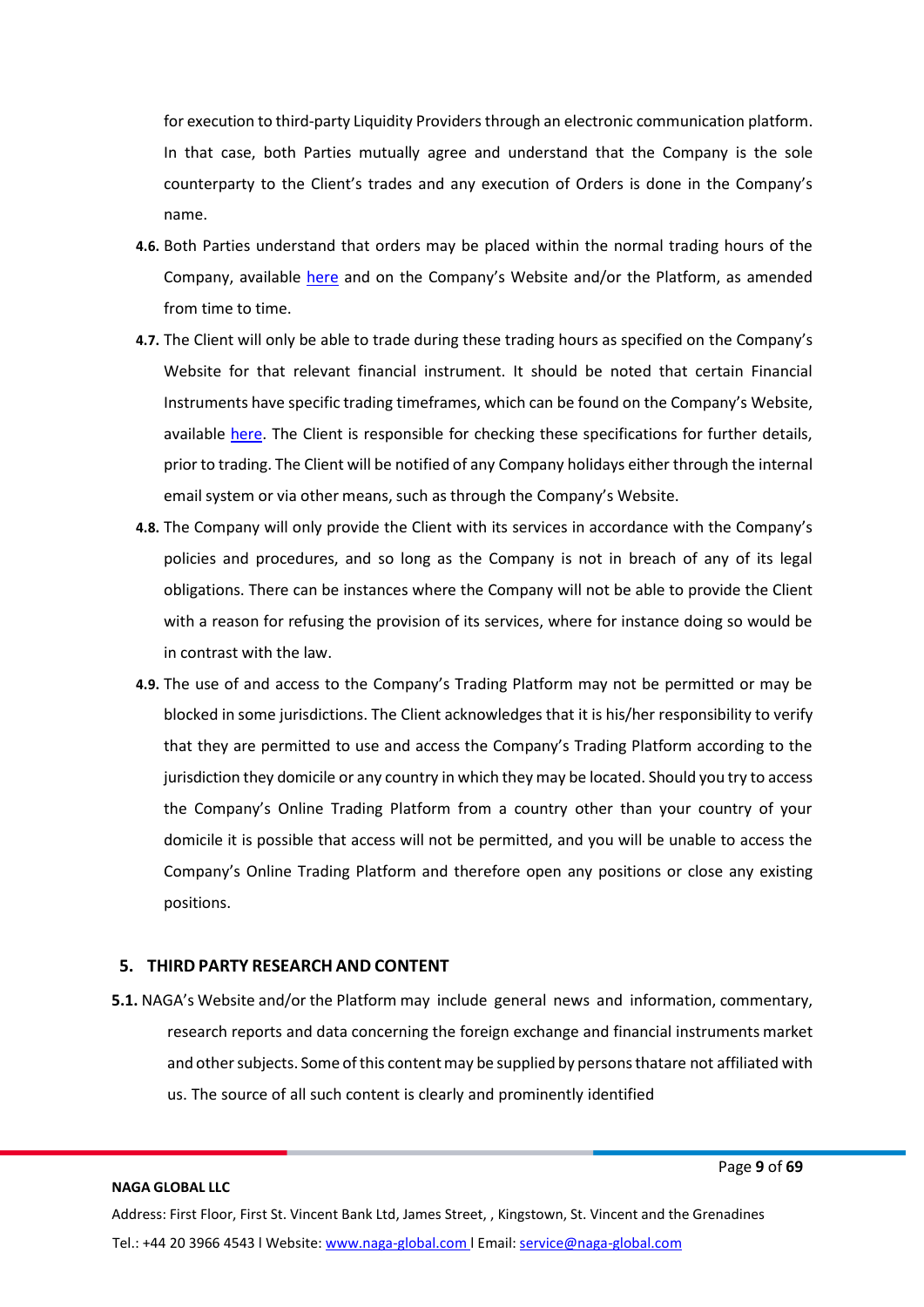on the Website and/or the Platform and is reproduced with the permission of the respective owners.

# <span id="page-9-0"></span>**6. ACCOUNT OPENING**

- **6.1.** Following receipt of the Client's Account Opening Application Form, the Company will use the information the Client has provided it with to conduct further enquiries about the Client, as the Company may deem necessary or appropriate in the circumstances in order for the Company to fulfil its legal obligations; the Company will further use the information the Client provides it with to assess and determine the appropriateness of the Client entering into a business relationship with the Company. This includes, but it is not limited to, verifying the Client's identity information, and/or obtaining references from third party database lists, other financial institutions or the Client's employer. During the client's onboarding procedure and throughout the business relationship with the client, the Company reserves the right to request to contact the client via a recorded audio and/or video electronic communication, where the Company deems as appropriate and based on internal policies and procedures being in line with related legislations.
- **6.2.** In some instances, either on a sample basis or because the Company has reason to believe that further searches are necessary, in order for it to satisfy any legal or regulatory requirement, the Company will conduct other searches with third-party information providers and databases (public or otherwise), including credit searches that appear on the Client's credit history. The Client understands that such enquiries can be conducted at any stage of the relationship and the Client is expected to assist the Company with any additional information, as failure to do so would lead to termination of the relationship between the Client and the Company in accordance with the terms of the Agreement.
- **6.3.** The Client hereby acknowledges, understands, and agrees that they are responsible for providing the Company with correct and accurate information at all times and that the Company can rely on the information the Client has provided it with, both during the onboarding in the Account Opening Application Form, as well as throughout their relationship, unless the Company has any reason to believe that the information the Client has provided the Company with is in any form false, misleading and/or inaccurate. If any of the information the Client has provided the Company with changes, the Client must without undue delay notify

#### **NAGA GLOBAL LLC**

Page **10** of **69**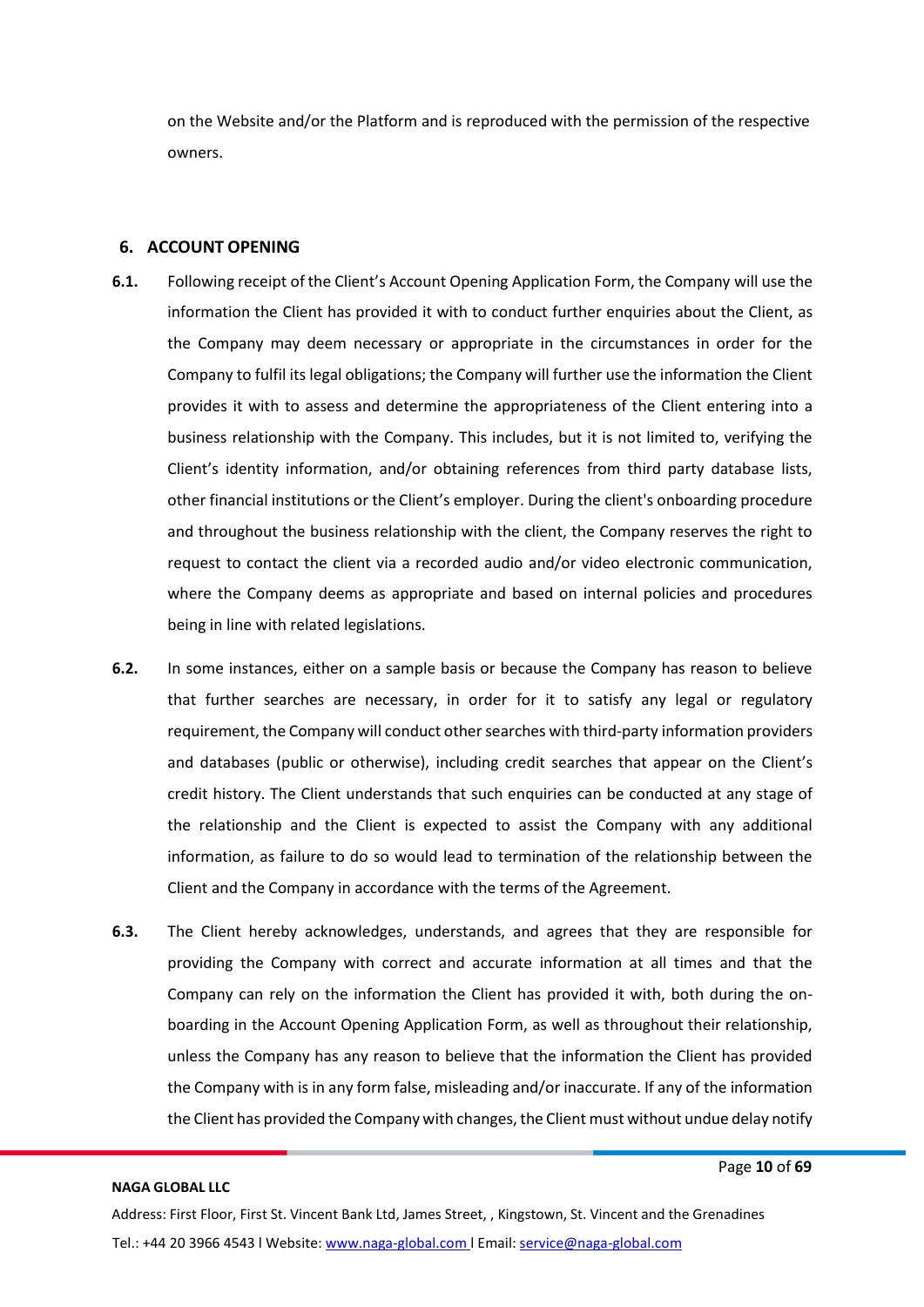the Company in writing to the email address service@naga-global.com. Therefore, the Company at any given time reserves the right to limit, block access and/or terminate and/or close the Client's Account if such information is not provided and/or if any such information provided to the Company appears to, or the Company has concerns that the submitted information may be untrue, inaccurate, incomplete, incorrect and/or falsified in any manner.

- **6.4.** The acceptance of the Client's account will be subject to the outcome of this assessment and the Company reserves the right to refuse to provide any of its services to any person, who, in the Company's reasonable opinion, is not suitable to receive such services.
- **6.5.** When the Company receives the Client's application to open an account, the Company will confirm this to the Client via email and will provide the Client with the details (Access Data) required for them to be able to access their account.
- **6.6.** During the registration process and throughout your trading activity, you are restricted from using a VPN which blocks or redirects your IP to another country. Your IP must reflect your registered and current residential country when creating and operating an account with NAGA.

#### **NAGA GLOBAL LLC**

Page **11** of **69**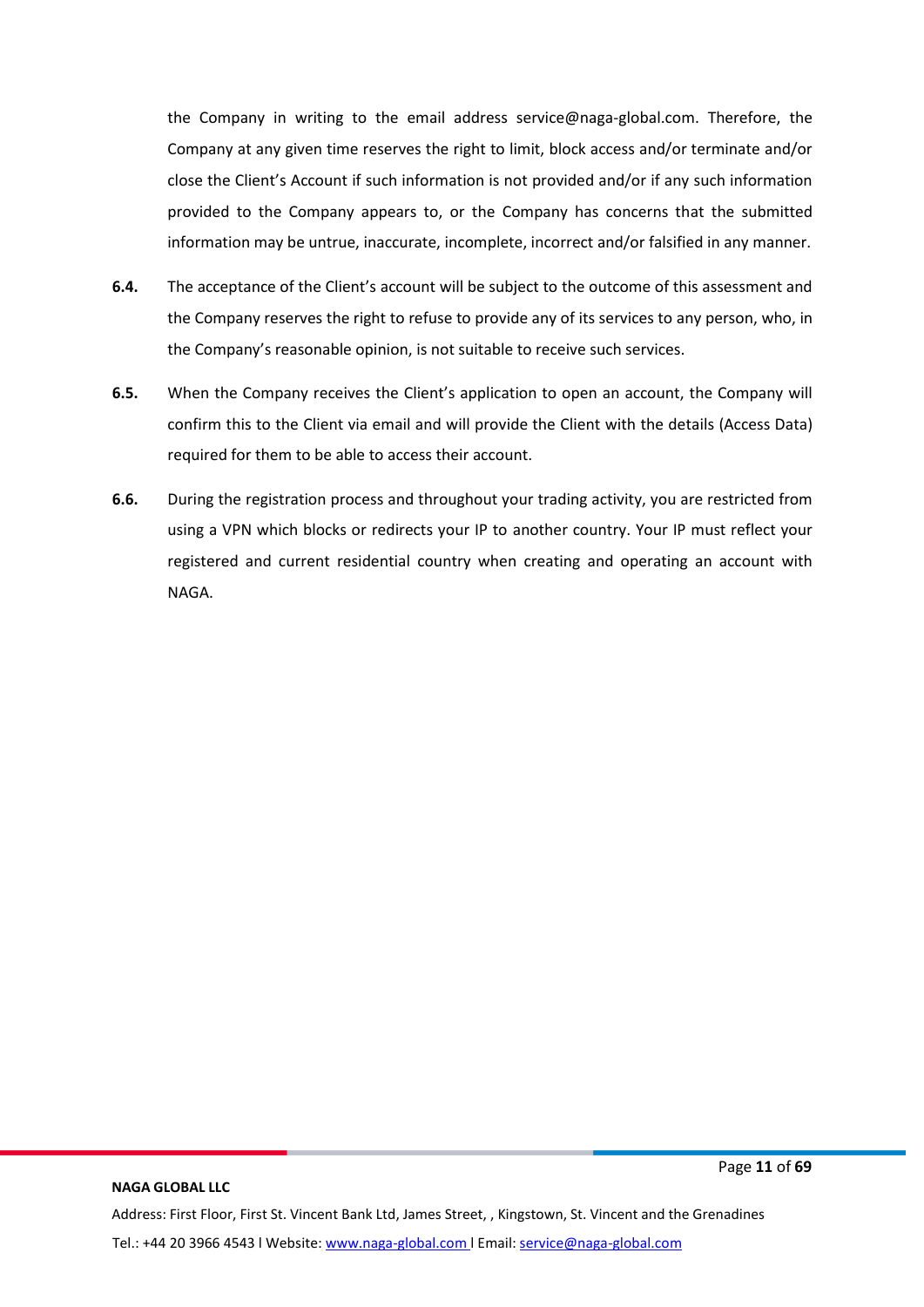# <span id="page-11-0"></span>**7. WITHDRAWALS REQUESTS**

- **7.1.** The Company shall proceed with the execution of withdrawals upon clients' requests in the method accepted by the Company from time to time since the minimum withdrawal requirements are met.
- **7.2.** The Clients shall place a withdrawal request from their portal for the minimum amount of 50 units.
- **7.3.** The Clients with funds below 50 units in their accounts can request a withdrawal sending an email at [service@naga-global.com](mailto:service@naga-global.com) with their withdrawal request.
- **7.4.** The withdrawals shall be executed by the Company given that the requested amount is subject to 10 units. Withdrawals requests for amounts below 10 units should be rejected by the Company.
- **7.5.** Withdrawals of funds deposited can only be made using the same method used by the Client to fund the Account and to the same remitter unless there is any issue with the execution of withdrawal through the same method and the Company shall request an alternative method for the transfer of the amount.
- **7.6.** The Company reserves the right to request additional details of the Clients' credit/debit card used and/or bank account used for the funding of the account.
- **7.7.** The Company shall not be held liable for any delays and/or expenses as these may occur owed to third parties, such as your bank and/or payment institution and/or credit cart provider and/or any other entity processing the withdrawal transaction.
- **7.8.** The Clients who have made a chargeback claim to their debit and/credit card provider, they will not be in position to request a withdrawal.

# **8. COMMON REPORTING STANDARDS ("CRS")**

- **8.1.** The Company is obligated under the CRS Regulation to collect certain information in relation to the Client. The Client acknowledges that the Company has the right to provide such information to the local tax authorities and they may exchange this information with tax authorities of other jurisdiction(s) pursuant to intergovernmental agreements regarding the exchange of financial information.
- **8.2.** If the Client's tax residence is located outside Saint Vincent and the Grenadines, the Company is legally obliged to pass on financial information provided with respect to the Client to the local tax authorities and they may exchange this information with tax authorities of other

#### **NAGA GLOBAL LLC**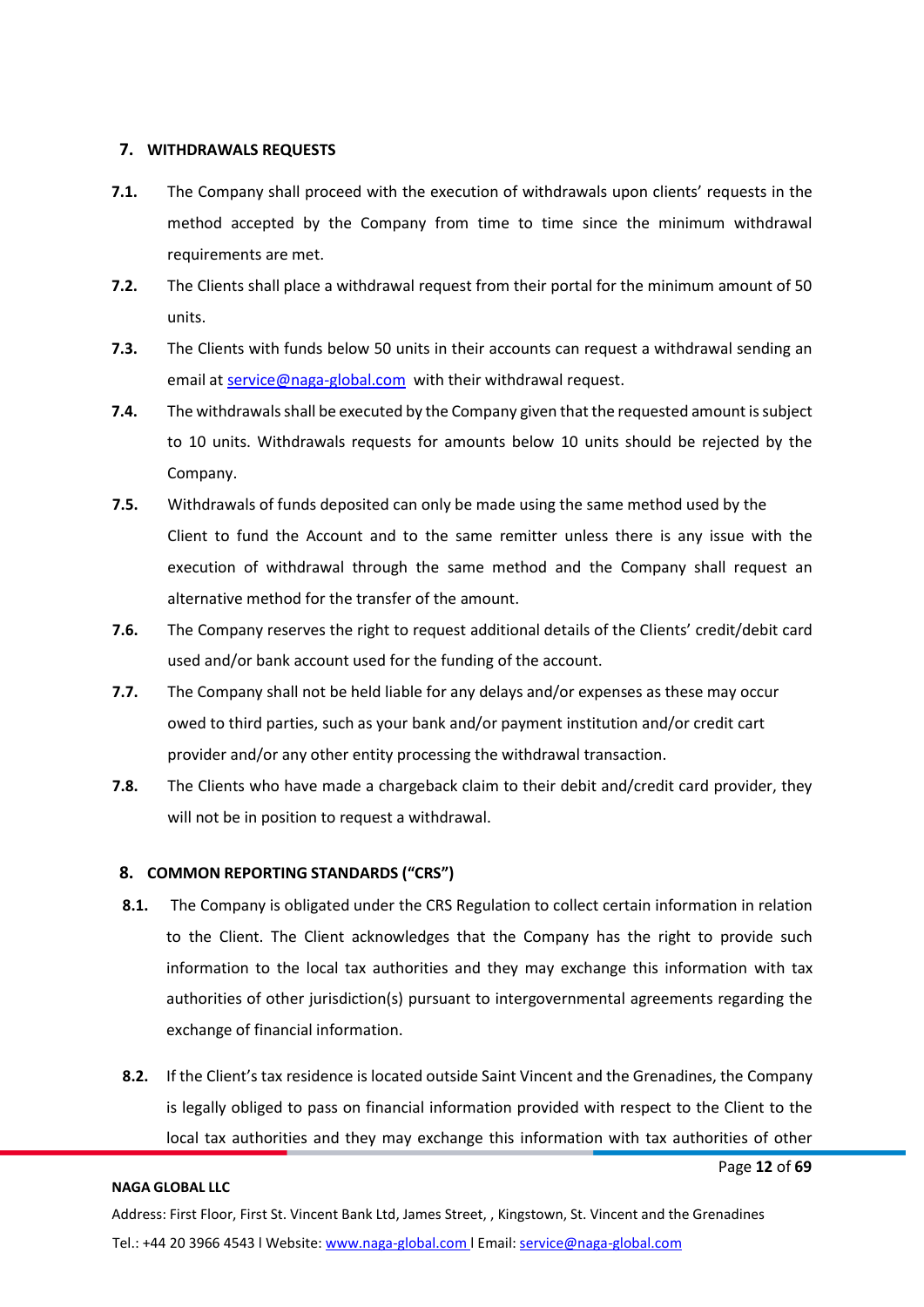jurisdiction(s) pursuant to intergovernmental agreements to exchange financial account information.

- **8.3.** By accepting the Client Agreement, the Client authorizes the Company to provide directly or indirectly to any relevant tax authority or any party authorized to audit or conduct any similar control to the Company for tax purposes, information obtained from the Client or otherwise in connection with the Terms and the transactions and to disclose to such tax authorities any additional information that the Company may have in its possession that is relevant to the Client's account.
	- **8.4.** Furthermore, the Company does not provide tax advice to its Clients, and therefore if you have any questions about determining your tax residence in any particular country, please contact your tax adviser or your local tax authority. In regard to the declaration of tax residency, please note that according to the requirements for the validity of self-certification of the standard for automatic exchange of Financial Account information in tax matters by the account holder.

Page **13** of **69**

Address: First Floor, First St. Vincent Bank Ltd, James Street, , Kingstown, St. Vincent and the Grenadines Tel.: +44 20 3966 4543 l Website: www.naga-global.com | Email: [service@naga-global.com](mailto:service@naga-global.com)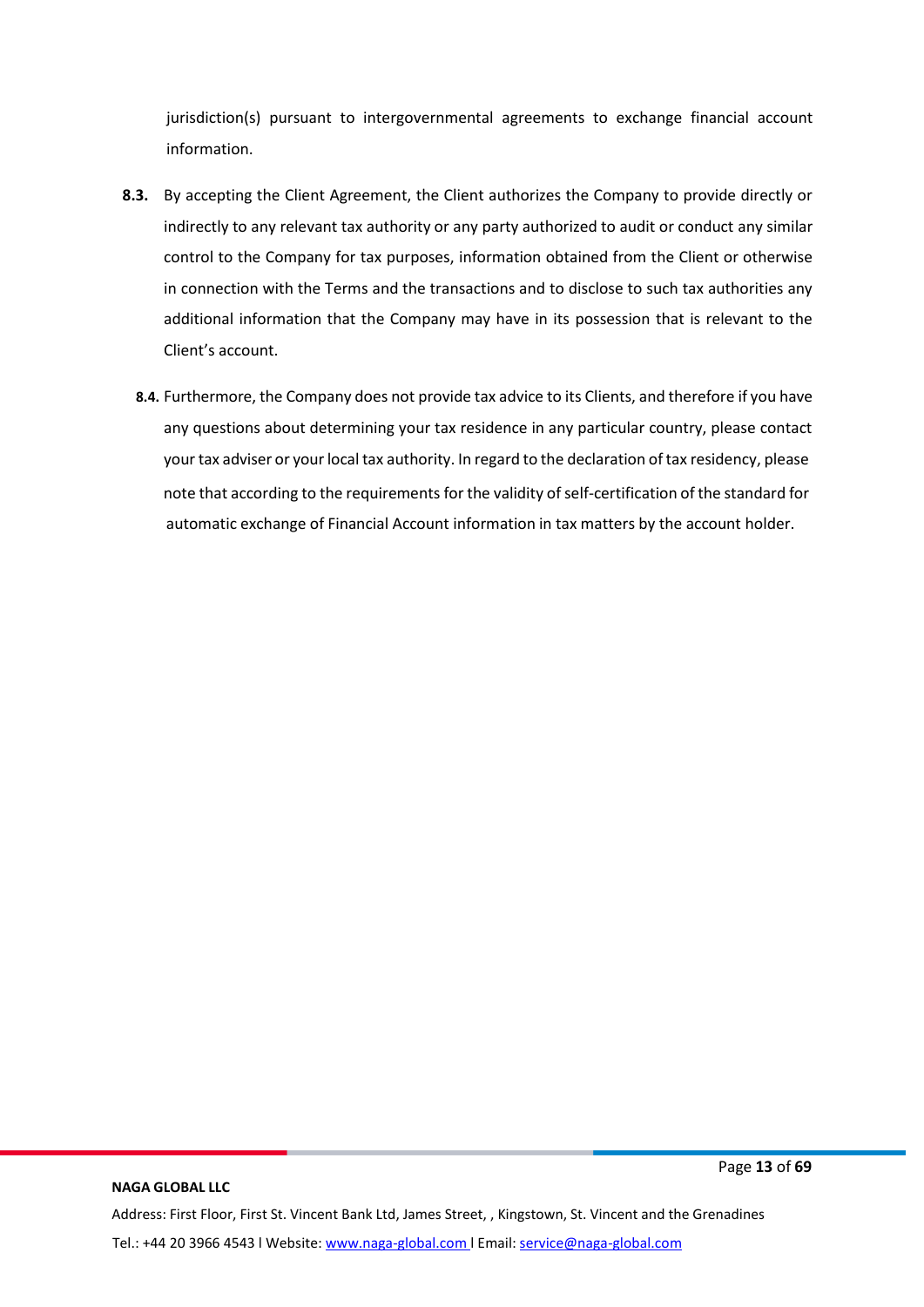#### <span id="page-13-0"></span>**9. PLATFORM**

- **9.1.** The Client understands, herewith that subject to the Client's obligations under this Agreement being fulfilled, the Company hereby grants the Client a limited license, which is nontransferable, non-exclusive, and fully recoverable, to use the Platform(s) (including the use of the Website and any associated downloadable software available from time to time) in order to place Orders in a particular Financial Instrument(s). The Company reserves the right to use different Platforms depending on the Financial Instrument.
- **9.2.** The Client understands, herewith, that they are solely responsible for providing and maintaining the compatible equipment necessary to access and use the Platform(s), which includes at least a personal computer or a mobile phone or a tablet (depending on the Platform used), reliable internet access by any means and a telephone or another access line. Access to the internet is an essential feature and the Client shall be solely responsible for any fees necessary in order to connect to the internet.
- **9.3.** The Client understands herewith that the Company has the right to shut down the Platform(s) at any time for maintenance purposes without prior notice to the Client. This will be done only on weekends, unless not convenient or in urgent cases. In these cases, the Platform(s) will be inaccessible. The Company may upgrade or replace the Platform from time to time.
- **9.4.** The Client represents and warrants that they have installed and implemented appropriate means of protection relating to the security and integrity of their computer or mobile phone or tablet, and that they have taken appropriate actionsto protect theirsystem from computer viruses or other similar harmful or inappropriate materials, devices, information or data that may potentially harm the Website, the Platform(s) or other systems of the Company. The Client further understands herewith that they undertake to protect the Company from any wrongful transmissions of computer virus or other similarly harmful or inappropriate material or device to the Platform(s) from their personal computer or mobile phone or tablet.
- **9.5.** The Client understands, herewith that the Company will not be liable to the Client should their computer system or mobile phone or tablet fail, damage, destroy and/or format their records and data. Furthermore, if the Client incurs delays and/or any other form of data integrity problems that are a result of their hardware configuration or mismanagement, the Company shall not be liable.

#### Page **14** of **69**

# **NAGA GLOBAL LLC**

Address: First Floor, First St. Vincent Bank Ltd, James Street, , Kingstown, St. Vincent and the Grenadines Tel.: +44 20 3966 4543 l Website: www.naga-global.com | Email: [service@naga-global.com](mailto:service@naga-global.com)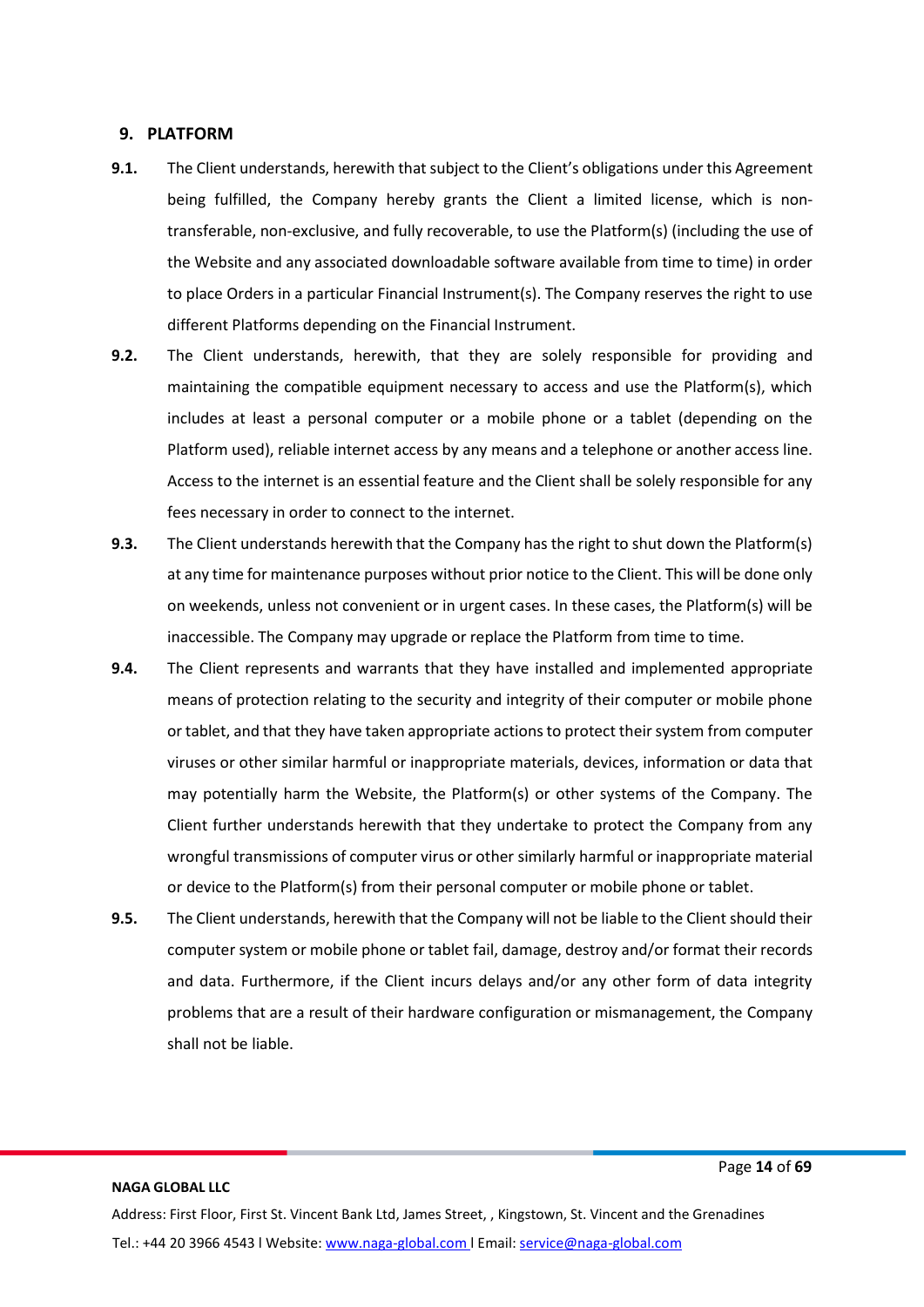- **9.6.** The Client understands herewith that the Company will not be liable for any disruptions or delays or problems in any communication experienced by the Client when using the Platform(s).
- **9.7.** The Client understands herewith that Orders with the Company are placed on the Platform(s), with the use of Access Data through the Client's compatible personal computer connected to the internet. It is agreed and understood that the Company will be entitled to rely and act on any Order given by using the Access Data on the Platform(s) or via phone, without any further enquiry to the Client and any such Orders will be binding upon the Client.
- **9.8.** The Client understands herewith that, to a reasonable extent, the Company maintains the Software and any other related systems up to date. The Company and/or any relevant third party may perform this maintenance from time to time, which includes shutting down, restarting and/or refreshing the servers to ensure, or procure to ensure the effective and efficient operation of the Software. These actions may cause the Software to be inaccessible and/or inoperative for a period. The Company will use its best efforts to ensure that any maintenance activity will take place outside trading hours; however, the Client understands and accepts that this may not always be possible. Therefore, the Client accepts that the Company will bear no responsibility for any loss, including financial loss and/or loss of opportunity due to maintenance and/or any action or omission of the Company and/or the third-party software provider. For instance, such maintenance activity will occur to add a new symbol or remedy any technical issue.
- **9.9.** The Company will use its best efforts to make the Software and any other systems available. Where the above is not possible, the Company will endeavour, within reason, to provide the Client with prior notice and the Client understands and accepts that the Company cannot guarantee the Software's continuous availability at all times, due to instances including:
	- **9.9.1.** failures and/or errors, including failures and/or errors of technological nature such as failure of internet connectivity that may affect the access to the Software, which either the Client or the Company relies on; and/or
	- **9.9.2.** suspension of service availability due to maintenance, repairs, updates, developments, and other issues outside of the Company's control.

# **10. PLACEMENT AND EXECUTION OF ORDERS**

<span id="page-14-0"></span>**10.1.** The Company shall take all sufficient steps and efforts to obtain the best possible result for the Client taking into account the relative factors.

#### **NAGA GLOBAL LLC**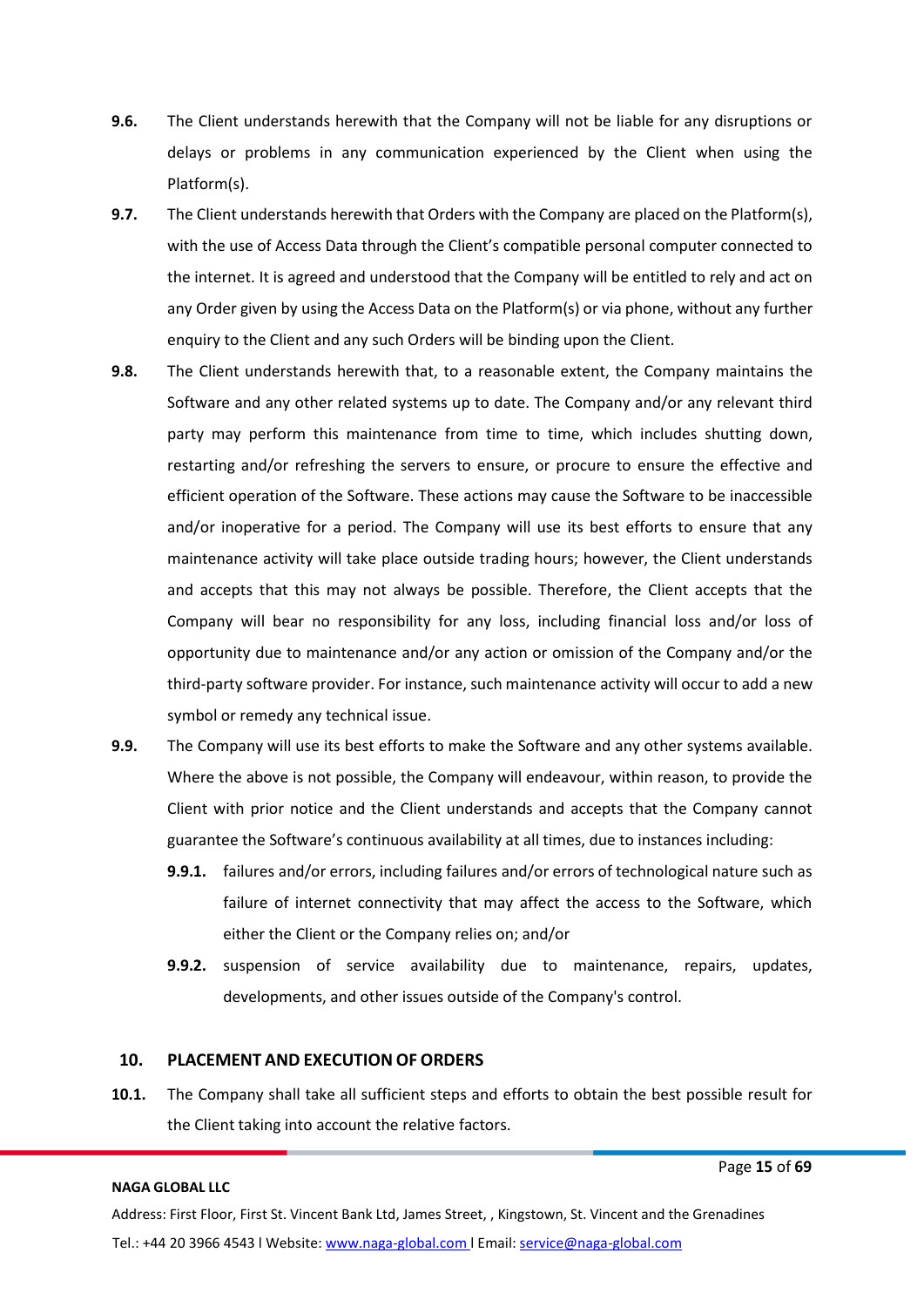- **10.2.** The Client consents and agrees that the latest versions of any of the Documentation and/or Policies published on the Company's official Website shall prevail.
- **10.3.** The Client may place Orders on the Platform(s) or when the Platform is not accessible by phone by using their Access Data issued by the Company for that purpose given that all the Essential Details are provided.
- **10.4.** The Company will be entitled to rely and act on any Order given by using the Access Data on the Platform(s) or via phone without any further enquiry to the Client and any such Orders will be binding upon the Client.
- **10.5.** Orders placed via phone will be placed by the Company on the Electronic Trading System of the Company. Orders are deemed as received by the Company when the Client has verbally agreed upon the Basic Provisions of the Transaction and of any other details requested by the Company over the phone at the time and/or when the Company receives a written document (or electronic Order) containing all Basic Provisions of the Transaction and any other details requested by the Company and the Company confirms the receipt of such Order, in the event the order is not sent via the Company's Platforms.
- **10.6.** The Company will use reasonable efforts to execute an Order, but it is agreed and understood that despite the Company's efforts, transmission or execution may not always be achieved at all due to reasons beyond the control of the Company.
- **10.7.** Orders may be placed within the normal trading hours of the Company, available on the Company's Website and/or the Platform, as amended from time to time.
- **10.8.** The Company shall receive and transmit and/or execute all Orders given by the Client strictly in accordance with Company's terms. The Company shall use its reasonable endeavours to transmit or execute any Order promptly to the Client's best interest, but in accepting the Client's Order the Company does not warrant or represent that it will be possible to transmit or execute the Client Order at all, or that execution of the Order will be possible within the terms of the Client's instructions (whether as to price or size or any other condition).
- **10.9.** The Company will have no responsibility for checking the accuracy of any Order. Any Order that the Client gives to the Company constitutes an irrevocable instruction to the Company to proceed with the Order on the Client's behalf.
- **10.10.** The client understands and agrees herewith that the Company reserves the right to proceed with any Rollover on positions, other than CFDs, under extreme market conditions to ensure the best interest of its Clients.

Page **16** of **69**

Address: First Floor, First St. Vincent Bank Ltd, James Street, , Kingstown, St. Vincent and the Grenadines Tel.: +44 20 3966 4543 l Website: www.naga-global.com | Email: [service@naga-global.com](mailto:service@naga-global.com)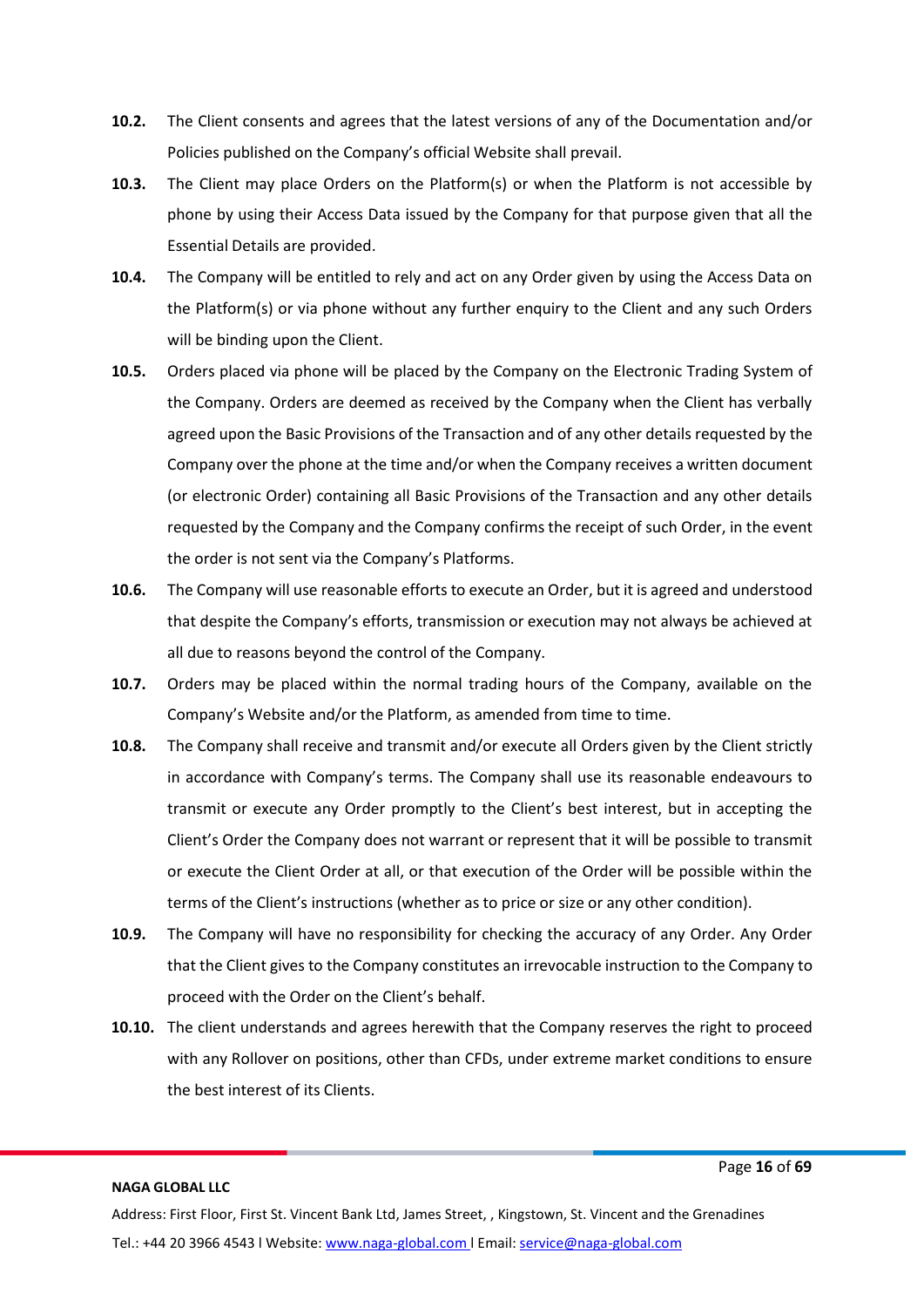- **10.11.** The Company may require the Client to close any of his/her positions which may be or have been affected by product termination, no price provider or other relevant reasons, or the Company may close any of such positions at the last available prices without any prior notification to the Client at its sole discretion.
- **10.12.** The Client acknowledges that certain CFDs have an expiry date. On the expiry date an open position on the expiring CFD will be closed automatically at the then prevailing or last available market price. Any affected pending order(s) will be cancelled. Nothing precludes the Client from closing the relevant position and cancelling the affected pending orders prior to the expiry date. The expiry date for the relevant CFD shall be published on the relevant section of the Company's website.

# <span id="page-16-0"></span>**11. REAL STOCKS**

- **11.1.** The Company provides execution only, in Real Stock Trading. The Company also holds and safeguards and/or administers the Client's funds and Financial Instruments, including custodianship. The Company may delegate certain obligations under this Agreement to third parties as provided below.
- **11.2.** Real Stock Trading will be carried out by the Company on a non-advised basis and the Client acknowledges that the Company will not provide him/her under any circumstances with any investment, legal, regulatory, or other form of advice. The Client may wish to seek independent advice in relation to any Transaction they propose to Enter into under this Agreement. The Client acknowledges that it is required to rely on his/her own judgement in entering into, or refraining from, providing us with an Instruction to Deal or from entering into, or refraining from entering into, a Transaction. The Client is not entitled to request the Company to provide him/her with investment advice relating to an Instrument, Instruction to Deal or a Transaction or to make any statement of opinion to encourage the Client to enter into a particular Deal or Transaction.
- **11.3.** The Agreement sets out the terms under which the Client can trade "Real Stocks" using NAGA's Website and/or Platform(s**). It is hereby noted that Real Stocks are not suitable for all clients.** By acknowledging the Terms of this Agreement, the Client fully understands and acknowledges such risks. The terms of this section apply to trades in relation to:
	- **11.3.1.** Real Stock transactions made under leverage of 1:1; and
	- **11.3.2.** Social trading transactions excluding ETFs' transactions.

#### **NAGA GLOBAL LLC**

Page **17** of **69**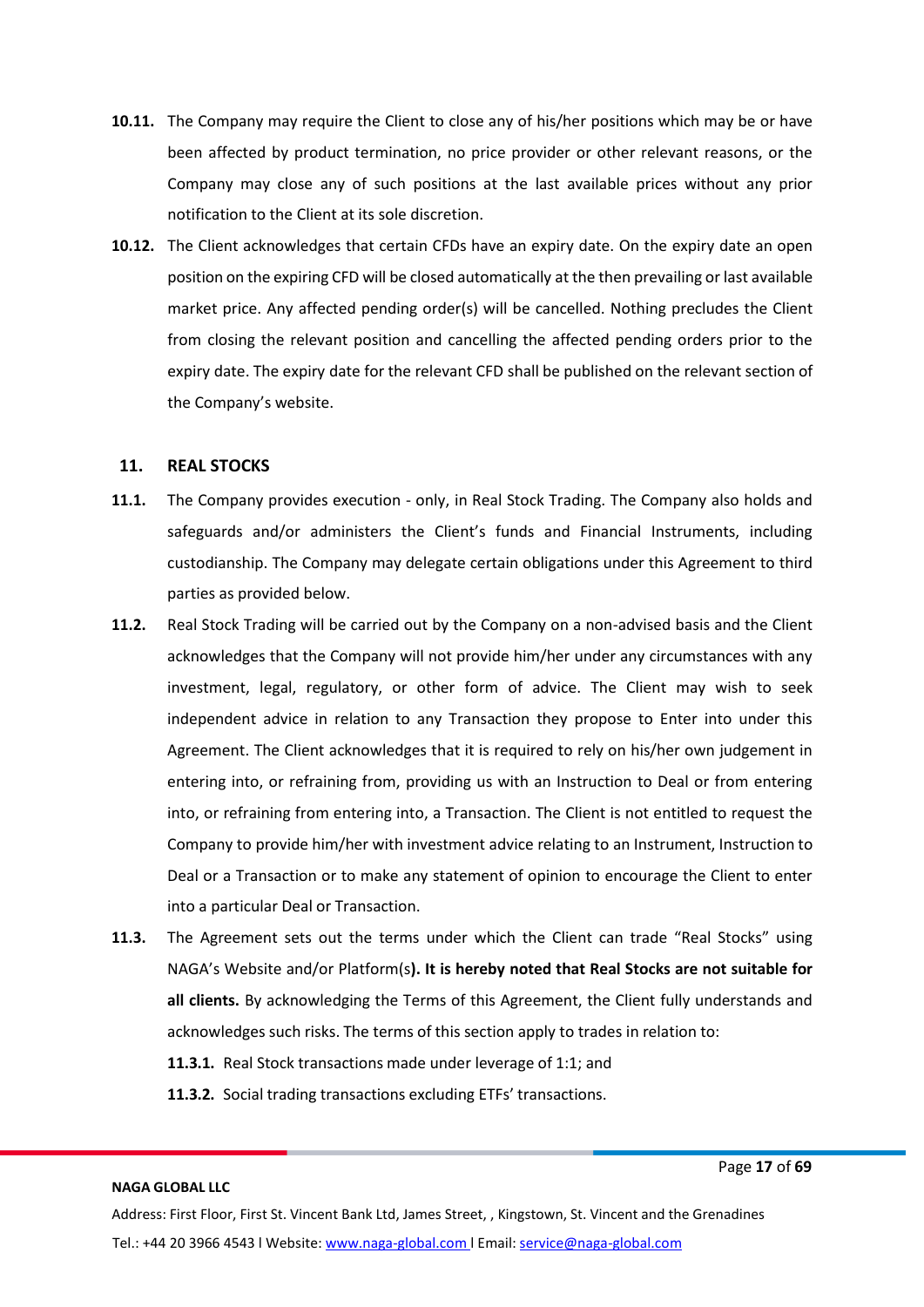- **11.4.** This Agreement applies to Transactions made without leverage. Also, the Client may only sell Instruments held on their account ("Prohibition on going short").
- **11.5.** Without derogating from the generality of **Clause 11.3** above, the following transaction shall be classified as CFD transactions:
	- **11.5.1.** Real Stocks transactions with leverage above 1:1;
	- **11.5.2.** All short transactions; and
	- **11.5.3.** Social trading transaction in ETFs.
- **11.6.** By accepting the terms of the Agreement, the Client consents and acknowledges that all trading in Real Stocks shall be made within the Trading Platform. The Company's Trading Platform is not considered as an exchange or a market. This means that the Client can only enter into trades and investments with the Company through the platform, and not through any third parties. Therefore, the Company's services are limited to the Client buying a share or other Instruments on its platform and selling that Instruments on its platform. The Client will not be able to transfer the Instruments out of his/her trading account into their name or another nominee, including for the purposes of selling that Instruments on another platform or to another person.
- **11.7.** The Company does not offer its Share Dealing Services to "US persons" (as defined by the Internal Revenue Service "IRS"). If the Client becomes a US person after their account has been opened, he/she must inform the Company immediately. This may result in the Client's account being closed with any Instruments transferred out or liquidated and cash returned. If the Company allows the Client to trade in Instruments and then identifies the Client as a US person, it reserves the right to close any open positions the Client may hold and then block or close the account.
- **11.8.** The Client understands, acknowledges, and consents that any Market Data presented in NAGA's Website and/or Platform(s) will be provided or made accessible for convenience and information solely to assist the Client in their own investment decisions, and does not amount to investment advice. **The data will therefore be provided or made accessible to the Client without any liability, and the Client should not rely upon the market data in any way.** In particular, any price quoted in the Market Data may differ from the execution price the Client actually obtains.
- **11.9.** The Company in its sole discretion and option may decline to execute any orders for a variety of reasons, including, but not limited to, the size of an order, market conditions, a violation of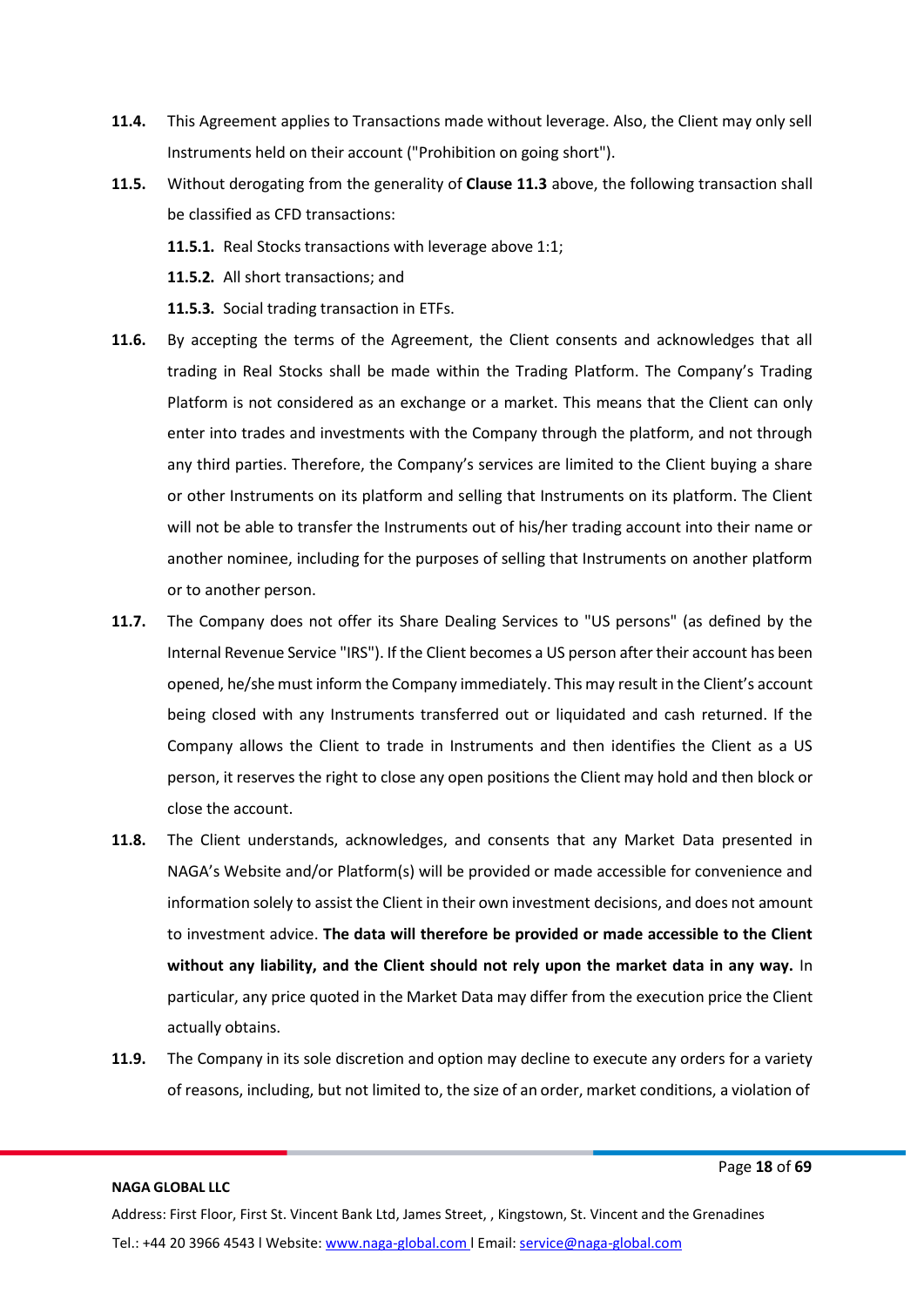any applicable rules or regulations related to the Client's orders, insufficient or inadequate securities or liquid funds in the Client's Account.

- **11.10.** The Client understands and acknowledges that there is no guarantee that his/her order will be filled in full or in part. Where a delay occurs for any reason, NAGA will attempt to execute the order as soon as reasonably practicable. The Client acknowledges and accepts that the market price of the Real Stock may have moved during the time between the receipt and acceptance of the Client's order and the Company's attempt to execute the order. In these circumstances, the third-party who has provided the quotation to the Company is not obliged to honour the indicative price the Client has received and, if that is the case, the Company may reject the Client's order. Such movements in price may be either in the Client's favour or against.
- **11.11.** The Client acknowledges that it may not be possible to cancel or modify an order. Any attempt to cancel or modify an order is simply a request to the Company to do so. NAGA is not liable to the Client if the Company is unable to cancel or modify an order. The Client understands and agreesthat, if an order cannot be cancelled or modified, he/she is bound by any execution of the original order. The Client further acknowledges that attempts to modify or cancel and replace an order can result in an over-execution of the order or the execution of duplicate orders and that he/she shall be responsible for all such over-executions or duplications. If the Client enters a cancellation request, he/she agrees to confirm that the cancellation request has been effected prior to entering a replacement order.
- **11.12.** The Client acknowledges that if he/she places an order (whether during normal market hours or when the market is closed), he/she agrees to pay or receive the prevailing market price at the time their market order is executed. The Client understands that the price he/she pays may be significantly higher or lower than he/she had anticipated at the time they placed the order. To avoid paying a higher price and possibly exceeding his/her purchasing power or selling it at a lower price than he/she would like, **the Client may choose to enter a Limit Order.**
- **11.13.** NAGA will publish a Limit Order if it relates to Real Stock admitted to trading on a regulated market and that order cannot immediately be executed under prevailing market conditions, unless NAGA expressly agrees not to publish the Client's unexecuted Limit Orders.
- **11.14.** The Company agrees that if a Real Stock the Client holds in his/her Account is likely to be delisted, the Company will promptly inform the Client accordingly.
- **11.15.** The Client shall only sell Real Stocks held on their account. If the client has instructed NAGA to sell a Real Stock that they do not own at the time of the sale and that is not held on their

#### Page **19** of **69**

# **NAGA GLOBAL LLC**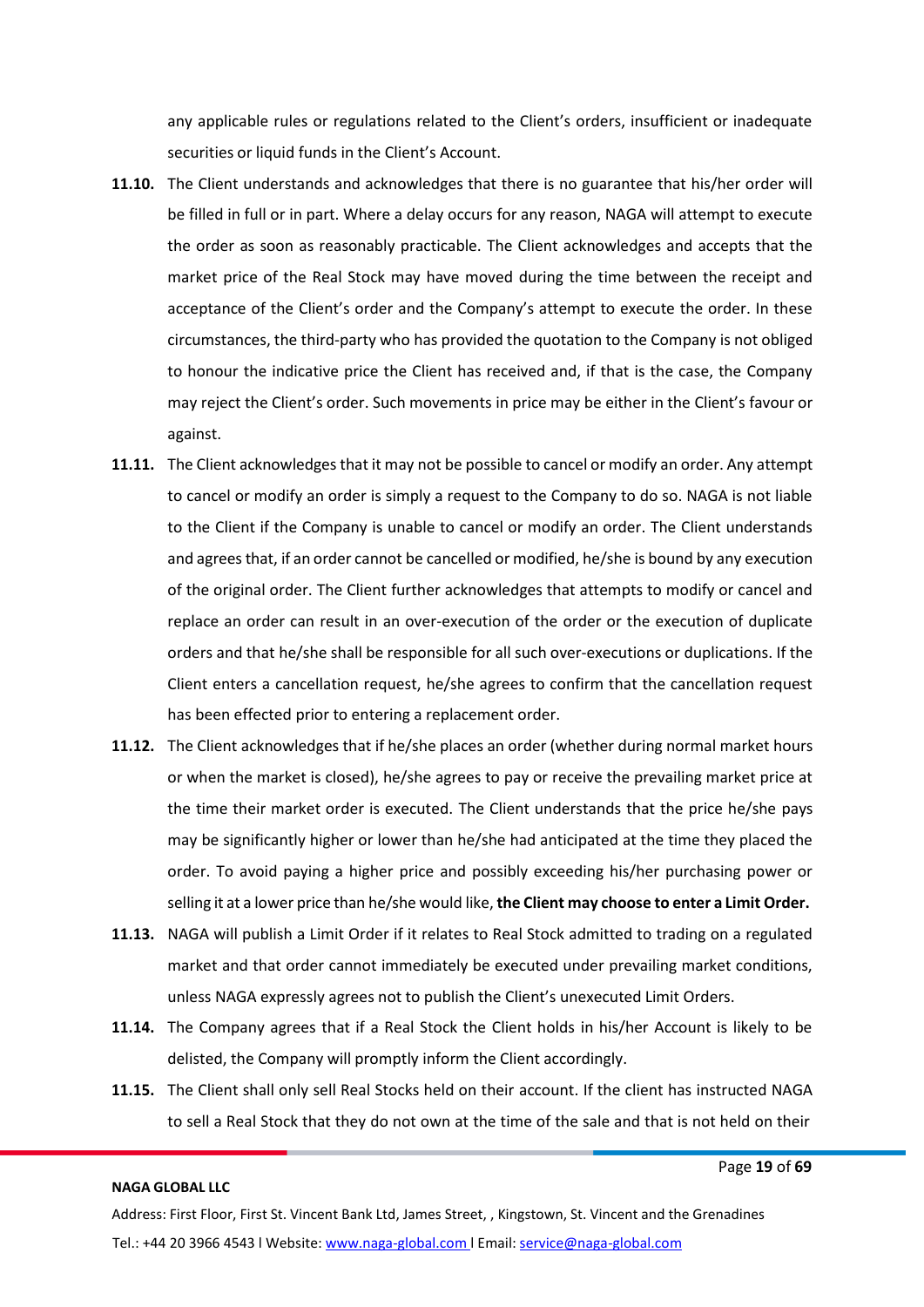account ("Short Transaction"), such instruction shall be an order of CFD transaction, regardless of the leverage.

- **11.16.** The Client acknowledges that NAGA may deal through exchanges and a number of Market Makers. NAGA may place the client's order(s) outside of an Exchange. By accepting this Agreement, the client agrees to NAGA entering into transactions on his/her behalf outside a regulated market.
- **11.17.** To ensure the execution of a Client's order, NAGA may aggregate orders received from its clients. Aggregation means that the Company may combine the Client's order with those of other clients of the Company for execution as a single order, if NAGA reasonably believes that thisis in the overall best interests of its clients as a whole. However, on occasions, aggregation may result in the Client obtaining a less favourable price once their order has been executed. The Client acknowledges and agrees that the Company shall not have any liability to the Client as a result of any such lessfavourable price being obtained.
- **11.18.** The Company may request the Client to sign the relevant US tax form before it accepts an Instruction to Deal from the Client to Buy an Instrument in relation to Shares (Instruments) listed in the US. If the Client has not previously provided the Company with a valid US tax form and he/she already holds US Shares, the Company may request to complete the relevant US tax form. If the Client does not return the signed and completed US tax form before the date the Company specifies (usually 30 days), the Company reserves the right to sell the Client's US Shares. The Client has an ongoing obligation to inform the Company if his/her tax status changes. The Company may apply the default rate of taxes applied by the relevant tax authorities.
- **11.19.** The Client acknowledge that the Company has the right to place a limitation to sell any or all Investments or suspend the Client's account in the following cases, but not limited to:
	- **11.19.1.** where there is a suspicion of unlawful activity;
	- **11.19.2.** where the Company, in its reasonable discretion, considers there is a suspicion of restricted or abusive trading activity;
	- **11.19.3.** when the Company have issued the Client with a notice informing him/her of its intention to end the business relationship/close their account;
	- **11.19.4.** where the Company has reasonable grounds to believe that allowing the Client to continue trading will be detrimental to the Client; or
	- **11.19.5.** where the Client has not provided their express consent whenever the Company have requested such.

#### **NAGA GLOBAL LLC**

Page **20** of **69**

Address: First Floor, First St. Vincent Bank Ltd, James Street, , Kingstown, St. Vincent and the Grenadines Tel.: +44 20 3966 4543 l Website: www.naga-global.com | Email: [service@naga-global.com](mailto:service@naga-global.com)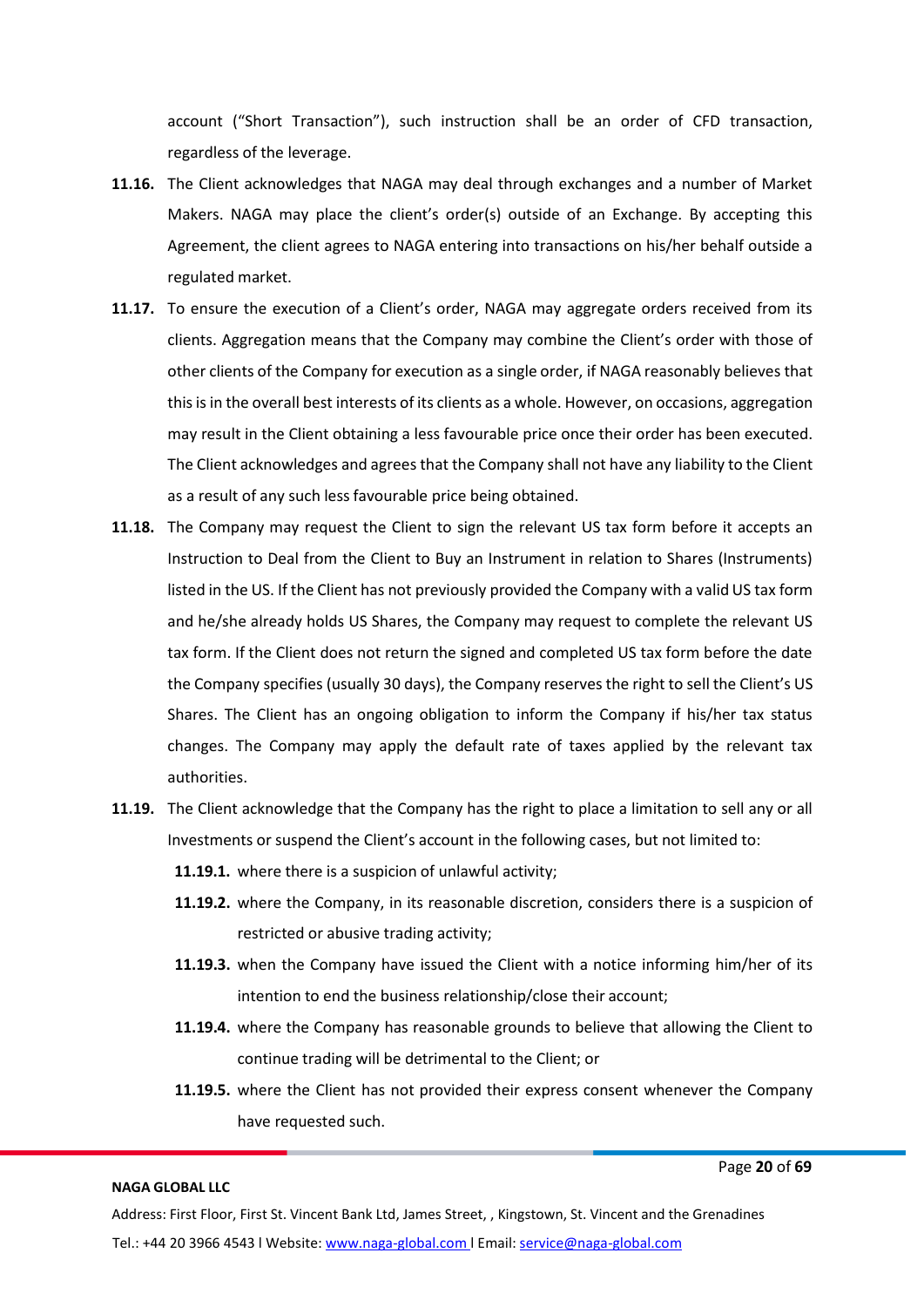- **11.20.** The Company is not obliged to, but it may arrange for the Client to receive the report, accounts and other information issued by a company. The Company is not obliged to notify the Client of or arrange attendance at any annual general meetings or extraordinary general meetings applicable to the Client's Instruments, and/or arrange the exercise of any voting rights attached to securities the Company holds on the Client's behalf, whether exercisable at an annual general meeting or otherwise. The Company is also not obliged to inform the Client of any class action or group litigation that is being proposed or taken, concerning the instruments that the Company is holding on the Client's behalf.
- **11.21.** The Company will be responsible for claiming and receiving dividends, interest payments and other income payments accruing to the Clients instruments, the Company holds on the Client's behalf. The Company may, but is not obliged to, offer the Client any other rights or special offers that are made available to holders of such instruments. As the Company will hold the Client's Instruments in one or more pooled accounts, the Client may receive dividends or distributions net of applicable taxes which have been paid or withheld at rates that are less beneficial than those that might apply if the Instruments were held in the Client's own name or not pooled. However, it will be the Client's responsibility to satisfy these liabilities if the Company did not make such deduction(s).
- **11.22.** A corporate event is something which will bring about a change to the Instruments the Client holds (such as but not limited to share consolidation or share split, reorganisations, mergers, dividends distributions, etc). Corporate events can be subject to immediate changes without notice. The Client accepts that any corporate event can take place at any time. The Client acknowledges and accepts that these changes are beyond the Company's control, which will not be liable for any financial losses that may occur as a result of these delays. If a corporate event impacts an Instrument in the Client's account, the Company will use reasonable endeavours to adjust the Instruments in the Client's account in a way that is fair and which aligns with market practices, depending on the circumstances of each event and according to the Company's reasonable discretion, although the Company is not obliged to do this. Adjustments may include changing the price or quantity of Instruments in the Client's account, to reflect the economic equivalent of such rights. Notwithstanding the above, the Company reserves the right to close out any open positions impacted by a corporate event (including but not limited to delisting and insolvency) in a fair way and taking into account the treatment the Company may receive from Exchange or Underlying Markets or its counterparty and/or any relevant third party. In this respect, the Company may make any

Page **21** of **69**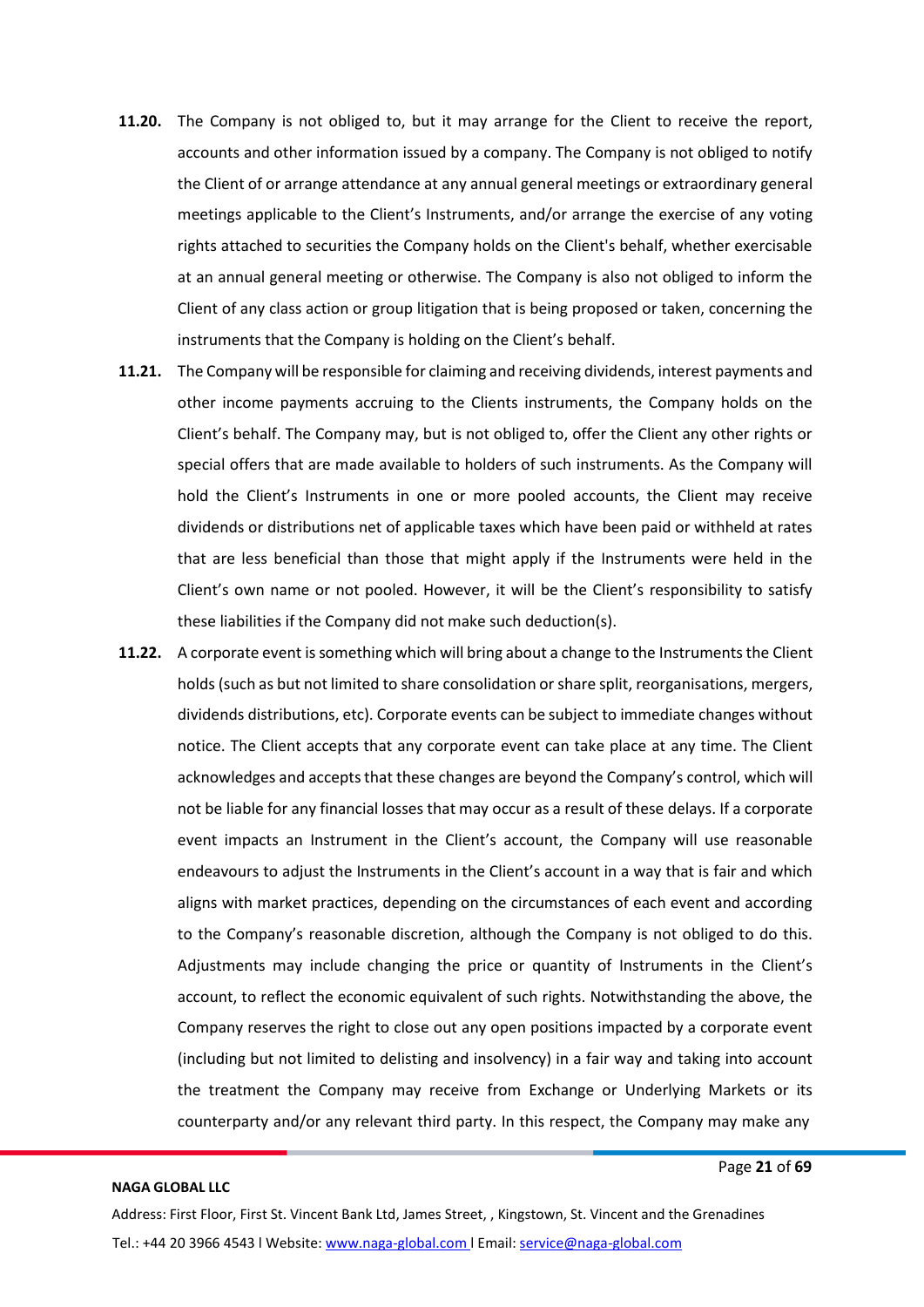required adjustment (price, quantity, or any other adjustment) resulting from the corporate event as may be applicable. The Company may close out open positions prior to or following such corporate events at its sole discretion.

- **11.23.** The Company will reflect a corporate event on the Client's trading account as soon as practicable after the Company has received confirmation that the corporate event has been completed from its custodians.
- **11.24.** Adjustment of Instrumentsin the Client'strading account after a corporate event may create tax liabilities for the Client. The Company may deduct tax when making adjustments.
- **11.25.** The Client shall not act in any way other than in the normal course of business, or seek to manipulate the relevant financial market and/ or the Company's Trading Platform, including but not limited to entering into a transaction which may qualify as:
	- **11.25.1.** Market abuse (including but not limited to an insider trading or abusive use of confidential information) or any similar practices which may qualify as market abuse;
	- **11.25.2.** Scalping;
	- **11.25.3.** Acting in concert with a third party or similar abusive or manipulating way of using the Trading Platform;
	- **11.25.4.** Trading Platform abuse, price manipulation, time manipulation or similar practices.
	- **11.25.5.** Exploiting errors in prices, etc.
- **11.26** The Client who trades Real Stocks using the Company's website and/or Platform(s) to shall be eligible to qualify for participation in competition(s) powered and offered from time to time by the Company and/or the related entities of the Company's group, provided that he/she satisfies the criteria set out in the relevant terms and conditions governing such competition(s).

#### <span id="page-21-0"></span>**12. CRYPTOCURRENCIES**

- **12.1.** The Company's platform allows the Client to submit the Orders to buy or sell Cryptocurrency.
- **12.2.** The Company has the right to change the Cryptocurrency offered for trading from time to time at its sole discretion without providing any prior notice.
- **12.3.** The Cryptocurrency services offered by the Company are differentiated depending on the type of position the Client enters into, their country of residence and the date on which they entered into their position. In this respect, some trades, including historical open trades, in Cryptocurrency may not be carried out through the Company's trading service and will

#### **NAGA GLOBAL LLC**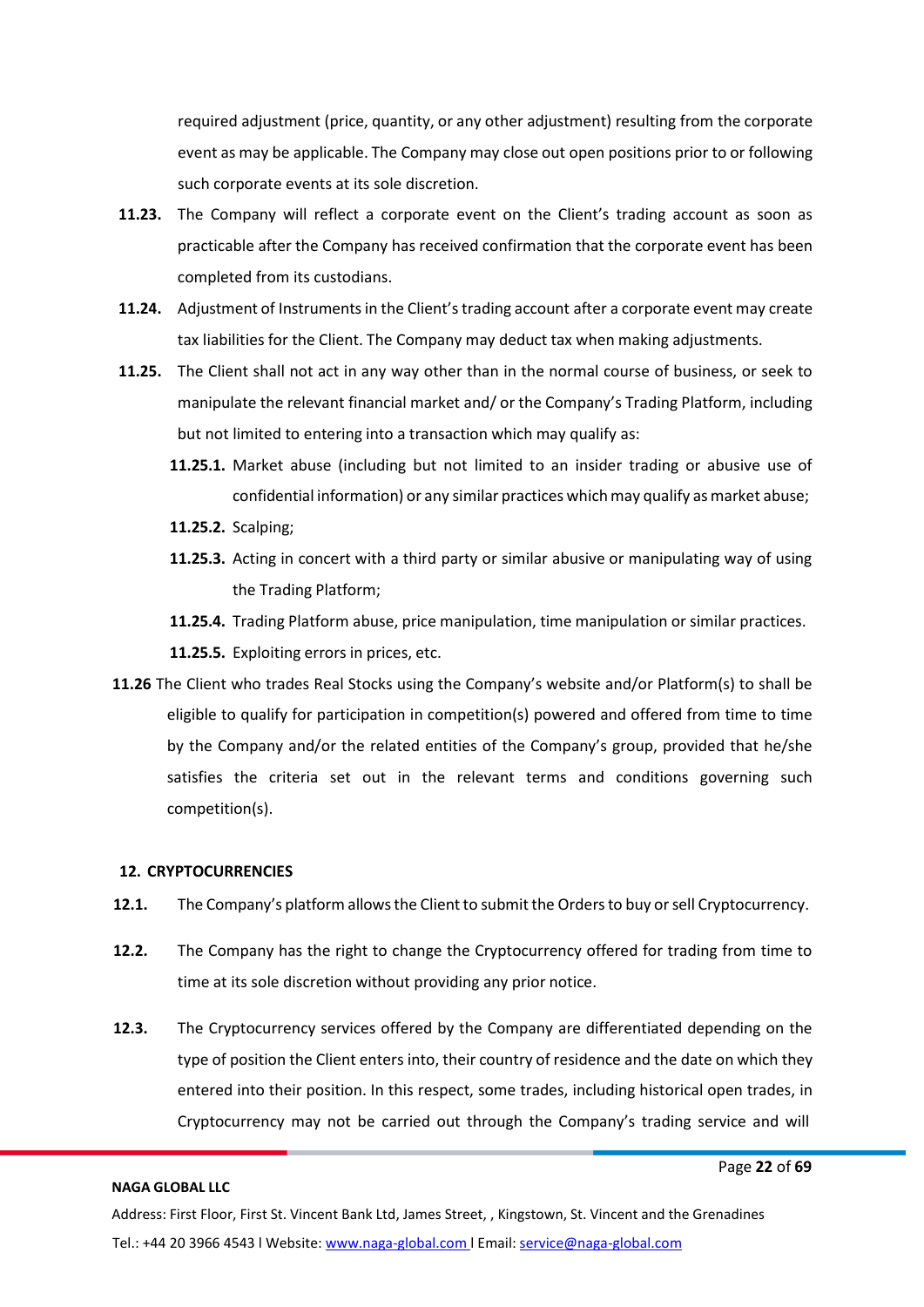instead be carried out as CFD trades. If the transaction the Client enters into is a cryptocurrency CFD, this will be specified on the transaction platform and/or their account statement.

- **12.4.** The Client recognizes that the Order should only be submitted after careful consideration and the Client understands and accepts the consequences of its execution. The Client agrees that as soon as the Order is executed, such transaction is irreversible and may not be cancelled. Transactions will be executed instantly upon the matching of the Buyer's and the Seller's Orders without prior notice to the Seller and the Buyer and will be considered to have taken place at the execution date and time.
- **12.5.** The Company's cryptocurrency trading service is an unregulated service which is not governed by a certain regulatory framework. In this respect, no central bank can issue more currency or take corrective measures to protect the value of the Cryptocurrency in a crisis. The Company will endeavour to enable the Client to benefit from rules relating to best execution and safekeeping of client assets to the extent required by applicable rules.
- **12.6.** The Company's cryptocurrency trading is not appropriate for everyone. Cryptocurrencies are volatile products, which means the prices of the products can change rapidly and are therefore unpredictable. Due to these price fluctuations, the Client's holdings may significantly increase or decrease in value at any given moment, and this may result in a loss of all the capital they have invested in a transaction.
- **12.7.** The Client should only use the Company's cryptocurrency trading service if:
	- **12.7.1.** they have sufficient and relevant knowledge about or experience in, trading in volatile markets;
	- **12.7.2.** they are trading with money they can afford to lose;
	- **12.7.3.** they have a high-risk tolerance;
	- **12.7.4.** they want to gain short term exposure to a product/market; and
	- **12.7.5.** they have time to manage their transactions on an active basis and understand that active management may be required at short notice due to the volatility of the Cryptocurrency market.
- **12.8.** The most important risks when trading Cryptocurrency include:

#### **NAGA GLOBAL LLC**

Page **23** of **69**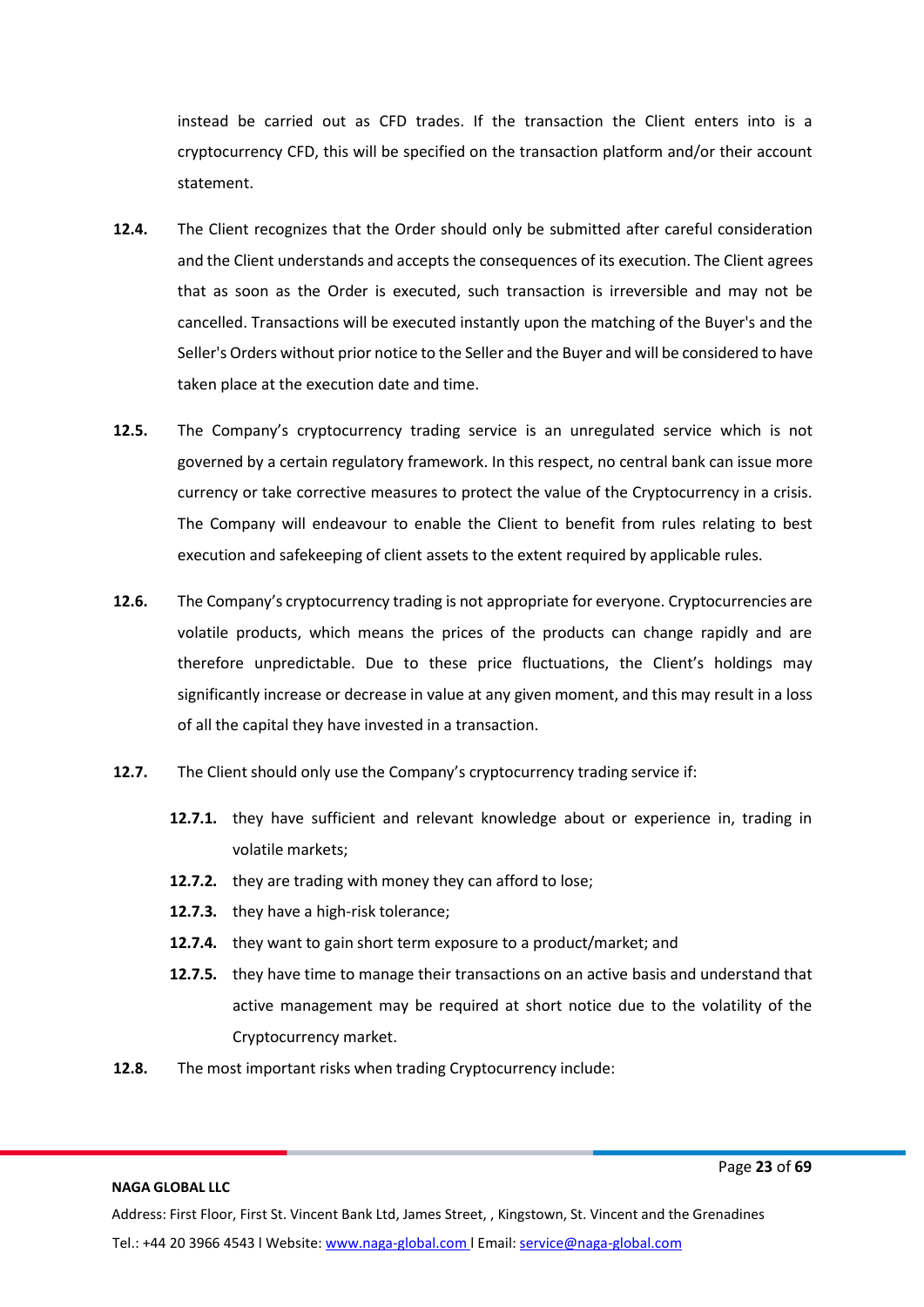- **12.8.1.** the actual market rate at which a market order or trade is executed may be different from the prevailing rate indicated via the Cryptocurrency trading services at the time of the Client's order or trade, particularly during periods of high volume, illiquidity, fast movement or volatility in the marketplace for any Cryptocurrency;
- **12.8.2.** the actual market rate at which a market order or trade is executed may be different from the rate that is displayed on the Company's platform at the time that the Client makes their order, if prices are fluctuating substantially;
- **12.8.3.** the Cryptocurrency' value is not protected by any central bank that can take corrective measure in case of a crisis;
- **12.8.4.** Cryptocurrency may become 'delisted' or unsupported at any time, which means they may no longer be offered for sale or exchange on markets. In this case, the Cryptocurrency may become worthless;
- **12.8.5.** under certain market conditions, the Client may face difficulties or find it impossible to liquidate a position, such as where the market reaches a daily price fluctuation limit or where there is insufficient liquidity in the market;
- **12.8.6.** due to the digital nature of Cryptocurrency, the risk that third parties may obtain unauthorised access to the Client's information and/or their assets is heightened;
- **12.8.7.** any third party networks utilised by the Client will be subject to any changes and/or amendments in their systems and to any Applicable Law which may apply to them. **The Company is not responsible for any failure, mistake, error, or breach of any third-party networks and in this respect it does not guarantee any services provided by and the security of any third party networks**;
- **12.8.8.** the Company does not own or control the software underlying the Cryptocurrency in respect of which Cryptocurrency' CFDs are available for trading on the Naga Trader platform. The underlying protocols are subject to sudden changesin operating rules, and such changes may materially affect the value, function, and/or even the name of the Cryptocurrency which the Company offers;
- **12.8.9.** the Company holds the right to execute Client's orders through, or hold Cryptocurrency and currencies with, a third party. These third parties may not be banks. In this respect, if a company holding the currencies or Cryptocurrency fails, is hacked, or goes out of business, the Client's funds and assets are not protected. In particular, the Company may only have an unsecured claim against that third party on the Client's behalf; and

Page **24** of **69**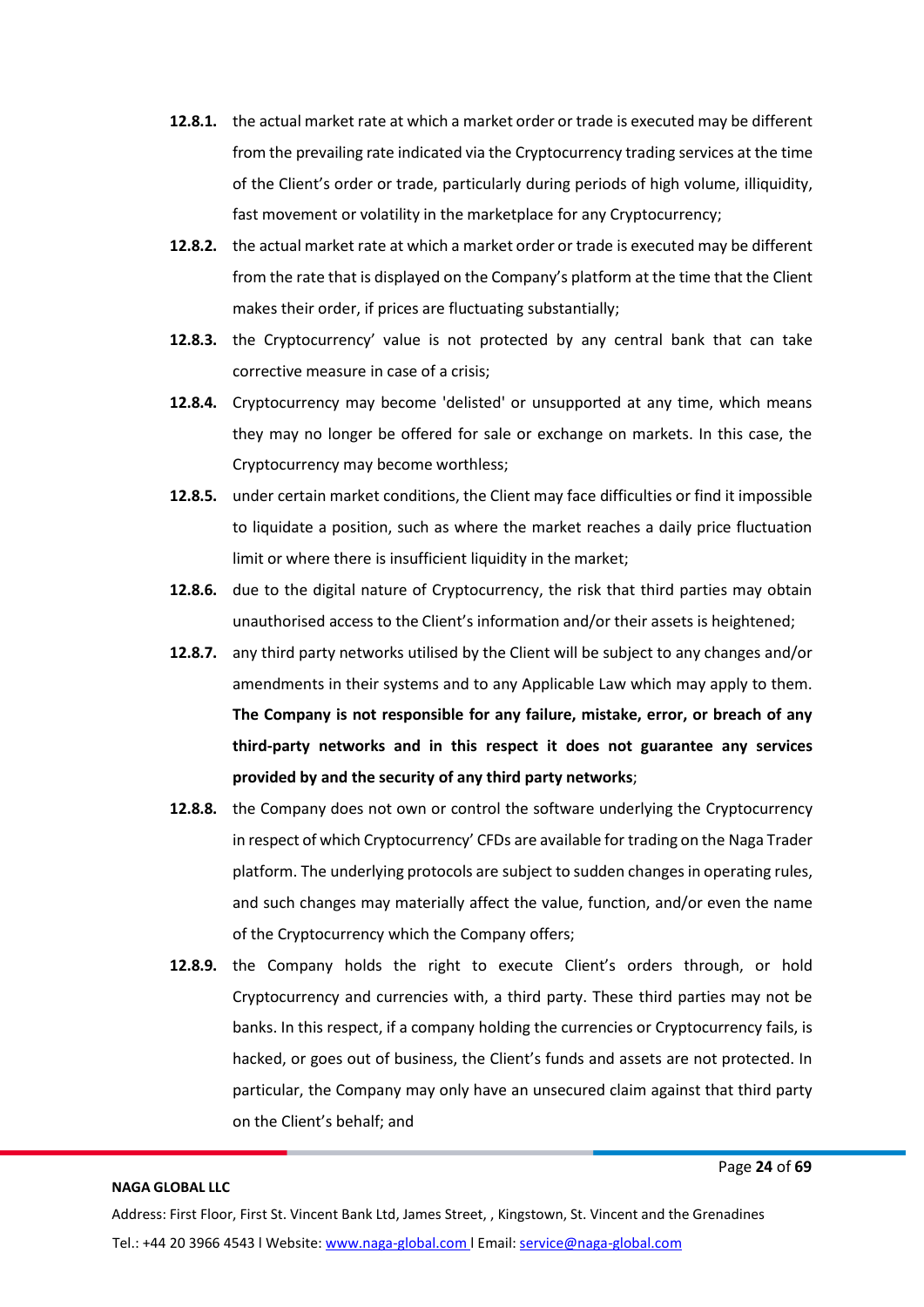**12.8.10.** losses incurred due to Cryptocurrency' trading will not be eligible for any compensation either by the Company or by any governmental body.

- **12.9.** The Client is encouraged to carefully consider whether trading or holding Cryptocurrency is suitable for them, and whether this is in line with their financial circumstances. **The Client should ensure that they fully understand how Cryptocurrency work (including all associated risks and costs) prior to using the Company's Cryptocurrency' trading services.**
- **12.10.** In addition to the above the Client should only proceed with Margin Trading if they have time to manage their transactions on an active basis and understand that active management may be required at short notice:
	- **12.10.1.** due to the volatility of the Cryptocurrency' market, which will be increased as a result of leverage;
	- **12.10.2.** as a result of the Company changing margin requirements, including for open positions; and/or
	- **12.10.3.** as a result of the Company giving a very short notice to the Client, or due to a Force Majeure, or no notice at all, of changes to margin requirements.
- **12.11.** The Company holds the right to suspend the Client's trading account and block all Cryptocurrency or/and Fiat currency contained therein in case of non-fulfilment or unduly fulfilment of this Agreement by the Client.
- **12.12.** The Company's responsibility shall be limited to using reasonable technical efforts to ensure the receipt of the cryptocurrency transferred. When initiating cryptocurrency transactions to a user who is not the Company's Client, the Company's responsibility shall be further limited to ensuring the transfer of the necessary technical data to the cryptocurrency network.
- **12.13.** The Company is not responsible for any malfunction, breakdown, delay or interruption of the Internet connection or any reason its site is unavailable at any given time.
- **12.14.** In case of changes in the legislation of a particular country, the consequences of which are stricter regulation of a Cryptocurrency presented on the Platform, the Company may restrict trading on a certain pair with such a Cryptocurrency for Clients who are subject to such changes in legislation.

#### **NAGA GLOBAL LLC**

Page **25** of **69**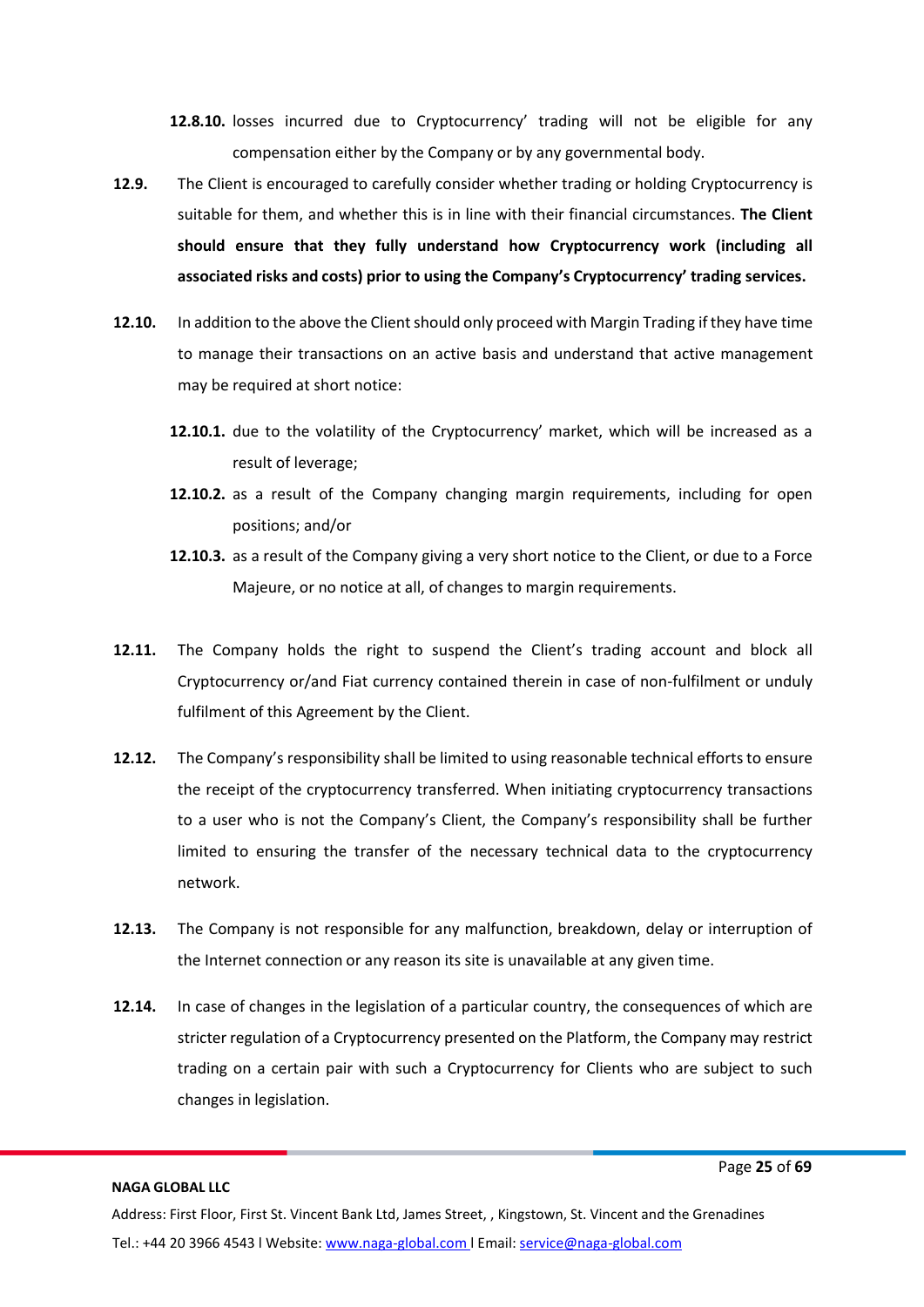- **12.15.** In case the Client receives an amount exceeding their withdrawal request, due to a Platform's technical problem/error/glitch, the Client should immediately notify the Company and to return the exceeding amount to the Company's account. In case of such return the Client agrees that the Company has a right to unilaterally withdraw this exceeding amount from the Client's account without notification.
- **12.16.** The Client acknowledges and agrees that he/she is responsible for properly checking and filling in all Transaction's details during the Deposit or the Withdrawal of Cryptocurrency and/or Fiat. In this respect, the Client acknowledges and agrees that in case the Transaction details are not specified or incorrectly indicated within the Transaction the Client may lose his/her funds.
- **12.17.** The Client acknowledges and agrees that due to the inherent nature of the cryptocurrency networks, depositing and withdrawing Cryptocurrency into/from their Account may require a certain amount of time.
- **12.18.** Unverified users may not be allowed to withdraw any Cryptocurrency from their Account.
- **12.19.** In case the Client discovers transaction activity, including but not limited to unknown deposits and withdrawals that was not initiated by them, the Client shall immediately notify the Company. Otherwise, the Company reserves the right to freeze the Account until the finalisation of the investigation.
- **12.20.** Prior to trading, the Client should consider the Transaction fee rates published on the Company's Website and/or Platform. However, the Company reserves the right to change the Transaction fee rates from time-to-time publishing updates on its website.
- **12.21.** Minimum and maximum price, as well as minimum and maximum order amount vary for each trading pair.
- **12.22.** For specific type of orders, the Transaction fee may differ from those published on the Company's Website. Transaction fee rate shall be disclosed before the order execution.
- **12.23.** The Transaction fee, other charges, as well as the charge procedure can be changed/reviewed unilaterally by the Company from time to time and such changes shall become effective the moment they are posted on the Company's Website and/or Platform.

Page **26** of **69**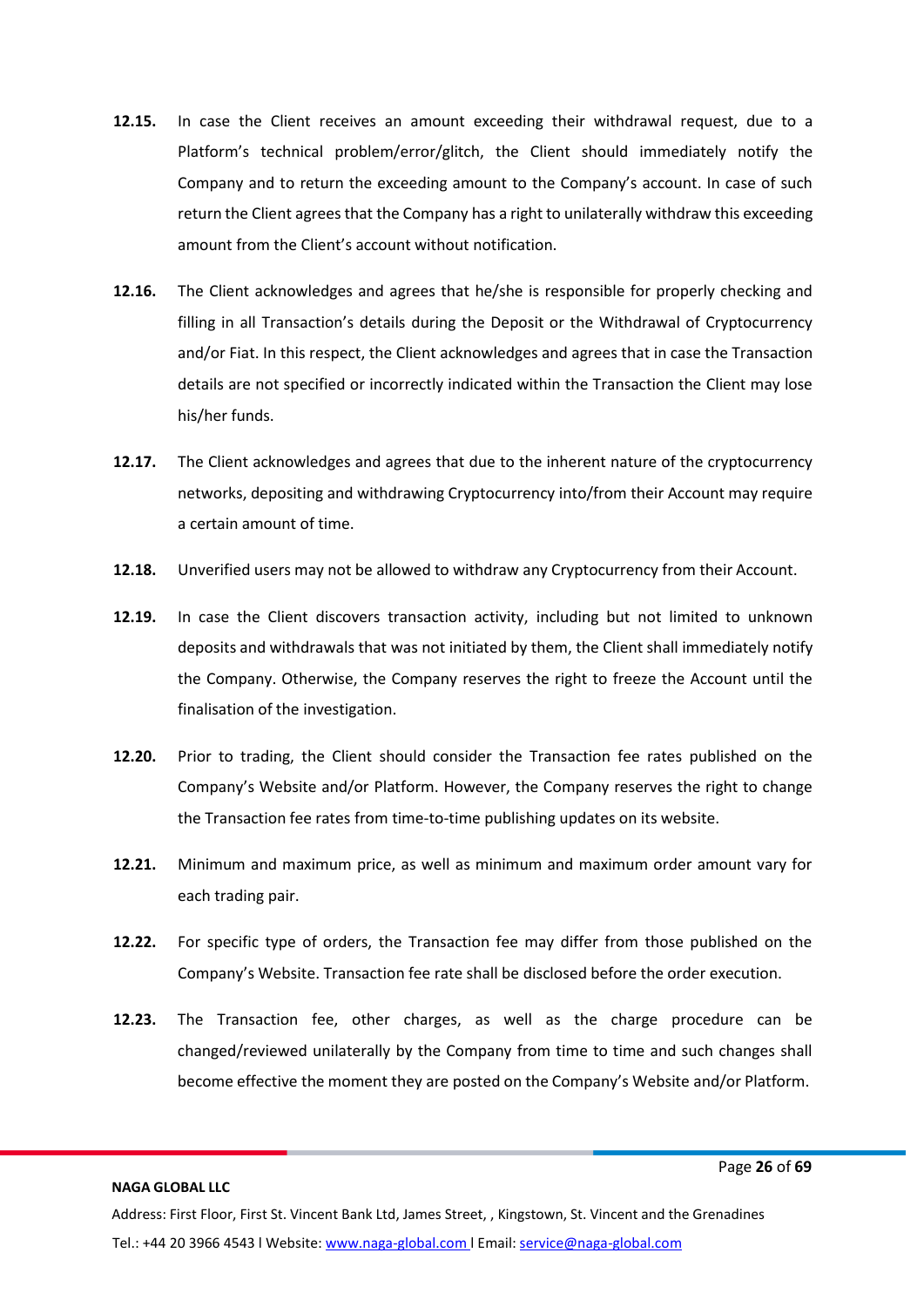- **12.24.** The Client acknowledges and agreesthat every Cryptocurrency's network can deduct its own network fee.
- **12.25.** The Company reserves the right to suspend or terminate the Client's Account at any time if it reasonably suspects to be required to do so by the law or in order to comply with recommendations issued by a relevant government authority or recognized body for the prevention of financial crime.
- **12.26.** It is strictly forbidden to use the trading account for any illegal purposes. The Company will report any suspicious activity that comes to its attention to the relevant law enforcement.
- **12.27.** The Client shall ensure that they do not use the Company's services for transactions relating to:
	- **12.27.1.** money laundering, terrorist financing, proliferation of weapons of mass destruction;
	- **12.27.2.** human trafficking;
	- **12.27.3.** any goods or services that are illegal or the promotion, offer or marketing of which is illegal or that are offered in connection with illegal, obscene or pornographic content, depict children or minors in sexual postures, depict means of propaganda or signs of unconstitutional organisations glorifying war or violating human dignity;
	- **12.27.4.** drugs, narcotics or hallucinogens;
	- **12.27.5.** weapons of any kind;
	- **12.27.6.** illegal gambling services;
	- **12.27.7.** Ponzi, pyramid or any other "get rich quick" schemes;
	- **12.27.8.** goods that are subject to any trade embargo;
	- **12.27.9.** media that is harmful to minors and violates laws and, in particular, the provision in respect of the protection of minors;
	- **12.27.10.** body parts or human remains;
	- **12.27.11.** weapons or explosive materials; or
	- **12.27.12.** any other illegal goods, services or transactions.

#### <span id="page-26-0"></span>**13. REPORTING TRANSACTIONS AND ACCOUNT STATEMENTS**

**13.1.** The Client acknowledges that confirmation of Transactions' execution on each trading day will be available though the Company's Trading Platform and through the clients registered email as each Transaction is executed. If orders were placed through the Company's Online

#### **NAGA GLOBAL LLC**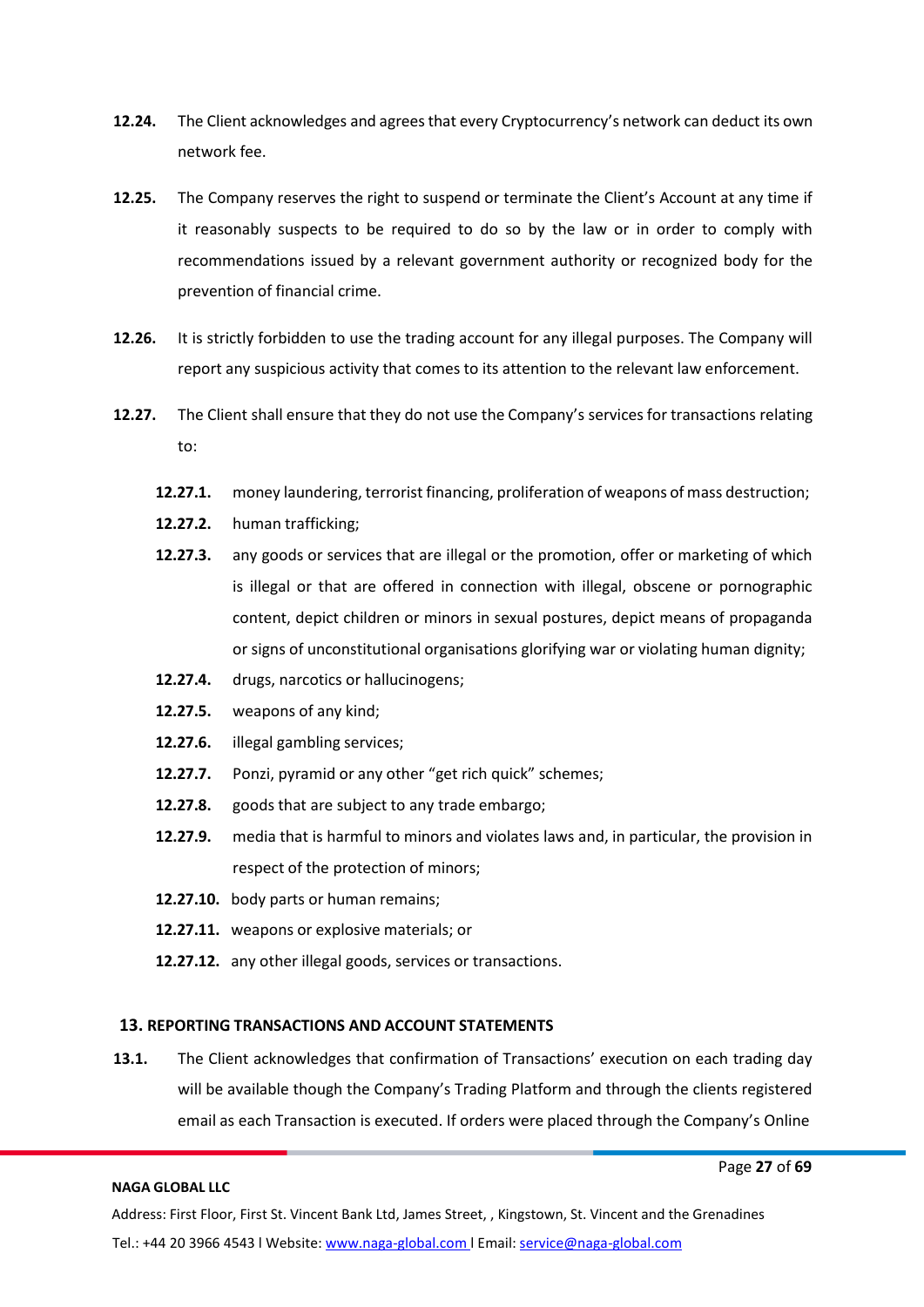Trading Platform, confirmation of execution and statements of the Client's trading account, in the absence of manifest error, shall be deemed correct, conclusive, and binding upon the Client, if not objected to within three (3) days by e-mail.

**13.2.** The Client acknowledges that in cases where prevailing market represents prices different from the prices posted online by the Company's Trading Platform, the Company will attempt, on a best-efforts basis and in good faith, to execute Market Orders on or close to the prevailing market prices. This may or may not adversely affect Client's realized and unrealized gains and losses.

#### <span id="page-27-0"></span>**14. PRICE ERRORS**

- **14.1.** A "Price Error" means an obvious misquote by NAGA, or any market, exchange, price providing information source or official on whom the Company reasonably relies, having regard to the market conditions at the time of a trade is placed.
- **14.2.** When determining whether a situation amounts to a Price Error, NAGA may take into account all information in its possession including, without limitation, information concerning all relevant market conditions and any error in, or lack of clarity of, any information source or announcement.
- **14.3.** NAGA will, when making a determination as to whether a situation amounts to a Price Error, act fairly towards the Client but the fact that the Client may have entered into a corresponding financial commitment, contract or trade in relation to an order placed with NAGA shall not be taken into account by the Company in determining whether there has been a Price Error. The Company reserves the right, without prior notice to:
- **14.3.1.** Amend the details of such order to reflect what it reasonably considers in its discretion, acting in good faith, to have been the correct or fair terms of such order if the Price Error(s) has not occurred;
- **14.3.2.** If the Client does not promptly agree to any amendment made which the Company proposes under this clause [which the Company will notify the Client via the Website and/or Platform(s)] the Company may void any transaction resulting from or deriving from a Price Error, such that the result is the same as if it had never been made; and/or

**14.3.3.** Not take any action at all.

**14.4.** NAGA may take any reasonable steps for any trades executed at prices resulting from a Price Error(s) (as defined herein), such as computer errors, misquotes or omissions, or at prices that

#### **NAGA GLOBAL LLC**

Page **28** of **69**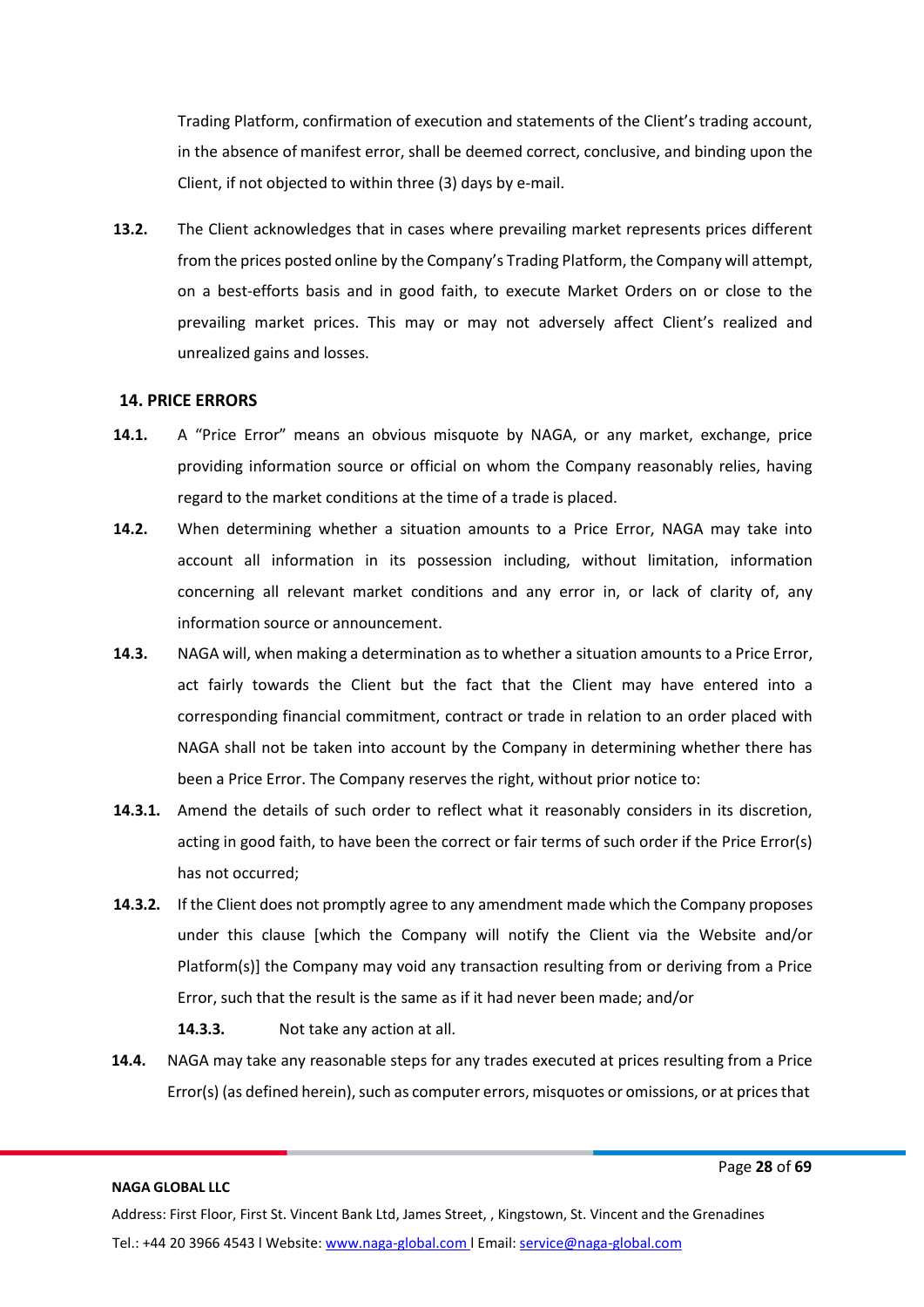are clearly at odds with the fair market prices. Acting reasonably and in good faith, the Company may take the following actions to trades based on a Price Error:

- **14.4.1.** Void trade;
- **14.4.2.** close the trade at the current market price; or
- **14.4.3.** amend the opening and/or the closing price of the trade, as if it would have been executed in the absence of the Price Error.
- **14.5.** NAGA will not be liable to the Client for any loss, cost, claim, demand or expense that they suffer (including loss of profits or any indirect or consequential losses) resulting from a Price Error, including where the Price Error is made by any information source or from the Company's decision to do anything under sub-clause **14.3** above, except to the extent that it is caused by the Company's own fraud, wilful default or gross negligence.
- **14.6.** If a Price Error has occurred and the Company chooses to exercise any of its rights under **subclause 14.3**, and if the Client has received any monies from the Company in connection with the Price Error, those monies are due and payable to the Company with immediate effect, and the Client must return an equal sum to the Company without delay.
- **14.7.** NAGA reserves the right to refuse any trades placed by the Client that it judges to be clearly outside the prevailing market price such that they may be deemed non-market price transactions, whether due to Price Error or stale, incorrect or broken price feeds.

#### <span id="page-28-0"></span>**15. DECLINE OF CLIENT'S ORDERS**

- **15.1.** Without prejudice to any other provisions herein, the Client understands, and agrees herewith that the Company hasthe right and is entitled, at any time and at its discretion, without giving any notice and/or explanation, to refuse to transmit or execute any Order, to restrict the Client's trading activity, to cancel Client's Orders, and the Client has no right to claim any damages, specific performance or compensation whatsoever from the Company, in any of the following cases:
	- **15.1.1.** whenever the Company deemsthat the Order aims at or may aim at manipulating the market of the Securities or any other Financial Instruments, constitutes an abusive exploitation of privileged confidential information (insider dealing), or contributes to the legislation of proceeds from illegal acts or activities (money laundering), or affects or may affect in any manner the reliability or smooth operation of its Platform(s); or
	- **15.1.2.** whenever there are no available cleared funds deposited with the Company and/or in the Nominated Bank Account to pay all the charges relating to the said Order. In

#### **NAGA GLOBAL LLC**

Page **29** of **69**

Address: First Floor, First St. Vincent Bank Ltd, James Street, , Kingstown, St. Vincent and the Grenadines Tel.: +44 20 3966 4543 l Website: www.naga-global.com | Email: [service@naga-global.com](mailto:service@naga-global.com)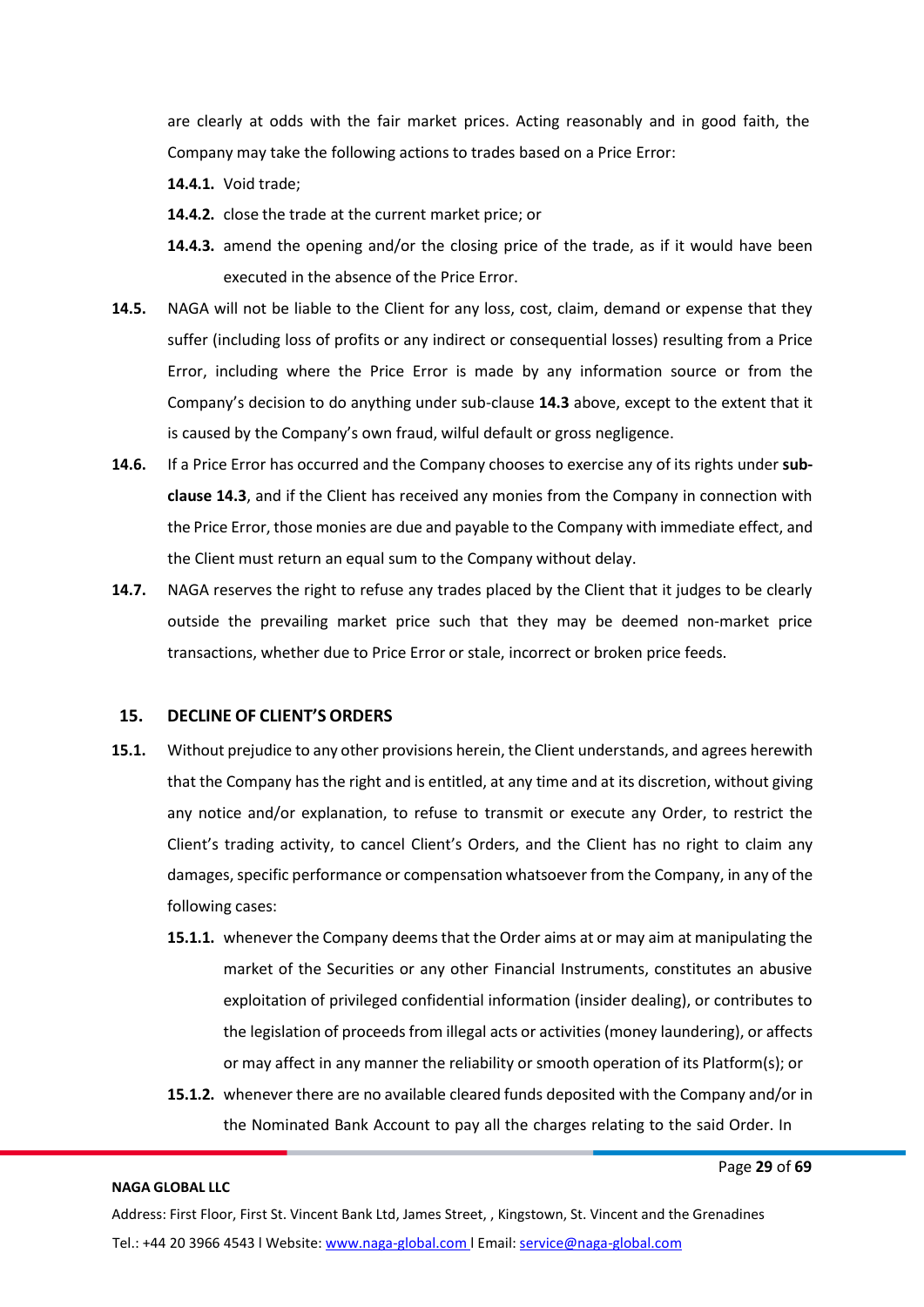calculating the said available funds, all funds required to meet any of the Client's obligations include, but without limitation, obligations which may arise from the possible execution of other previously registered purchase Orders, which will be deducted from the cleared funds deposited with the Company and/or in the Nominated Bank Account; it is understood that any refusal by the Company to transmit or execute any Order shall not affect any obligation, which the Client may have towards the Company or any right which the Company may have against the Client; or

- **15.1.3.** where the Company suspects that the Client is engaged in money laundering activities or terrorist financing or tax offences and/or other criminal acts; or
- **15.1.4.** internet connection or communications are disrupted; or
- **15.1.5.** where the legality or genuineness of the Order is under doubt; or
- **15.1.6.** in consequence of lawful claims or requirements of corresponding organized trading platforms, Affiliates of the Parties, as well as in consequence of lawful claims of third parties; or
- **15.1.7.** the Client has failed to meet a Margin Call of the Company; or
- **15.1.8.** the Company received from the Client the notice of Termination of this Agreement; or
- **15.1.9.** a Force Majeure Event has occurred; or
- **15.1.10.** in an Event of Default of the Client; or
- **15.1.11.** under Abnormal Market Conditions; or
- **15.1.12.**the Company hassent a notice of Termination ofthis Agreement to the Client;or
- **15.1.13.**it is impossible to proceed with the Order due to condition of the market, customs of a trading volume.
- **15.2.** The Client understands, accepts, agrees, and declares herewith that they shall not knowingly give any Order or instructions to the Company which might instigate the Company taking action in relation to paragraph above herein.
- **15.3.** The Client acknowledges understands, accepts, and agrees herewith that the Company may refuse to accept any order from a Client in its absolute discretion and/or having accepted any order may decline to execute it, and shall not be obliged to give the Client any justification and/or reason for doing so.

#### **NAGA GLOBAL LLC**

Page **30** of **69**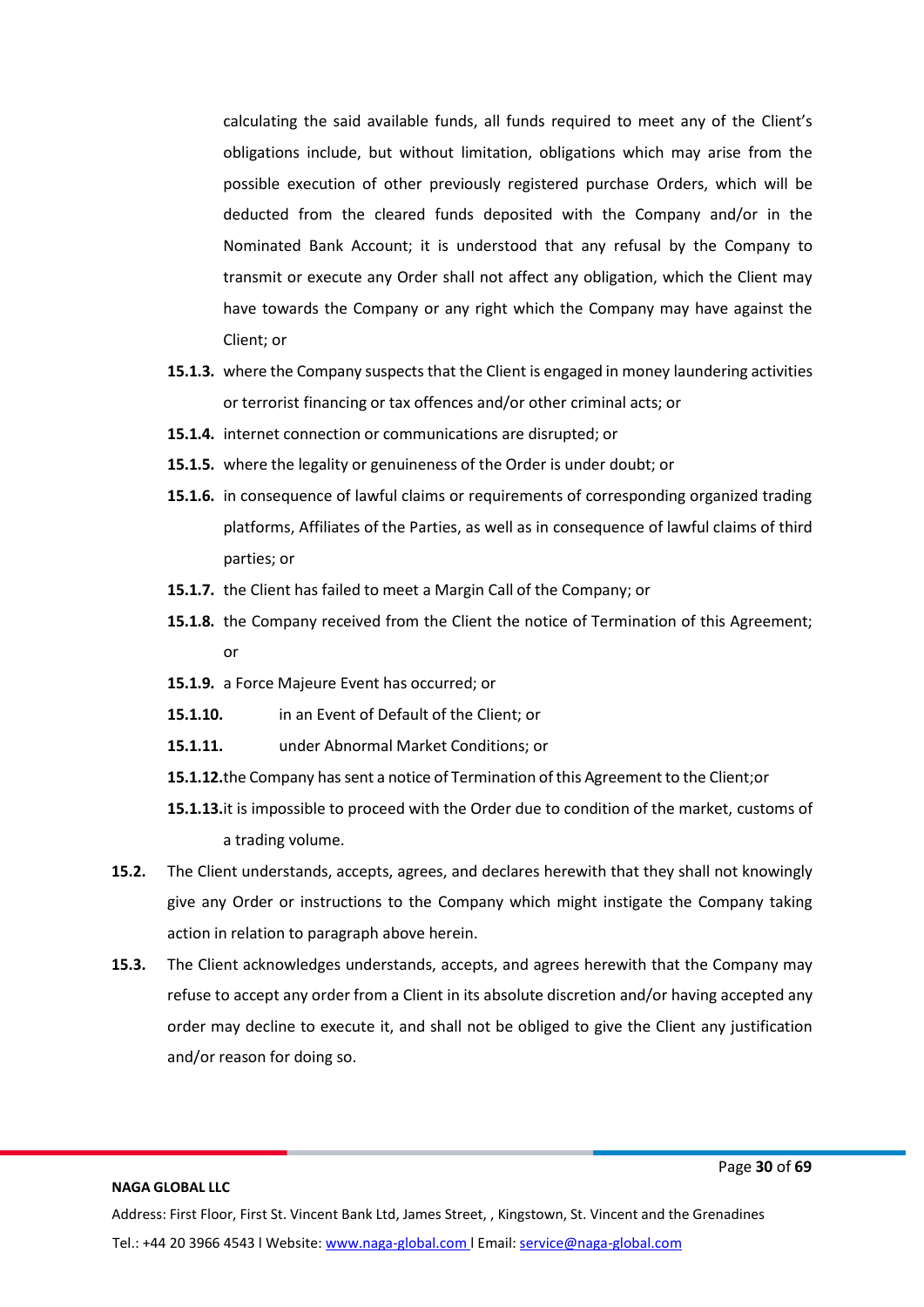#### <span id="page-30-0"></span>**16. SWAP-FREE ACCOUNTS**

- **16.1.** The Company, following the request of an Islamic Account, may enable swap-free trading for ten (10) calendar days. Upon the lapse of the ten (10) days, the Company shall charge the swap fee to accounts holding open positions accordingly. The Client agrees that a carry commission (equivalent to swap charges) may apply.
- **16.2.** The Company reserves the right to disable swap-free trading and/or retrospectively charge the swap fee, at its sole discretion and/or in the event of suspicion of swap abuse and/or in the event of default.

#### **17. COPY TRADING**

- <span id="page-30-1"></span>**17.1.** Our Social Trading Features Services assists the Client in testing, evaluating, and selecting the Client's investment strategy by providing the Client with detailed account information, trading history, risk profile and other pertinent information that the Client should consider before electing to copy a specific account. In doing so, the Client should bear in mind all aspects and factors including, but not limited to, the risk nature of the copied account and investment objectives.
- **17.2.** The Company will be responsible to the Client for:
	- **17.2.1.** executing all instructions generated by the Social Trading/Copying Trades Services at the price executed by the Master Trader.
- **17.3.** The Company does not provide investment advice, nor provides any personalized investment recommendations and/or advise the Client on the merits of any investments, either with respect to its Social Trading/Copying Trades services or any Service.
- **17.4.** In making a decision to Copy a specific trader or traders, strategy and/or portfolio, the Client has considered his/her entire financial situation including financial commitments and the Client understands that using Social Trading Features is highly speculative and that the Client could sustain significant losses exceeding the amount used to copy a trader or traders, and the Client cannot lose more than the equity in the Client's account. Please note that the Company is unable to provide any guarantee as to the performance of any particular investment, account, portfolio, or strategy.
- **17.5.** Without derogating from the generality of the foregoing, the Client acknowledges the Risks Associated with Social Trading Features and particularly Social Trading/Copying Trades Services, as more fully described herein, including but not limited to, automated trading execution whereby the opening and closing of trades will happen in the Client's account

#### **NAGA GLOBAL LLC**

Page **31** of **69**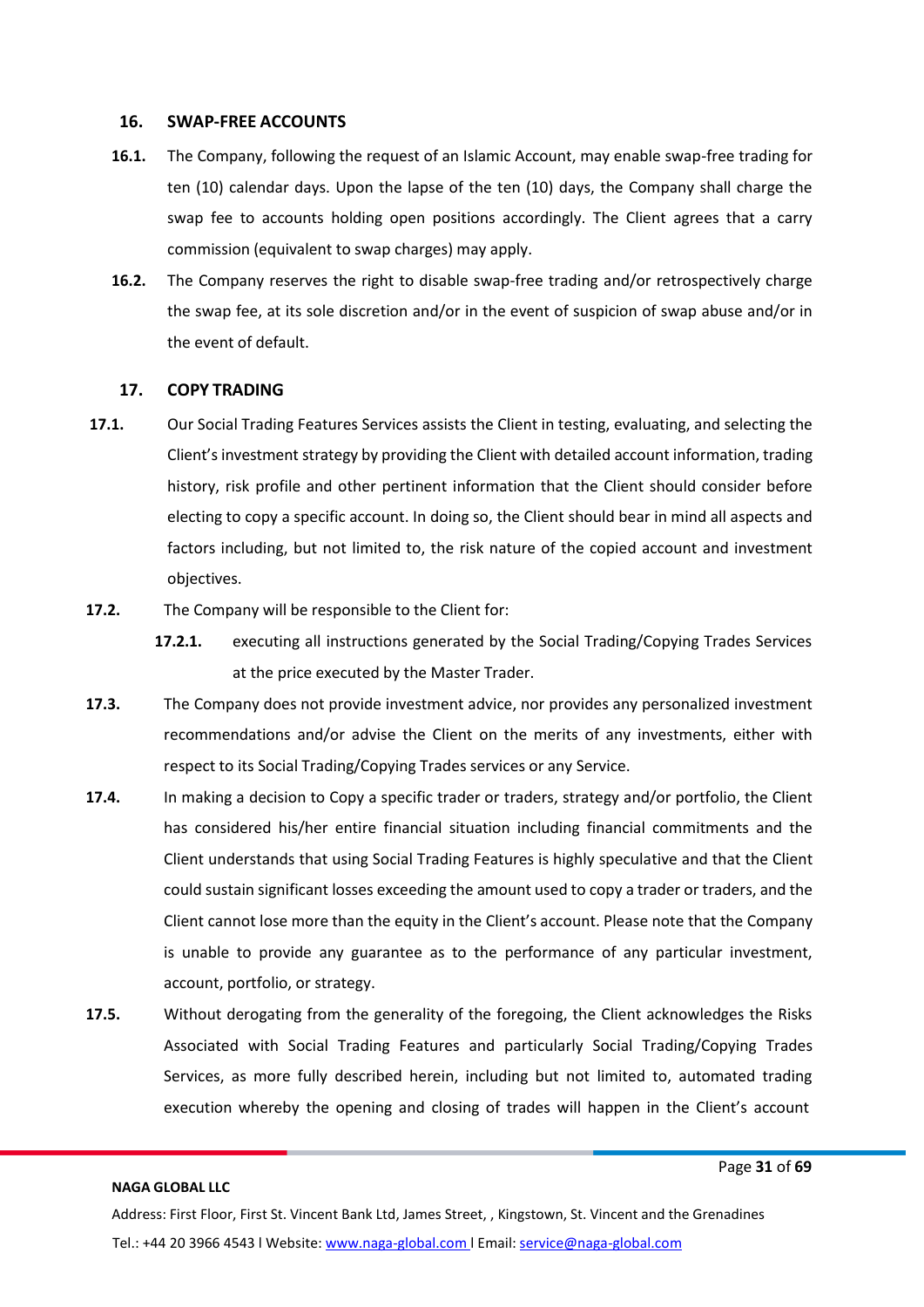without the Client's manual intervention unless the Client chooses to close the copy trade and takes decisions independently from the master trader.

- **17.6.** The Client hereby authorizes the Company to limit and/or withhold its Social Trading/Copying Trades services based on the Client's investment profile in accordance with its policies and procedures.
- **17.7.** The Client further authorizes the Company to execute any and all transactions and/or positions undertaken by the trader, account, portfolio and/or strategy the Client chose to Social Trading/Copying Trades, including without limitation, Social Trading/Copying Trades, stop Social Trading/Copying Trades and/or pause Social Trading/Copying Trades another trader, account, portfolio and/or strategy and setting limits to any position (including copy position). These actions are done automatically once initiated by the Client and do not require any prior consultation, consent, or approval of ongoing activity/copied trades. The Client hereby confirms and acknowledges that at any time, and upon the Company's sole discretion, the Company can stop, pause, restrict and/or limit any Social Trading/Copying Trades activity performed by the Client.
- **17.8.** The Client remains, at all times, solely responsible for both monitoring, selecting, and assessing:
	- **17.8.1.** the suitability of the copied accounts; and/or
	- **17.8.2.** the overall performance of the copied trader, account, portfolio and/or strategy.

In particular, when Social Trading/Copying Trades, the Client further authorizes the Company:

- **17.8.3.** to copy or stop copying any trader, account, portfolio and/or strategy, at its sole and absolute discretion; and/or
- **17.8.4.** to open and/or close any position available on the Company's websites/applications, at its sole and absolute discretion to set limits to any position (including copy position); and/or
- **17.8.5.** to close any such account, portfolio and/or strategy, at its sole and absolute discretion, with or without notice to its copiers.
- **17.9.** The Company shall continue to be committed to exercising reasonable endeavours to monitor the performance of copied trader, account, portfolio and/or strategy, against parameters established by it, which may include, risk behaviour, profitability, drawdown, and any other parameters deemed relevant by the Company and to stock and/or block any trader, account, portfolio and/or strategy from being copied.

#### **NAGA GLOBAL LLC**

Page **32** of **69**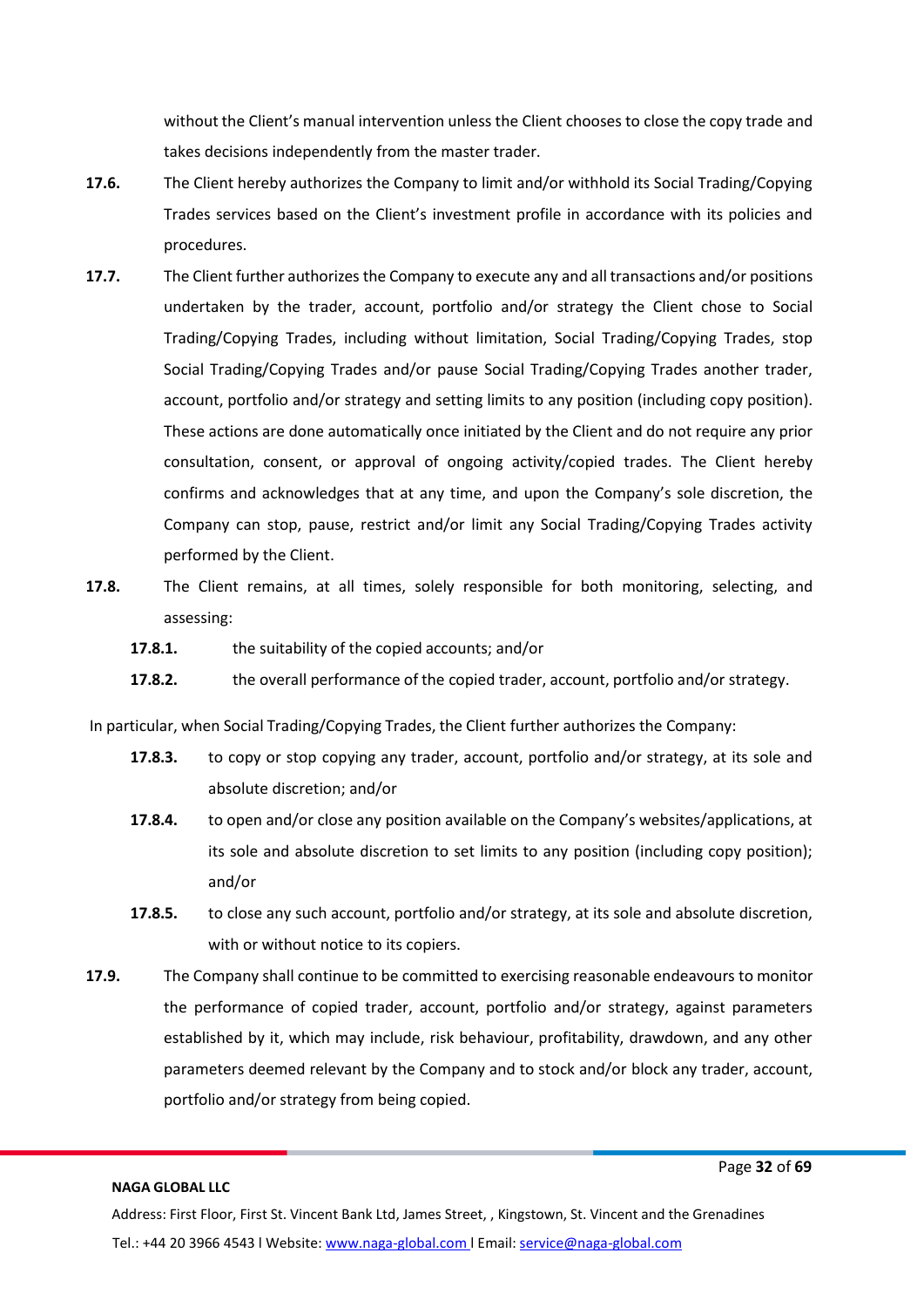- **17.10.** In furtherance to its authorization set forth in the Section above, the Company reserves the right to pause, to copy or stop copying any trader, account, portfolio and/or strategy, at its sole and absolute discretion.
- **17.11.** Without derogating from the generality of the above Sections, the provision of Social Trading Features and/or our Social Trading/Copying Trades services does not constitute investment advice on the Company's part. The Client is using the Social Trading Features at the Client's own risk and the Company, and its affiliates, employees, clients and agents will not be liable for any losses that the Client may sustain as a result of the Client using such features. Neither the Company (with respect to Company's Portfolios) nor any copied trader, account, portfolio and/or strategy guarantees the future performance of the Clients Account, any specific level of performance, the success of any investment strategy. Investment strategies are subject to various market, currency, economic, political, and business risks. Investment decisions may not be profitable and may result in the loss of the Client's entire invested amount. Past performance is not a guarantee or prediction of future performance.
- **17.12.** The Client should note that the Company may take the same or similar positions in specific investments for its other clients and its own accounts as the Company does for the Client, or the Company or its other customers may open trades in an opposite direction to the Client's positions. The Company has no obligation to purchase or sell, or to recommend for purchase orsale in the Client Account, any security which the Company may purchase orsell for its other clients and its own accounts. The Client should further note that the Company may elect to remunerate their copied traders. The Company reserves the right to review fees, charges and commissions for the services is offering. The provision of the Social Trading/Copying Trades is subject to similar costs to be carried by the Client. These appear on Social Trading/Copying Trades, the Company's website and/or Platform(s) and it is the Client's responsibility to check for updates regularly. It is the Client's right to ask for further clarifications should the Client require so.
- **17.13.** To the maximum extent permissible under the applicable law, the Company will not be liable for:
	- **17.13.1.** any loss arising from adhering to the Client written or oral instructions; and/or
	- **17.13.2.** any loss that the Client may suffer by reason of any decision made or other action taken by an account elected to be copied by the Client, including without limitation, a Company's Portfolio; and/or

Page **33** of **69**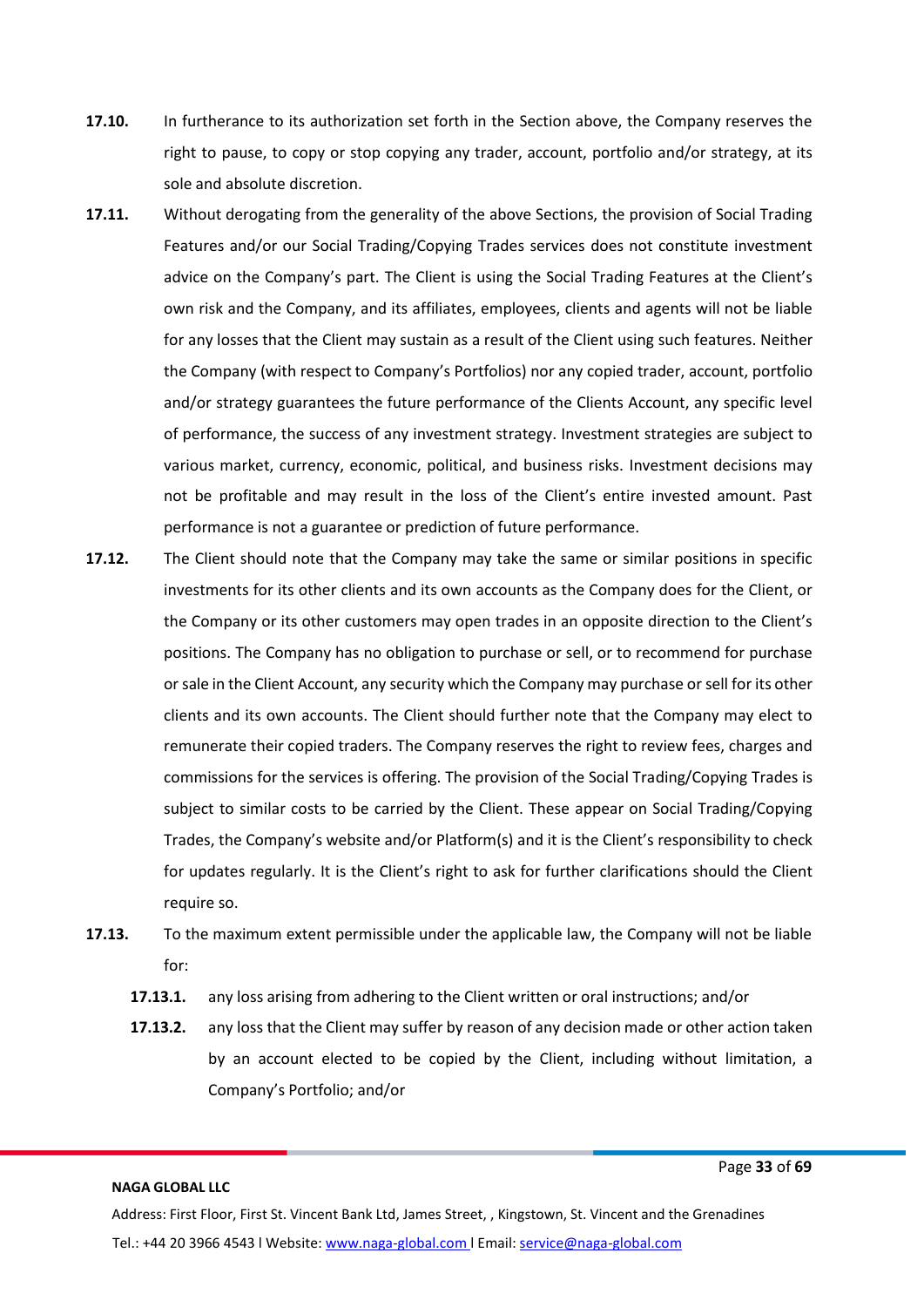**17.13.3.** specifically, any loss arising from any investment decision made or other action taken or omitted in good faith by any copied account, strategy and/or portfolio, including without limitation a Company's Portfolio. Nothing in these Terms and Conditions will waive or limit any rights that the Client may have under any applicable laws which may not be waived or limited.

#### <span id="page-33-0"></span>**18. SIGNALS TRADING**

- **18.1.** By using the Company's Signals, the Client agrees to the privacy policy and terms of use stated below, therefore the Client is strongly advised to read this section very carefully.
- **18.2.** The provisions herein include the details of the specific services which the Company will provide, and it sets out the obligations and rights applying between the Client and the Company.
- **18.3.** The Company does not hereby guarantee the accuracy, correctness, or completeness of information available from its services and therefore will not be liable for any loss incurred.
- **18.4.** The Company's Signals do not provide investment advice, not provide any personalized investment recommendations and/or advice in making a decision to trade. No guarantee is made that any user of this service will or is likely to achieve results advised by the widget. There is often a large difference between theoretical performance and the actual results later reached by any trading platform. There are many influencing factors related to either the market, in general, or to the specific implementation of any signals which can affect actual trading buy/sell results.
- **18.5.** By accepting the provisions herein, the Client hereby agrees that he/she has considered their entire financial situation including financial commitments and he/she understands that Trading is highly speculative and that he/she could sustain significant losses.
- **18.6.** The Company will not be liable for the acts, omissions or with regards to delay or non-delivery of any means of notifications regarding signals alerts or calendar event alerts. It should not be presumed that the methods, techniques, or indicators presented will result in profits or that they will not result in losses.
- **18.7.** The Company takes no responsibility for the Client's trading activity and results. Past results are not necessarily indicative of future results.
- **18.8.** The Company expressly disclaims all liability from actions or transactions arising out of the usage of this content. By using the specific service, the Client expressly agrees to hold the

#### **NAGA GLOBAL LLC**

Page **34** of **69**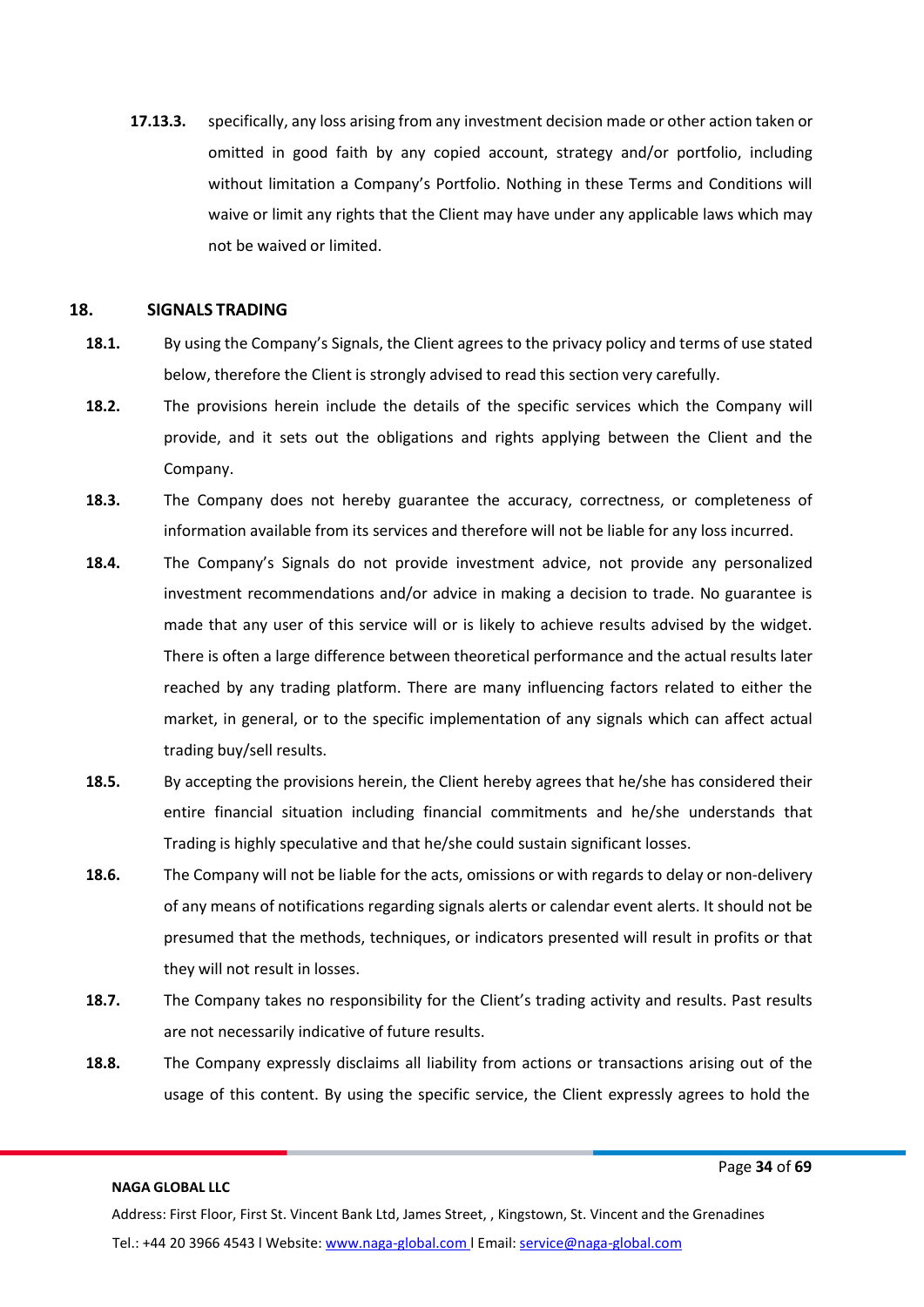Company harmless against any claims whatsoever and confirm that their actions are at their sole discretion and risk.

- **18.9.** This service may contain certain historical information. Historical information, necessarily, is not current and is provided for the Client's reference only. NAGA reserve the right to modify the contents of this service at any time, but it has no obligation to update any information on its trading platform. The client agrees that it is their responsibility to monitor changes to the Company's trading platform.
- **18.10.** The Company reserves the right to review, monitor, revise and/or remove any such Content in any way it sees fit in the Company's sole discretion. The Client understands that the Company is not obligated to continue to provide the above-mentioned information. Furthermore, the Company is not obligated to update the information displayed on its website/platforms at any time and the Company will not be liable for the termination, interruption, delay, or inaccuracy of any Market Information.
- **18.11.** NAGA reserves the right, at any time and for any reason, to discontinue, redesign, modify, enhance, change, patch the software and/or the Services including without limitation, the structure, specifications, "look and feel," navigation, features and other elements of the Trading Platform and website and/or the Services or any part thereof.
- **18.12.** The financial information NAGA posts on its website and the Trading Platform is provided by the Company for the benefit of its users and as such the Client shall not enable deep linking or any other form of redistribution or reuse of the information, to any non-authorized users.
- **18.13.** The Company reserves the right to review fees, charges and commissions for the services that it is offering. The provision of the Signals is subject to similar costs to be carried by the Client. These appear on Signal Trades; the Company's website and/or Platform(s) and it is the Client's responsibility to check for updates regularly. It is the Client's right to ask for further clarifications should the Client require so.

# **19. BADGES AND ACHIEVEMENTS**

<span id="page-34-0"></span>**19.1.** The Company has in place several Badges and Achievements which are uploaded in its Website and/or Platforms(s). The client acknowledges that it is his/her responsibility to monitor the badging system and contact the Company in the case where he/she were not upgraded.

**NAGA GLOBAL LLC**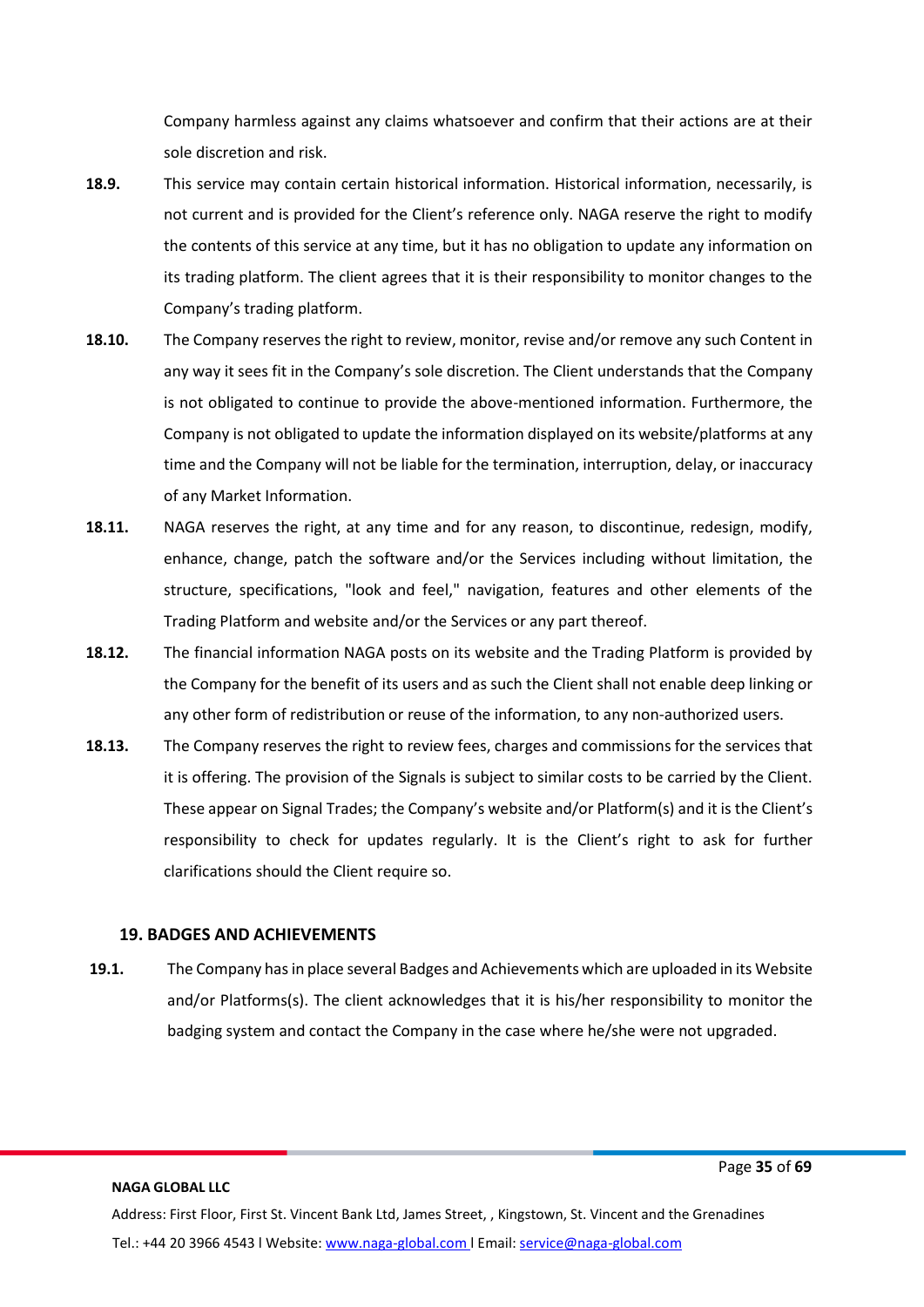- **19.2.** The Client acknowledges and accepts the Company's Badges and Achievements System which may change from time to time. Prior to any changes in its Badges and Achievements system the Company shall notify the client using the formal means of communication.
- **19.3.** The Client acknowledges that the Company reserves the right to automatically downgrade its Achievement Level based on the criteria in the Company's website available [here.](https://naga.com/europe/achievements)
- **19.4.** The Client acknowledges and accepts that in the case he/she performs any action with the intention to abuse the Company's Badges and Achievements system, he/she will be downgraded to the "Iron Badge".

#### <span id="page-35-0"></span>**20. CLOSURE OF POSITIONS**

**20.1.** The Company aims to notify the Client that they are on margin call before the Company starts automatically closing such open positions by sending a notification e-mail when the Client's equity falls below 100%. However, as markets move fast, the Client understands and agrees that the Company may not be able to contact the Client on time and before their positions get closed.

# <span id="page-35-1"></span>**21. THIRD - PARTY PAYMENTS AND CHARGEBACKS**

**21.1.** The Company does not tolerate credit/ debit card fraud, and all fraud, without exception, will be prosecuted through criminal proceedings in the Client's local jurisdiction to the fullest extent of the law. In addition to this, the Company will file a report with the Client'slocal police department and pursue all fraudulent activities through their local jurisdiction for prosecution to the fullest extent of the law. Furthermore, in such instances, the Company reserve the right, at its sole discretion, to take all action(s) as the Company sees fit, including, without limitation, completely blocking access to its Website and/or Platform(s), blocking and/or revoking the Client's Access Codes and/or terminating their Account. Under these circumstances, the Company reserves the right to seize any profits and/or revenues generated directly or indirectly by exercising any such prohibited trading activity and it shall inform any interested third parties of the Client's breach of this clause; any active Orders associated with the same fraudulent credit card and/or Account will also be cancelled immediately: The Company has, and will continue to develop any tools necessary to identify credit/debit card fraud; any dispute arising from such fraudulent activity will be resolved by the Company in its sole and absolute discretion, in the manner it deems to be the fairest to all concerned; that decision shall be final and/or binding on all participants; no correspondence will be entered into.

#### **NAGA GLOBAL LLC**

Page **36** of **69**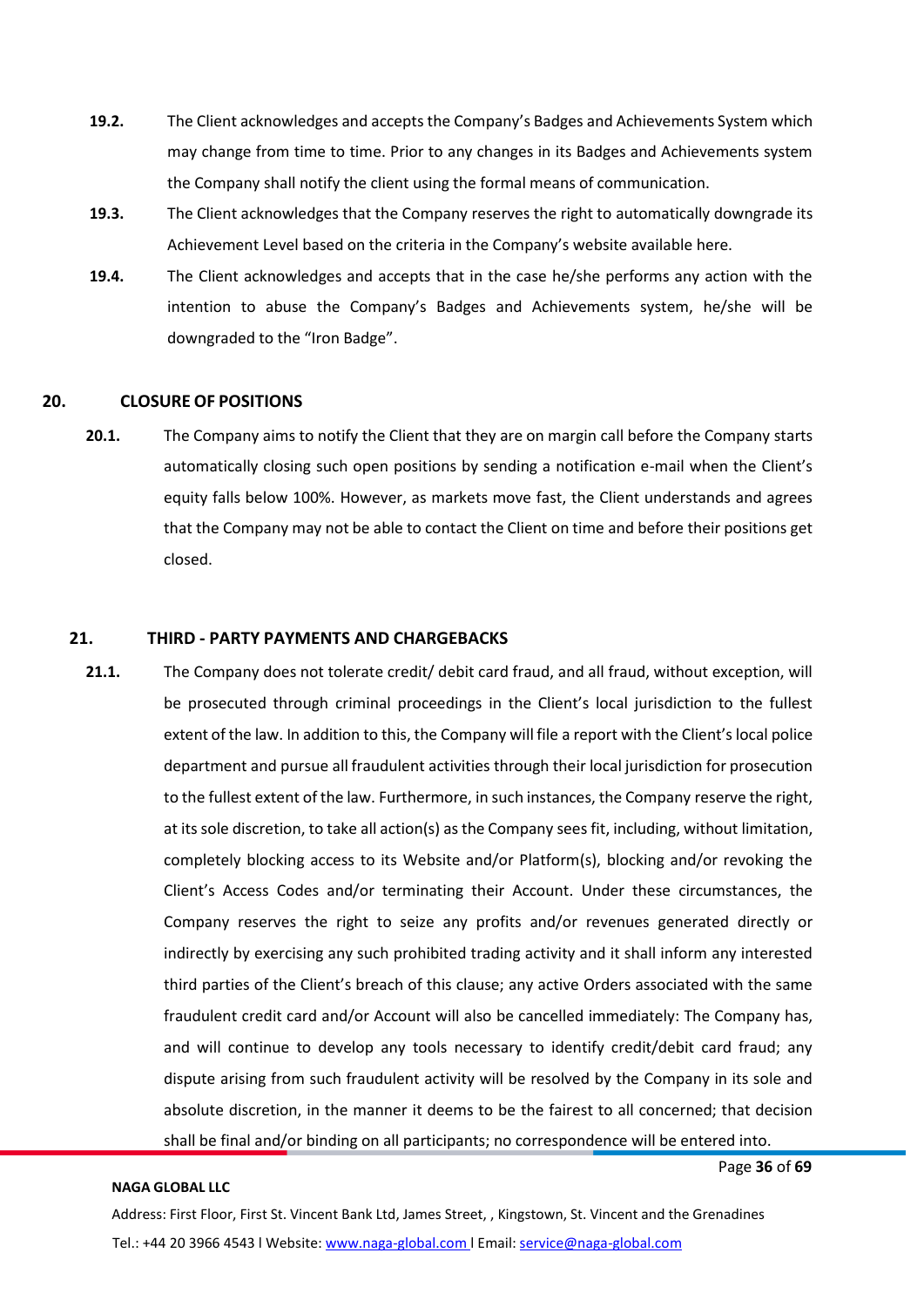- **21.2.** The Company does not accept third party payments. In this respect the Client acknowledges that he/she can deposit his/her own funds into his/her trading account. It means that it should be easily traceable that the deposited funds come from the Client. In case of a doubt the Company reservesthe right to request for a documented confirmation of the ownership of the incoming funds.
- **21.3.** The Client acknowledges that if a third-party deposit is identified or if in case of a doubt the Client is unable to provide adequate documentation which provides the funds ownership - the deposited amount shall be deducted from the Client's trading account and will be returned to the same account from which it was received.
- **21.4.** The Company will not process any Account withdrawals made to third parties. Withdrawals will be made to the same account from which the incoming funds were received. If it is not possible the Client is obliged to provide the Company with the documented proof of ownership of the account to which you are requesting withdrawal.
- **21.5.** The Client acknowledges that the Company maintains the right to terminate this contractual agreement with the Client in cases where the Company receives a chargeback in relation to any deposit made by the Client.

#### <span id="page-36-0"></span>**22. COMPANY FEES AND CHARGES**

- **22.1.** The provision of the Services by the Company is subject to the payment of fees such as brokerage fees / commissions, Swaps/Rollover and other fees. These appear on the Company's Website and/or Platform(s). It is the Client's responsibility to ask for further clarifications should they require so.
- **22.2.** Charges may not all be represented in monetary terms but may also appear in other units such as **Spread**, which can vary depending on the instrument and market conditions, please refer [here](https://naga.com/global/trading/hours-and-fees) for further information. Spread cost is measured in pip value and Clients will be able to find the value of a pip across all instruments on the Company's Website.
- **22.3.** For Swaps, depending on the position held and the prevailing interest rates of the Currency Pair involved in a Transaction, Clients' Account(s) may be credited or debited with financing. The operation is conducted at 23:59 (Server Time) and the resulting amount is automatically converted into their Balance Currency.
- **22.4.** From Mondays to Thursdays (Server Time), Swaps are charged once for every Business Day, but on Fridays, Swaps are charged three times the size in order to account for the weekend.

#### **NAGA GLOBAL LLC**

Page **37** of **69**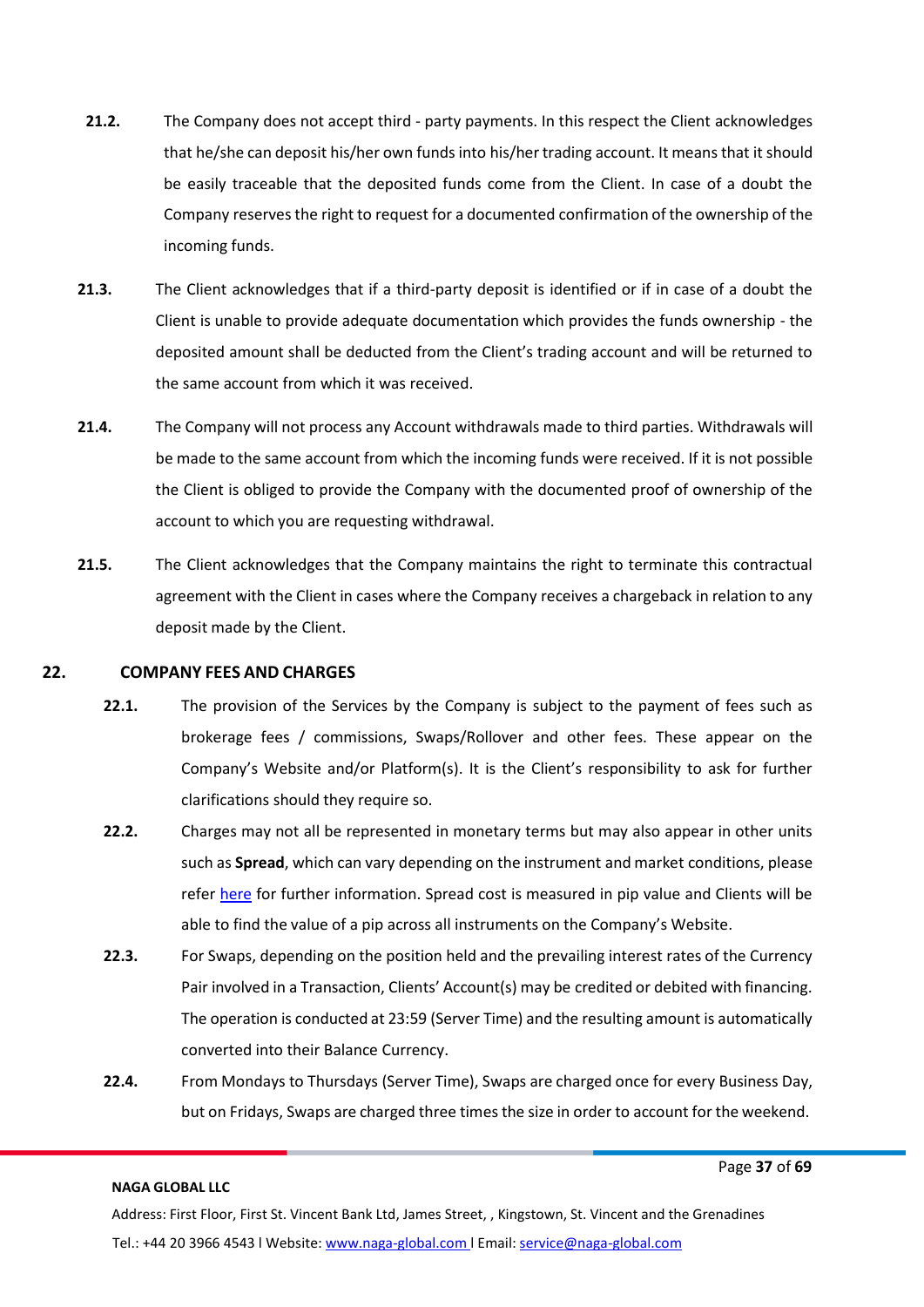For triple Swaps, for some instruments are charged on Wednesday and for some on Friday. Further information on Swaps can be found on the Company's Website.

- **22.5.** If the Client Account is inactive for one year or more (no transactions ie, deposits, withdrawals or trading activity), the Company reserves the right, after notifying the Client via phone or email and by using the Client's last known contact details, to renderthe account dormant. Moreover, The Company reserves the right, to charge annually a dormant fee of 20 units (depending on the currency of the trading account) upon such classification of the account. You agree that you are liable to and will pay the applicable fee as notified to you from time to time and that we may deduct such fee from any funds held by us on your behalf. Money in the dormant account shallremain owing to the Client and the Company shall make and retain records and return suchfunds upon request by the Client at any time thereafter.
- **22.6.** For some payment methods, there are Transaction fees. Where the Client engages in deposit and withdrawal activity without entering into any trading activity with the Company, fees or charges are imposed depending on the specific payment methods used. These fees are available on the Company's Website.

#### <span id="page-37-0"></span>**23. TAX IMPLICATIONS**

- **23.1.** The Company shall not provide any advice to its Clients on any tax issues related to any of its Services. The Client is advised to obtain individual independent counsel from their financial advisor(s), auditor(s) or legal counsel with respect to any tax implications resulting from using the Company's' Services.
- **23.2.** The Company does not collect tax on behalf of any authority in any form or manner whatsoever. The Client is solely responsible to manage tax implications related to the income derived from their trading activity on or through the Company's Online Trading Facility.
- **23.3.** It is the Client's obligation to calculate and pay all taxes applicable to them in their country of residence, or, in the case of Legal Entities, in their country of formation, incorporation and/or domiciliation, or otherwise arising as a result of their trading activity from and/or the access and/or use of the Company's Services.

#### <span id="page-37-1"></span>**24. PRIVACY AND DATA PROTECTION**

**24.1.** The Client acknowledges that by entering into this Agreement and opening a Trading Account with the Company, they will be providing the Company with personal data within

#### **NAGA GLOBAL LLC**

Page **38** of **69**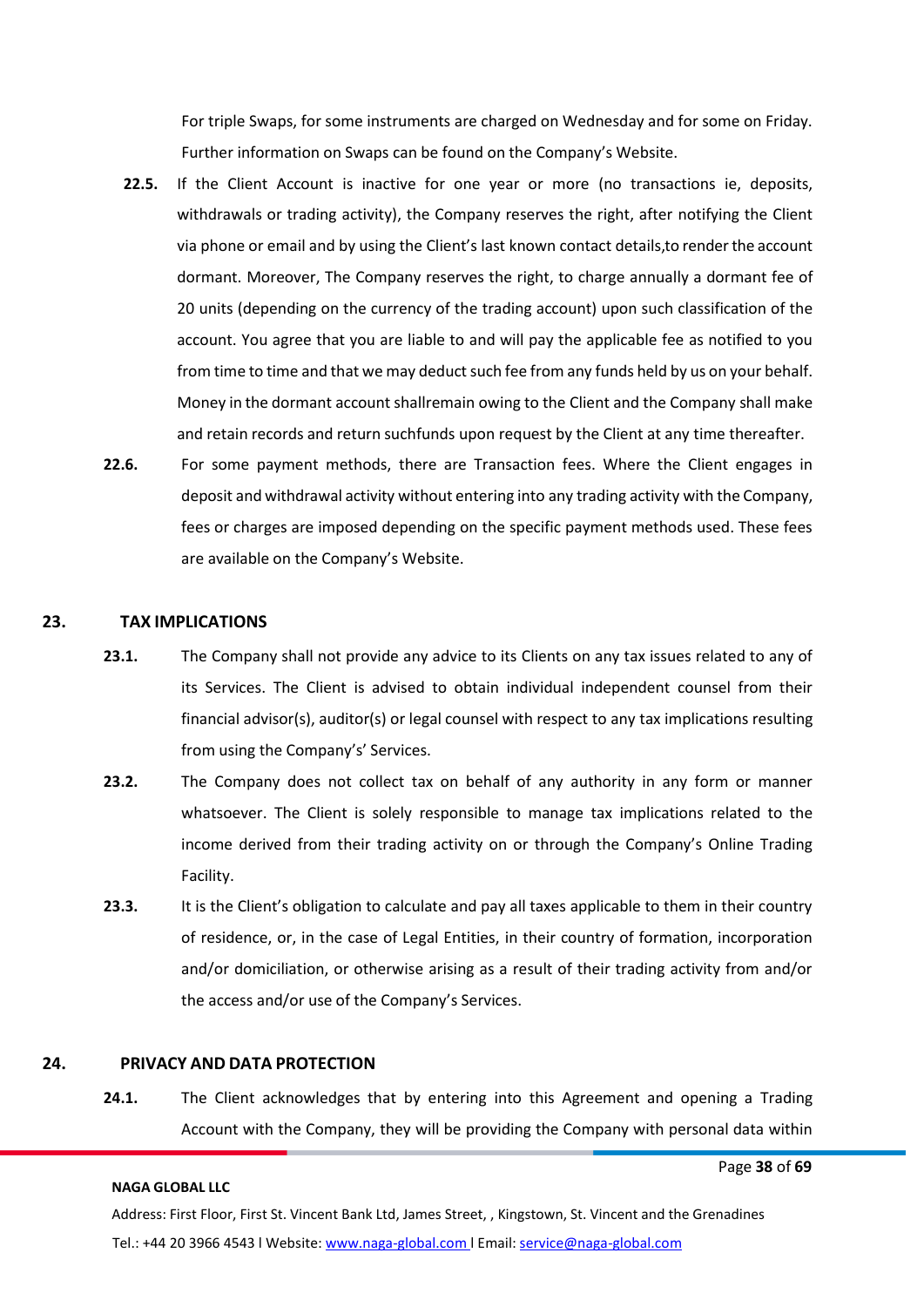the meaning of the General Data Protection Regulation (679/2016) (hereafter referred to as "**GDPR**") when it entersinto force, or any other similar applicable law/regulation and/or any other applicable data protection legislation as may be in force from time to time.

- **24.2.** The Client hereby understands and provides his/her free consents to the processing of all such information for the purposes, so the Company complies with its legal obligations, performing its contractual obligations and administering the relationship with the Client. The Client acknowledges and agrees that this may result in their personal information being sent outside the EEA. Further information about transfers of the client's personal data outside the EEA, can be found on Privacy Notice, as published on the Company's Website. The Client consents to the Company and/or its affiliates and/or its agents processing and disclosing such information in accordance with this Agreement and the Privacy Policy, as published on the Company's Website, as this may be updated from time to time.
- **24.3.** The Company is the Data Controller for the purposes of all applicable Personal Data Protection Legislation. All information regarding privacy and data protection, as well as for the legal bases and purposes of the processing of Clients' personal data and other relevant information, can be found in the Privacy Policy.
- **24.4.** As per the applicable Data Protection Legislation, the Client has certain rights regarding the Personal Data that the Company collects and holds about them at the time of request.
- **24.5.** The Client understands, accepts, and agrees that their personal data (and records of their dealings with the Company) will be stored for as long as the Client's Account is active and registered with the Company and/or as required under applicable law.
- **24.6.** The Company processes the Client's personal data for the purposes mentioned herein on the lawful basis that (i) the Client has given consent (where applicable); (ii) the processing is necessary for the performance of the Company's contract and in order to take steps at the Client's request prior to entering into the contract; (iii) the processing is necessary for compliance with a legal obligation to which the Company is subject; and (iv) the processing is necessary for the purposes of the legitimate interests pursued by the company (subject to the relevant individual's fundamental rights and freedoms overriding such interests).
- **24.7.** The Company shall disclose Clients' personal data to affiliate companies, companies belong to the same group, governmental authorities, marketing companies, business partners, IT service providers and other financialinstitutions such as payment services providers and banks and third-party introducers, for the purposes described in this Agreement.
- 24.8. The Company shall implement appropriate technical and organisational measures to ensure

#### **NAGA GLOBAL LLC**

Page **39** of **69**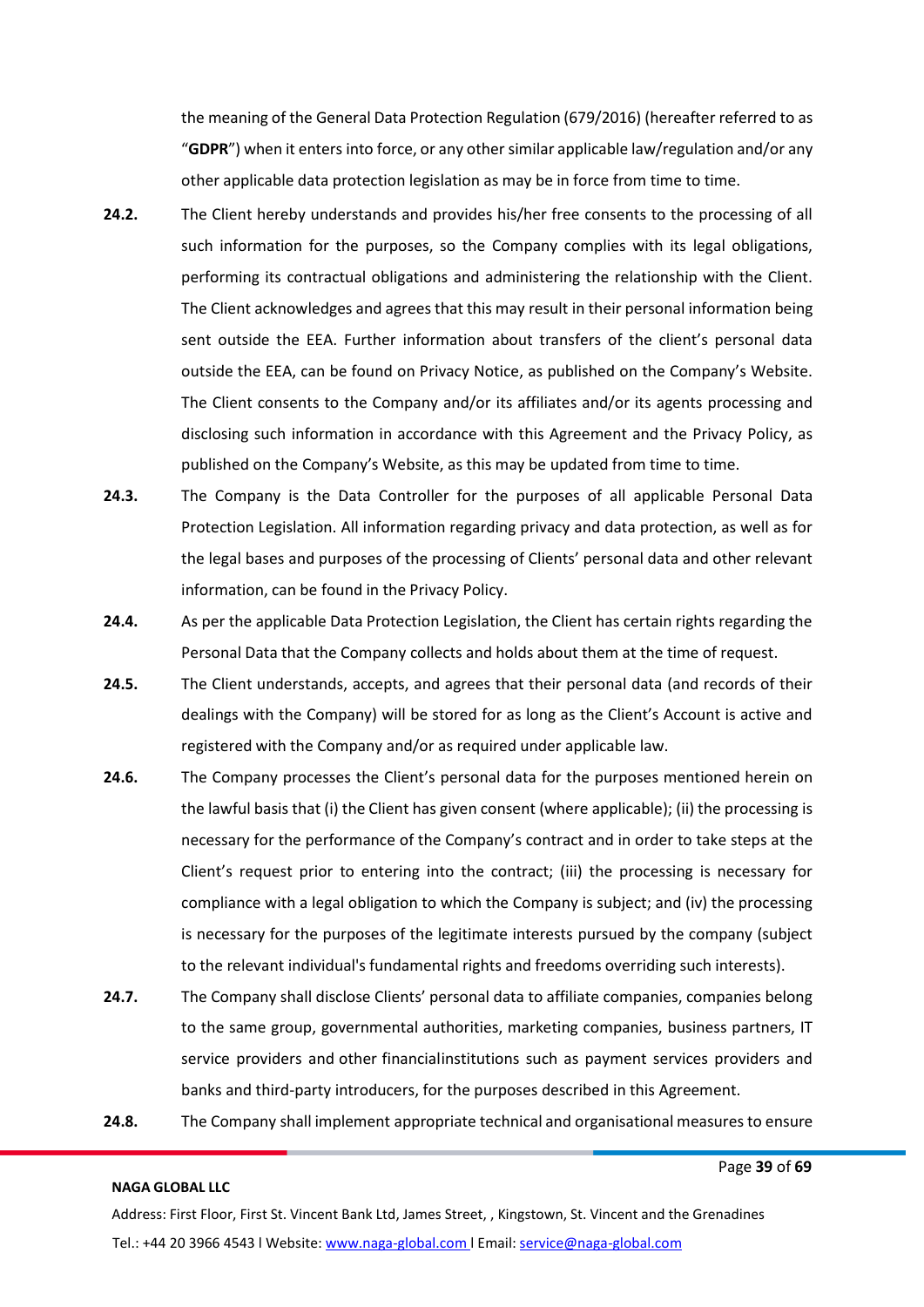an adequate level of security appropriate to the applicable risk. Transmission of data via the internet and/or other networks does not always ensure appropriate security of personal data, hence the Client must always ensure that they transfer data via secure means.

**24.9.** By accepting the provisions herein, the Client agrees and acknowledges that the following information and content shall be considered non-confidential and non-proprietary

> information (other than the Client's personal data as described below. Content which may be publicly shown on the Company's websites and trading platform apps include: the Client's username, picture/avatar (if provided), state of residency, gender, networks, list of users who follow the Client, users who copy and/or auto copy the Client etc., list of users the Client follows or copies and/or auto copies, and any network status/posts/blogs and any other content options that enable the Company's users to interact amongst themselves, including without limitation content and information the Client posts on the Company's community, comments, feedback, postings, "likes", blogs and/or all Information that the Client provides to the Company via our website, our mobile apps, and/or by email, chat, fax or telephone and/or any other means. In addition, if the Client has chosen to use one of the Company's applications provided via social networks (such as Facebook, Twitter, Instagram etc.), the Company's application will access the Client's social network account general information which includes the Client's name and username in such social network, profile picture, gender, networks, user ID, list of friends, and any other information the Client has shared with "everyone" on the relevant social network. Additional information may be collected in specific social networks campaigns as shall be specified in the terms and conditions applicable to any such campaign. All portfolio and trading information performance results shall be considered non-confidential and non-proprietary information and as the Company's property. By providing such Content, the Clients specifically grants the Company a nonexclusive, irrevocable, transferable, sub-licensable, royalty-free, worldwide license to use, copy, duplicate store, present and/or publish all or any part of the Client's Content, and the Company shall be free to use such Content in any manner or media whatsoever, on an unrestricted basis and without any attribution or royalties or other compensation to the Client, including without limitation, within or outside the Company's website, advertisements, in printed media, newspapers to as described below you have to check where we talk about personal info.

**24.10.** For verifying your identity for the purposes of Anti-Money Laundering, identification, and

#### **NAGA GLOBAL LLC**

Page **40** of **69**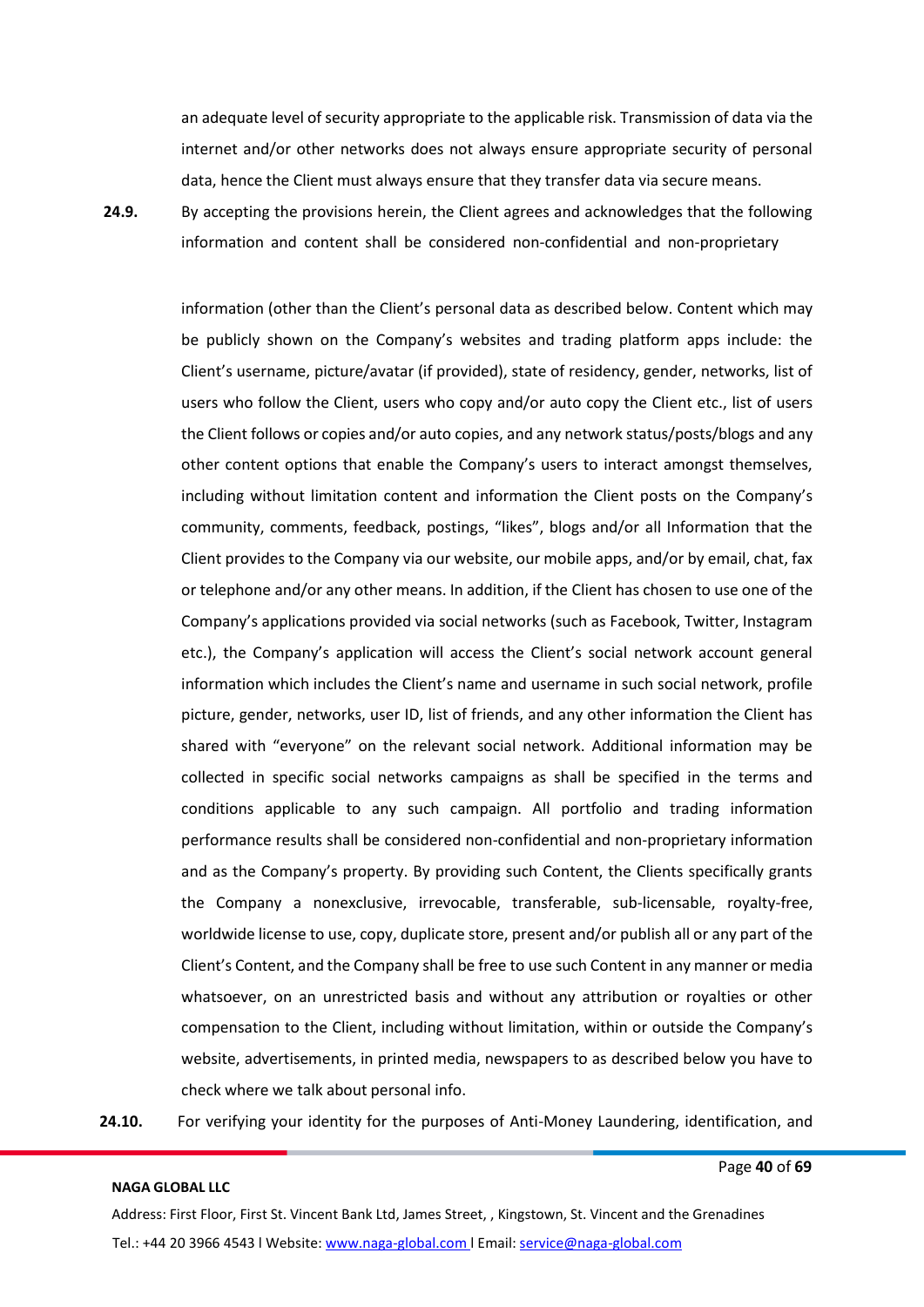risk mitigation, by accepting this agreement the client, provides the Company with his/her Personal Data to proceed with any actions to ensure the client's identity and validity of the information provided during the Account Opening.

#### **NAGA GLOBAL LLC**

Page **41** of **69**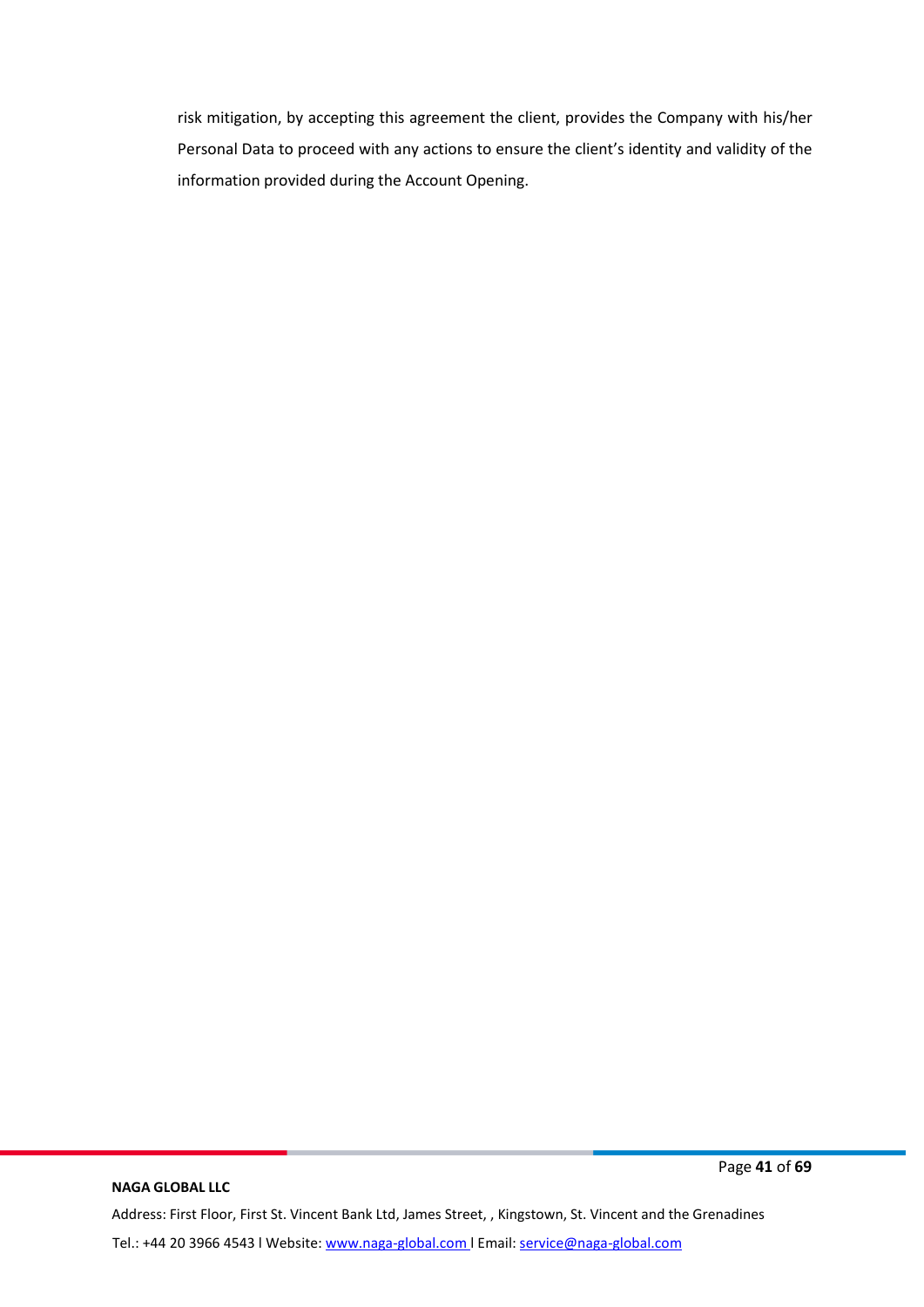#### **25. RECORDING KEEPING**

- **25.1.** The Client acknowledges that the Company will keep records of internal telephone conversations and electronic communications that are intended to result in transactions or relate to the reception and transmission of orders and execution of orders on behalf of clients.
- **25.2.** Further, the Company will also keep records of all services and activities provided and transactions undertaken by the Company as well as records related to its business and internal organization.
- **25.3.** The Company shall keep records of the content and timing of instructions received from the Client. A record of the allocation decisions taken for each operation shall be kept providing for a complete audit trail between the movements registered in clients' accounts and in the instructions received by the Company. In particular, the final allocation made to each investment Client shall be clearly justified and recorded.
- **25.4.** The Client acknowledges that, subject to the Applicable Laws and Regulations, any communication between the Company using electronic signatures and any communications via the Company's Website and/or the Trading Platform shall be binding as if they were in writing. Orders or instructions given by the Client via e-mail or other electronic means will constitute evidence of the orders or instructions given.
- **25.5.** The Client acknowledges that the Company will also keep records of orders placed by clients through channels other than the Company's electronic platform, provided that such communications are made in a durable medium (e.g., mails, fax, emails, chats, internet communications, etc.). In case of relevant face-to-face conversations with the Client, the content of such will be recorded by using written minutes or notes.
	- **25.6.** The Client acknowledges that the Company's records, unless shown to be wrong, will be evidence of the Client's dealings with the Company in connection with the Company's Trading Platform. The Client will not object to the admission of the Company's Records as evidence in any legal proceedings because such records are not originals, are not in writing nor are they documents produced by a computer.
	- **25.7.** The Client will not rely on the Company to comply with his/her record keeping obligations, although records may be made available to the Client on request at the Company's absolute discretion.

#### **NAGA GLOBAL LLC**

Page **42** of **69**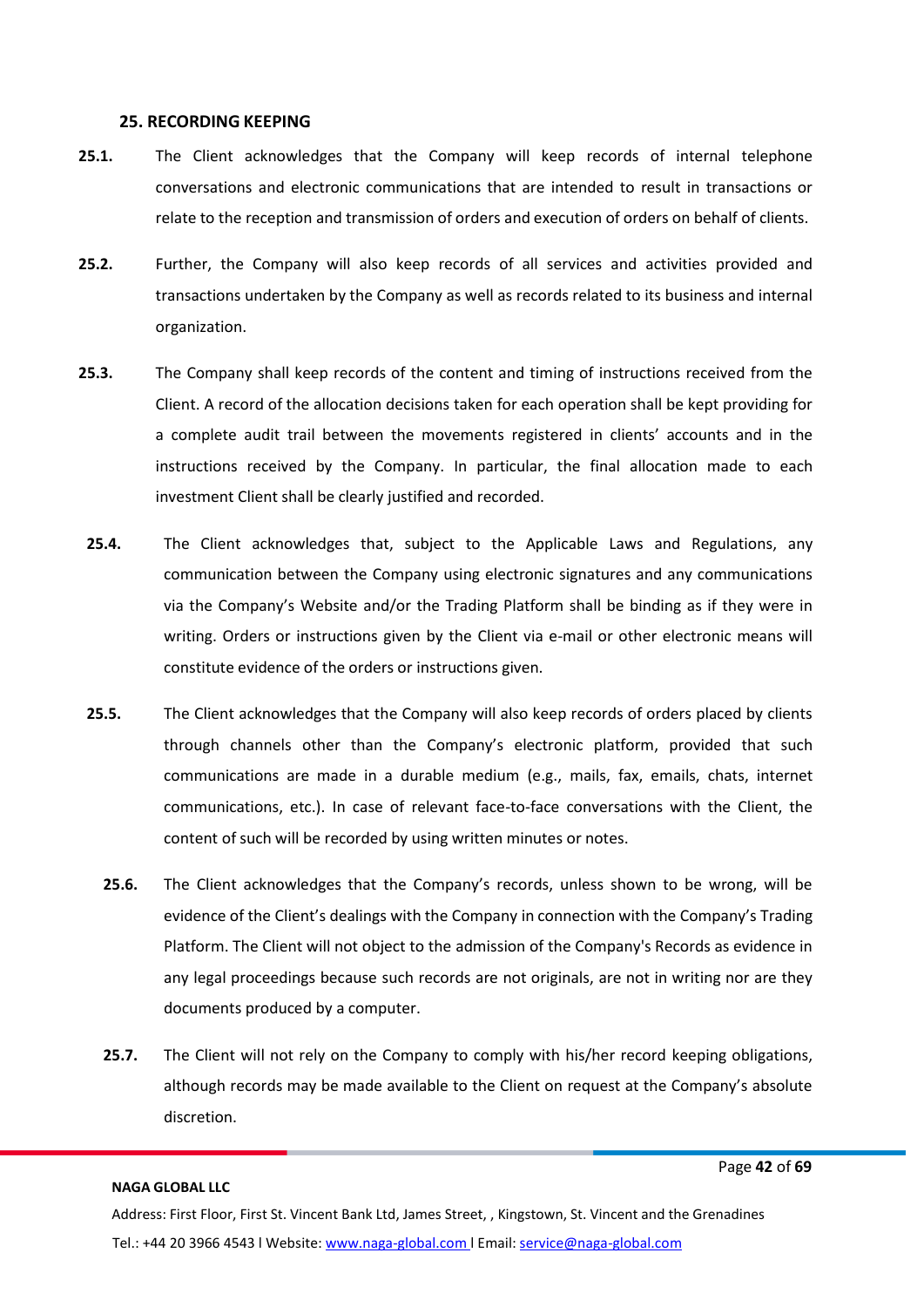#### **26. INTELLECTUAL PROPERTY**

- **26.1.** All rights in patents, copyrights, design rights, trademarks and any other intellectual property rights (whether registered or unregistered) relating to the Company's Trading Platform and Website remain vested in the Company.
- **26.2.** The Client acknowledges that he/she will not copy, interfere with, tamper with, alter, amend or modify the software comprising the Trading Platform and Website or any part or parts thereof unless expressly permitted by the Company in writing, reverse compile or disassemble the software comprising the Trading Platform and Website, nor purport to do any of the same or permit any of the same to be done, except in so far as such acts are expressly permitted by law.
- **26.3.** The Client acknowledges that he/she will not cause or permit any actions to be caused, which might endanger or damage any intellectual property belonging to the Company and/or do any other act which would be damaging and or defamatory against the Company.

#### **27. METHODSOF COMMUNICATIONS**

- **27.1.** To communicate with the Client, the Company may use any of the following methods: e-mail, software, facsimile transmission, telephone, post, commercial courier service. All the Company's contact details are available on the Company's Website, [here](https://naga.com/contact-us). It is the Client's responsibility to ensure that they have read all and any communication that the Company may send them from time to time, via any approved communication method.
- **27.2.** The Company's official language is the English language, and the Client should always read and refer to the main Website for all information and disclosures about the Company, its services and its activities. Translation or information provided in languages other than English is for informational purposes only and do not bind the Company or have any legal effect whatsoever, the Company having no responsibility or liability regarding the correctness of the information therein.
- **27.3.** In order to communicate with the Client, the Company will use the contact details provided by the Client whilst opening the Client Account or as updated later on. Hence, the Client has an obligation to notify the Company immediately of any change in their contact details. Faxed documents received by the Company may be electronically scanned and reproduction of the scanned version shall constitute evidence.
- **27.4.** The Client shall be able to call the Company within its normal working hours, namely between the hours of 9am and 6pm (GMT+3) on any Business Day. If the Company needs to

#### **NAGA GLOBAL LLC**

Page **43** of **69**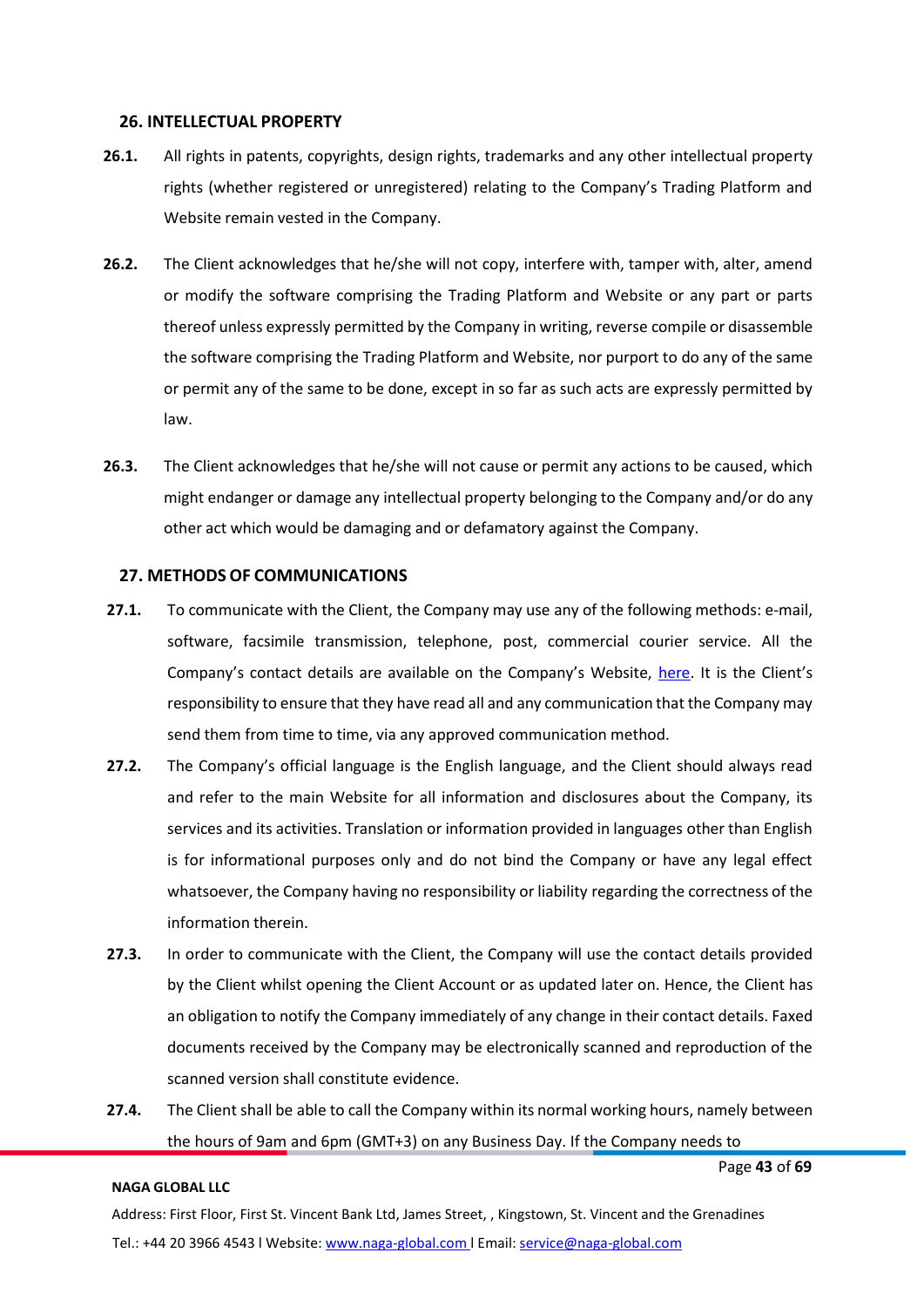contact the Client urgently regarding their Account, the Company may contact the Client outside its normal working hours.

- **27.5.** The Client understands, accepts, and agrees herewith that any Notices sent to the Client by the Company will be emailed to them at the email address which isregistered on their Account or posted to them at the last address that they provided to the Company as their normal residential address. The Client understands, accepts, and agrees herewith that it is the Client's responsibility to ensure that they provide accurate and up to date contact information to the Company.
- **27.6.** Any orders or instructions provided by the Client via e-mail or any other electronic means will constitute evidence of the orders or instructions given.
- **27.7.** The Company reserves the right to take the following actions in cases where the Client is acting in an **abusive and/or unreasonable** behaviour as set out in **Schedule A** of the (Client) Agreement:
	- **27.7.1.** End the call communication / chat communication at any time;
	- **27.7.2.** Dismiss and/or stop the communication about an issue or complaint that is found to be frivolous or vexatious and that the Company believes has been already answered and the case is considered as closed;
	- **27.7.3.** stop communicating directly with the Client over the telephone, and use written communication as the only method;
	- **27.7.4.** terminate the account where the client has received two written warnings and continues the abusive behaviour.

#### **28. RECORDING OF COMMUNICATIONS**

- **28.1.** The Company shall keep records of all services and activities that it is providing, as well as for all transactions undertaken. Therefore, all communication between the Client and the Company is being recorded and kept by the Company, and recordings will be the sole property of the Company.
- **28.2.** The Client further understands, accepts, and agrees herewith that the Company may monitor and/or record any electronic communications between the Parties, including but not limited to telephone calls, emails, SMS and instant message that relate to any transactions concluded when dealing on the Company's account, providing services that relate to reception, transmission and execution of Client Orders, as well as for quality monitoring, training and other regulatory purposes.

#### **NAGA GLOBAL LLC**

Page **44** of **69**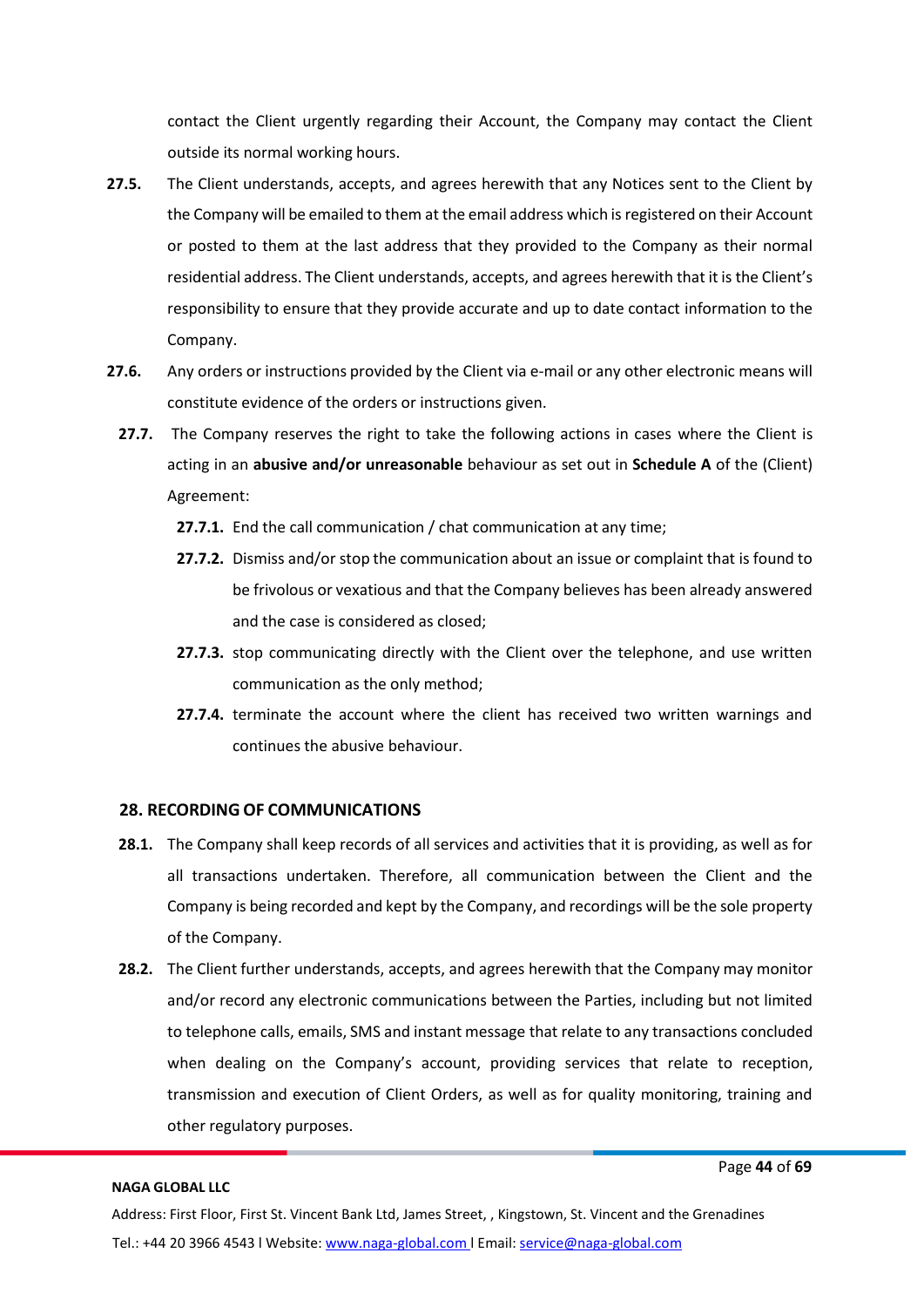- **28.3.** The Company will also record any other communication between the Parties, including chat messages, e-mails, and other electronic communications, even if those conversations or communications do not result in the conclusion of such transactions or in the provision of client order services. The Company reserves the right to use these records where it deems necessary, including, but not limited to dispute resolution situations.
- **28.4.** The Company may record telephone conversations without use of a warning tone to ensure that the material terms of any Transaction and any other material information relating to such a Transaction is promptly and accurately recorded. Allrecords are stored in a durable medium, which allows the Company to replay or copy them and retain such records in a form that is not allowing to alter or delete the original version. Copies of such recordings might be provided to regulatory authorities upon their request in order forthe Company to comply with regulatory obligations without the Client's consent.
- **28.5.** Copies of any such records will be kept for any period of time which is required by applicable legislation, starting from the date on which the record is created, please refer to the Company's Privacy policy [here. T](https://files.naga.com/Privary%20Policy_NG.pdf)he Client has the right to request a copy of the recorded communications. The Company will provide these following a written request by the Client.

#### **29. REPRESENTATIONS AND WARRANTIES**

- **29.1.** The Client hereby represents and warrants to the Company the following:
	- **29.1.1.** he/she is at least eighteen (18) years old, or the age of legal consent and/or has full capacity and/or is competent to enter into the present Agreement, and for engaging in financial investment activities under the Laws of any jurisdiction that applies to them and is aware of the local Laws and regulations of their country of residence in regards to being allowed to enter into this Agreement and the information they provide during the registration process, as well as in any Company documents istrue and correct, complete and accurate and that they will promptly inform the Company of any changes to the details or information provided to the Company; and
		- **29.1.2.** he/she is of sound mind and capable of taking decisions for their own actions; and
		- **29.1.3.** there are no restrictions on the markets or financial instruments in which any Transactions will be sent for execution, depending on the Client's nationality or religion; and
		- **29.1.4.** all actions performed under the Agreement will not violate any Law or rule applicable to the Client or to the jurisdiction in which the Client is resident, or any

#### **NAGA GLOBAL LLC**

Page **45** of **69**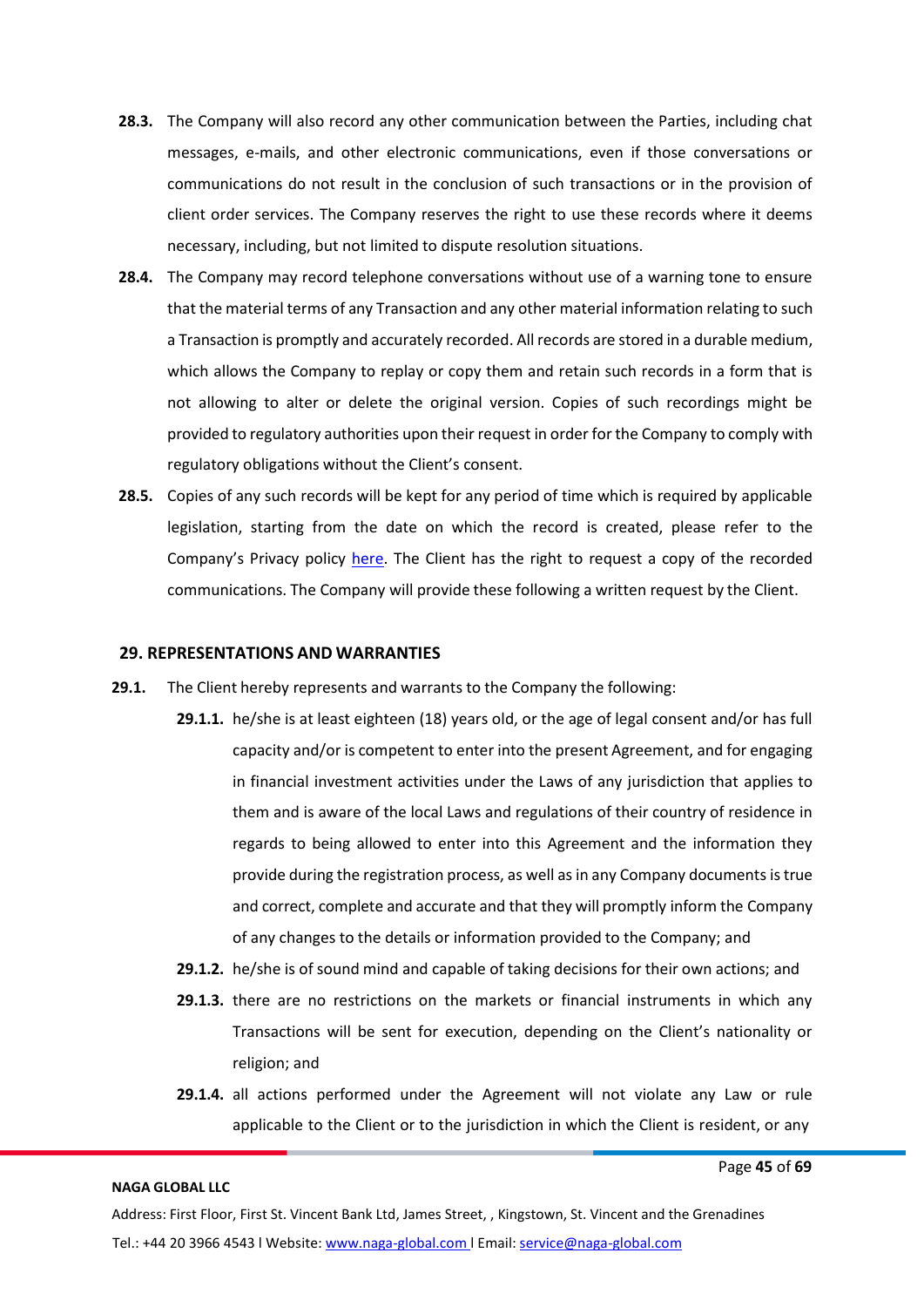agreement by which the Client is bound or by which any of the Client's assets or funds are affected; and

- **29.1.5.** he/she will not use the IP or the Platform or Website in contravention to this Agreement, or for unauthorized or unlawful purposes and that they will use the IP, Platform and Website only for the benefit of their Client Account and not on behalf of any other person;
- **29.1.6.** he/she is duly authorized to enter into the Agreement, to give Orders and to perform their obligations hereunder; and
- **29.1.7.** he/she is the individual who has completed the Account Opening Application Form or, if the Client is a company, the person who has completed Account Opening Application Form on the Client's behalf is duly authorized to do so; and
- **29.1.8.** he/she is acting as a principal and not as agent or representative or trustee or custodian on behalf of someone else. The Client may act on behalf of someone else only if the Company specifically consents to this in writing and provided all the documents required by the Company for this purpose are received; and
- **29.1.9.** the information provided by the Client to the Company in the Account Opening Application Form and at any time thereafter is true, accurate and complete and the documents handed over by the Client are valid and authentic; and
- **29.1.10.** he/she has read and fully understood the terms of the Agreement including the information in the Appendices; and
- **29.1.11.** the funds used for trading are not in any direct or indirect way the proceeds of any illegal activity or used or intended to be used for terrorist financing; and
- **29.1.12.** he/she has read and understands the Risks Disclosure and Warnings Notice; and
- **29.1.13.** he/she consents to the provision of the information of the Agreement by means of a Website or email; and
- **29.1.14.** he/she confirms that he/she has regular access to the internet and consents to the Company providing them with information, including, without limitation, information about amendments to the terms and conditions, costs, fees, this Agreement, Policies and information about the nature and risks of investments by posting such information on the Website or email. Should the Client wish, they may request from the Company for these documents to be provided and/or sent by post or facsimile to them; and

#### **NAGA GLOBAL LLC**

Page **46** of **69**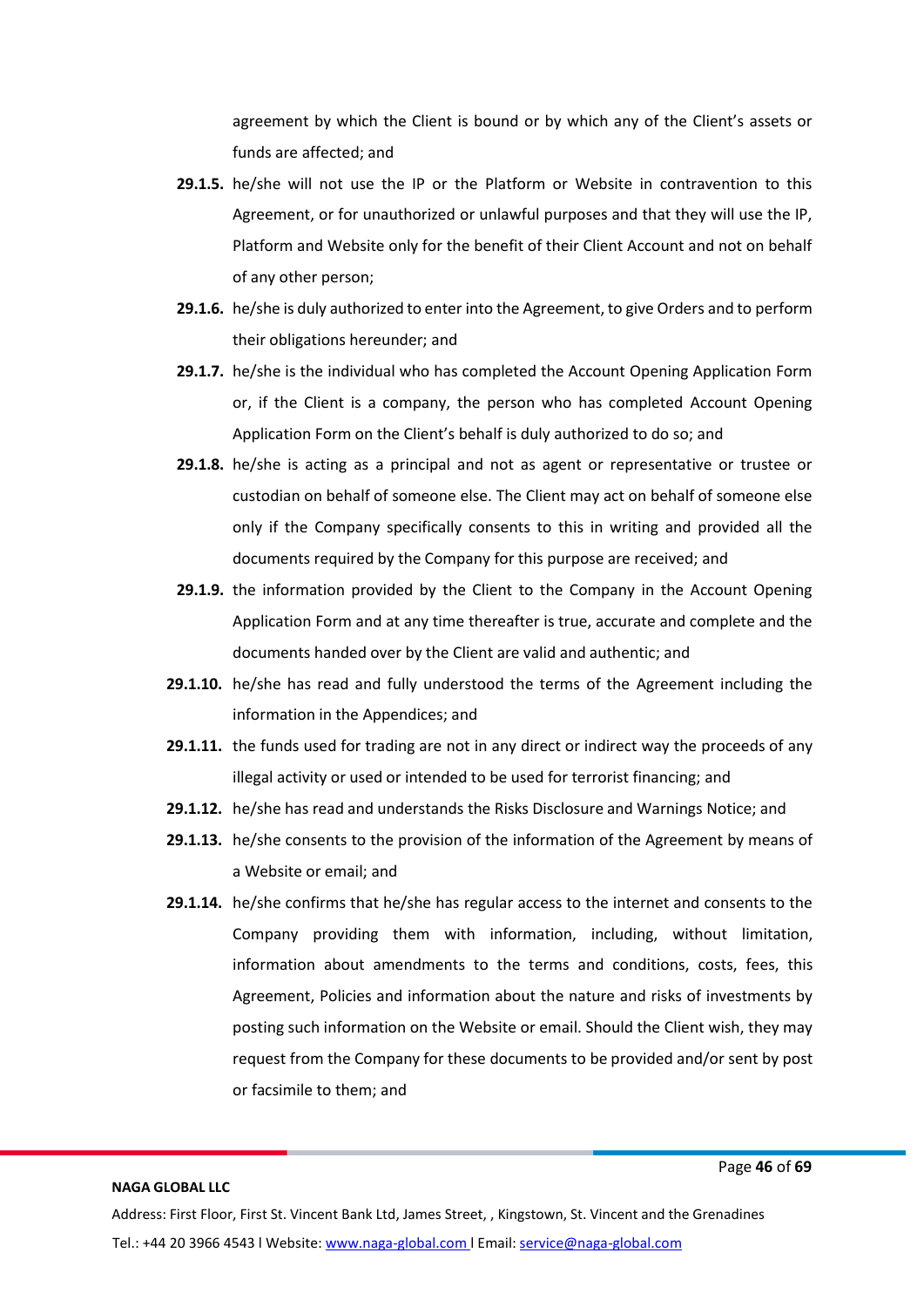- **29.1.15.** that all and any documents delivered by or on behalf of the Client to the Company are at all times true, valid, and authentic. Any information which the Client provides to the Company will not be misleading and will be true and accurate in all material respects. The Client will inform the Company if their position changes and information provided to the Company becomes misleading or does not materially represent the Client's capacity and ability to trade with the Company; and
- **29.1.16.** he/she accepts that, for the purpose of transmitting orders for execution, the Company will act as an agent on the Client's behalf and will endeavour to find the best Execution Venue (Liquidity Provider) for the execution of the Client's Orders. It is explicitly stated that the Company may receive remuneration, discount, or nonmonetary benefits from Execution Venues for routing client orders to them. This may entail additional risk of conflicts of interest. For transparency, the Client is hereby made aware of this and accepts this risk when conducting business with the Company; and
- **29.1.17.** he/she hereby acknowledges that the Company acts as a principal counterparty to its clients' trades and part or all of these trades are covered within the Company or may be covered with related entities of the same Group. This may entail additional risk of conflicts of interest and for transparency, the Client is hereby made aware of this and accepts this risk when conducting business with the Company; and
- **29.1.18.** he/she hereby acknowledges that the Company may receive remuneration, discount or nonmonetary benefits from Execution Venues for routing client orders to them. This may entail additional risk of conflicts of interest. For transparency, the Client is hereby made aware of this and accepts this risk when conducting business with the Company; and
- **29.1.19.** he/she unreservedly states, affirms, warrants and guarantees that he/she has chosen the investment amount taking their total financial circumstances into consideration, which they consider reasonable under such circumstances and any monies deposited by the Client to the Company shall belong exclusively to the Client, free of any lien, charge, pledge and any other encumbrance, and that they shall not be either directly or indirectly proceeds of any illegal act or omission nor a product of any criminal activity; and
- **29.1.20.** he/she acts for himself/herself and not as a representative nor as a trustee of any third person, unless they have produced, to the satisfaction of the Company, a

Page **47** of **69**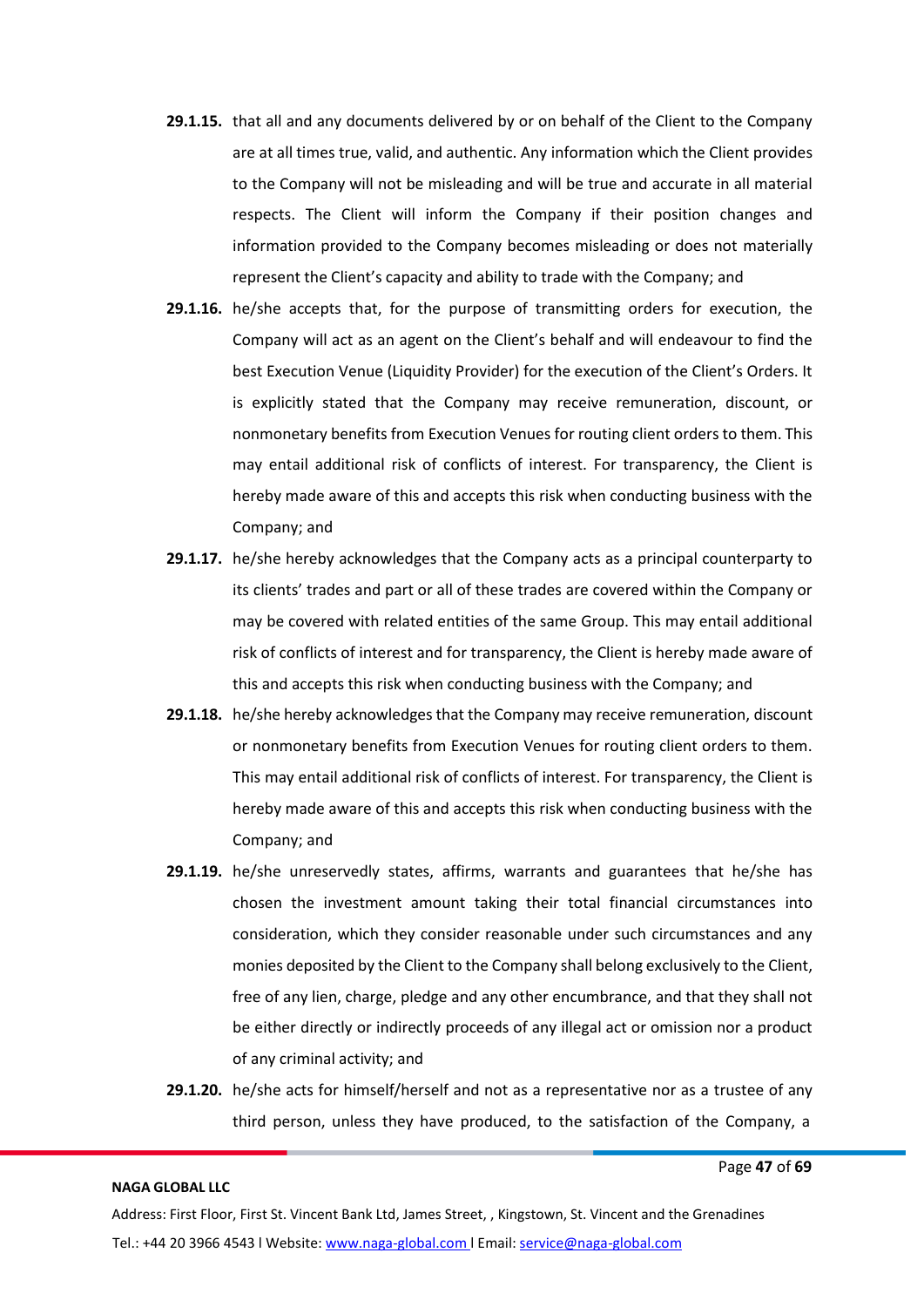document of powers of attorney enabling them to act as representative and/or trustee of any third person; and

- **29.1.21.** he/she acknowledges that the Company shall not be obliged to inform the Client on an individual basis for any developments or changes on existing Laws, directives, regulations, information and policies from any competent authority, but the Client should refer to the Company's Website to obtain all these data and information, as well as to any other document(s) that the Company may from time to time publish;
- **29.1.22.** he/she warrants that he/she has regular access to the Internet, and to the e-mail address and mailbox they have provided, and it is hereby expressly agreed that it is appropriate for the Company to communicate information, relevant to this Agreement and the provision of the Investment Services, to the Client by electronic means, including through the Company's Website, even though such information may not be addressed personally to the Client; and
- **29.1.23.** he/she hereby acknowledges that the Company shall not be held liable for any loss which is, or which may be the result of deceit in relation to the facts or mistaken judgment or any act done or which the Company has omitted to do, whenever it arose, unless to the extent that such deceit or act or omission is due directly to deliberate omission or fraud by the Company; and
- **29.1.24.** he/she warrants and represents that they shall indemnify the Company and maintain it so indemnified against any claim, damage, liability, costs or expenses of any third party and/or which may be satisfied by the Company and which may arise in relation to this Agreement and/or in relation to the provision of the Investment Services and/or in relation to the disposal of the Client's Financial Instruments and/or in relation to the non-fulfilment of any of the Client's statements and/or Orders and/or instructions contained in this Agreement.

#### **30. LIMITATIONS OF LIABILITY AND INDEMNITY**

**30.1.** The Company gives no warranty as to the performance and/or profitability of the Client's trading decisions and therefore, the Company shall not be liable for any act or omission or for the solvency of any counterparty, bank, custodian, liquidity provider or other third party, which acts on behalf of the Client or with or through whom transactions on behalf of the Client are carried out.

#### **NAGA GLOBAL LLC**

Page **48** of **69**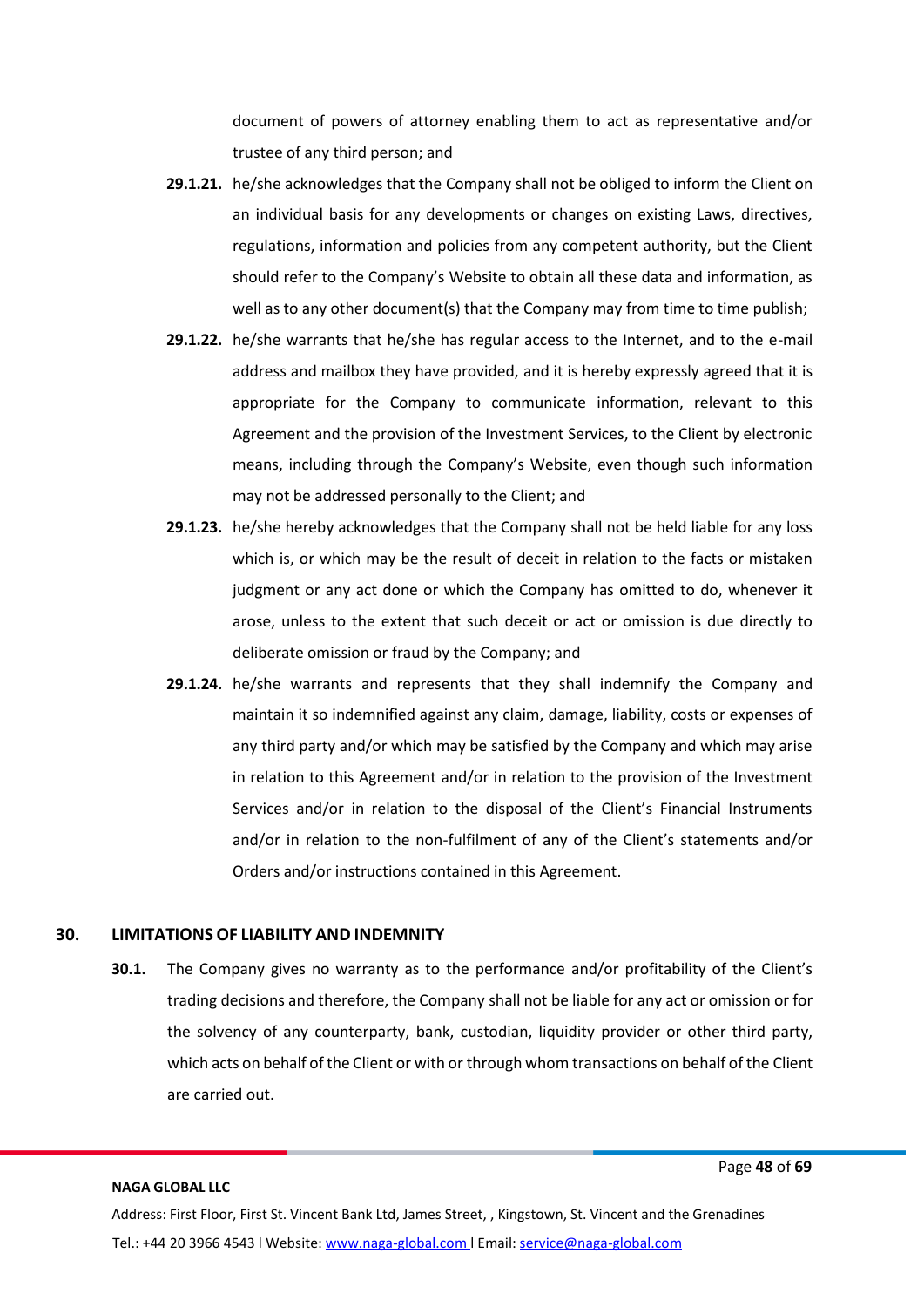- **30.2.** The Company shall not be liable for any loss suffered by the Client in connection with the Services it provides to the Client under this Agreement, unless such loss arises directly from the gross negligence, wilful default, or fraud of the Company.
- **30.3.** Both Parties hereby agree that the Company shall not be liable to the Client or any other person for any consequential, circumstantial, special, or indirect damages (including without prejudice to the generality of the aforementioned loss of profit, loss of opportunity, commercial losses and damages) which are incurred by the Client in connection with this Agreement.
- **30.4.** Subject to the terms of this Agreement and Applicable Regulation, the Client agrees that the Company's maximum aggregate liability to the Client whether in contract, tort (including negligence) or otherwise shall not exceed the higher of the amount that would be recoverable by the Company under the Company's professional indemnity insurance if the Client's claim had been satisfied in full (less any amount, other than any excess payable by the Company under the terms of such insurance, that the Company is unable to recover through no fault of the Company).
- **30.5.** The Client agrees with the Company (for the Company's own benefit and for the benefit of any person who is or was a member, director, consultant or employee of the Company, each may be referred to as a Connected Person; that the Company shall alone be liable to the Client and that no Connected Person (such as director, employee or affiliate) will be personally liable to the Client (whether in contract, tort including negligence or otherwise).
- **30.6.** Save in cases of gross negligence, wilful default or fraud on the part of the Company, the Client shall indemnify and keep indemnified the Company and/or its directors and/or its employees and/or its representatives for any claim by third parties and/or for any loss, liability, costs or expenses which the Company or any third party may have incurred or paid in respect of any act or omission of the Client and/or its Authorised Representative / Attorney and/or due to the performance of the Agreement and/or the provision of any Services and/or the liquidation of any Financial Instruments of the Client in settlement of any claims of the Company.

# **31. FORCE MAJEURE**

**31.1.** Neither Party shall be liable for the non-performance or improper performance of its obligations under this Agreement, if such Party is prevented from or delayed by reason of occurrence of Force Majeure circumstances and/or event, including, but not limited to, the following:

#### **NAGA GLOBAL LLC**

Page **49** of **69**

Address: First Floor, First St. Vincent Bank Ltd, James Street, , Kingstown, St. Vincent and the Grenadines Tel.: +44 20 3966 4543 l Website: www.naga-global.com | Email: [service@naga-global.com](mailto:service@naga-global.com)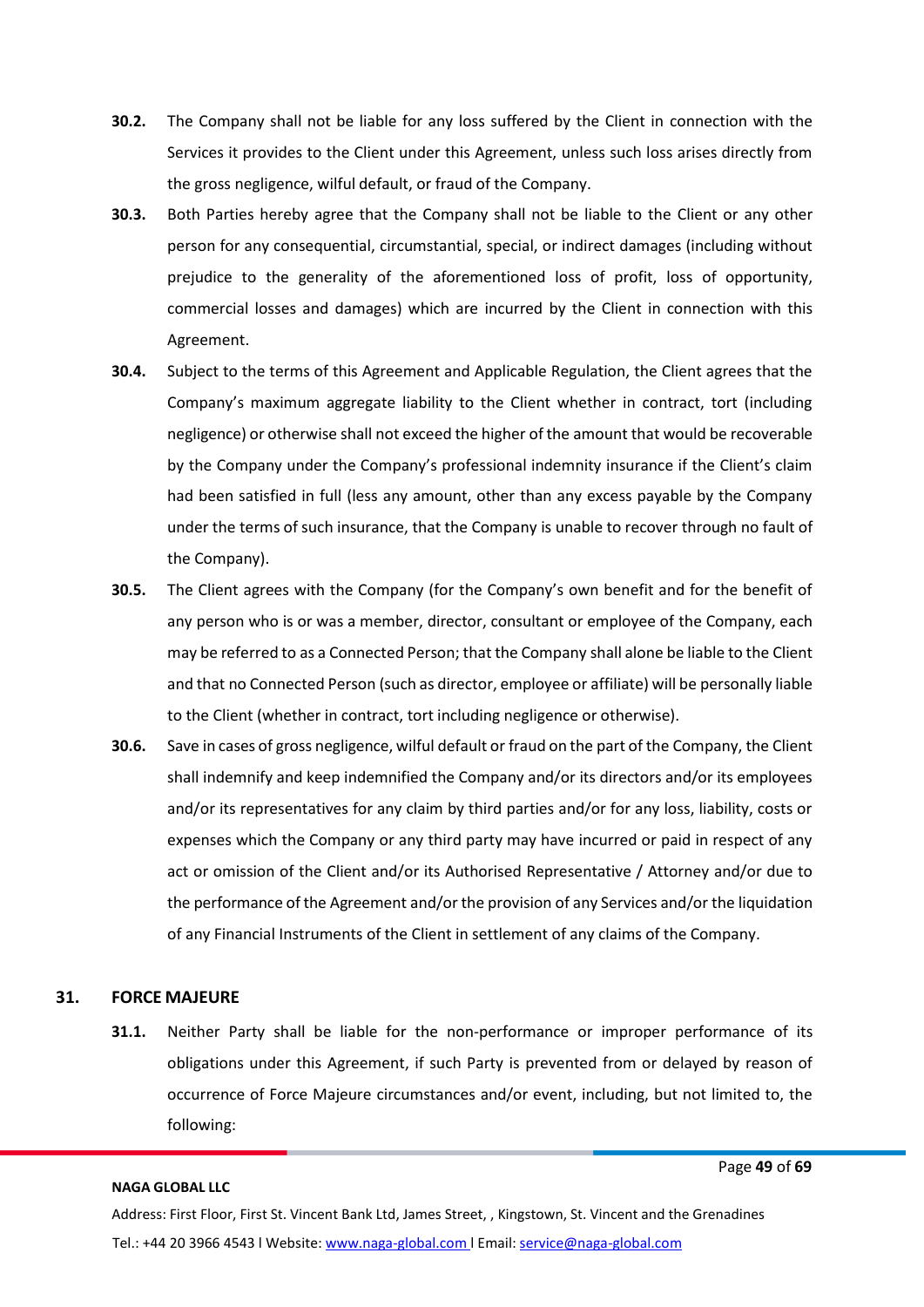- **31.1.1.** government actions, the outbreak of war or hostilities, the threat of war, military actions, rebellion, acts of terrorism, national emergency, riot, strike, civil disturbance/disorder, sabotage, requisition, or any other international calamity or political crisis; and/or
- **31.1.2.** act of God, earthquake, hurricane, typhoon, flood, fire, epidemic or other natural disaster; and/or
- **31.1.3.** labour disputes not including disputes involving the Company's workforce; and/or
- **31.1.4.** postal or other strikes or similar industrial action; and/or
- **31.1.5.** discontinuance or suspension of the operation of any Market; and/or
- **31.1.6.** failure of communication for any reason with Market makers, mal-functioning and/or non-operation of any computer transaction system due to defectiveness or failure of the mechanic equipment, fault or stoppage in communication lines, any other problems in connection, breakdown or unavailability of access to the internet or the Platform; and/or
- **31.1.7.** other similar circumstances that are beyond the reasonable control of the affected Party that may occur after the conclusion of the Agreement; and/or
- **31.1.8.** suspension of trading on a market or the liquidation or closure of any market, or the fixing of minimum or maximum pricesfor trading on a market to which the Company relates its Quotes, or the imposition of limits or special or unusual terms on the trading in any such market or a regulatory ban on the activities of any party (unless the Company has caused that ban), decisions of state authorities, governing bodies of self-regulating organizations, decisions of governing bodies of organized trading platforms; and/or
- **31.1.9.** breakdown, failure, or malfunction of any electronic, network and communication lines (not due to the bad faith or wilful default of the Company) including, but not limited to any breakdown, or interruption of power supply, or failure of transmission or communication or computer facilities, including but not limited to hacker attacks and/or other illegal actions against Company's Electronic Trading Platform and/or the Company's equipment; and/or
- **31.1.10.** abnormal market conditions, such as extreme volatility in the Underlying Asset/product and generally in markets and/or any other extreme event beyond the reasonable control of the Company (such a terrorist attack, a drastic decision of a Monetary or other Authority, a referendum etc.) that may significantly affect the

Page **50** of **69**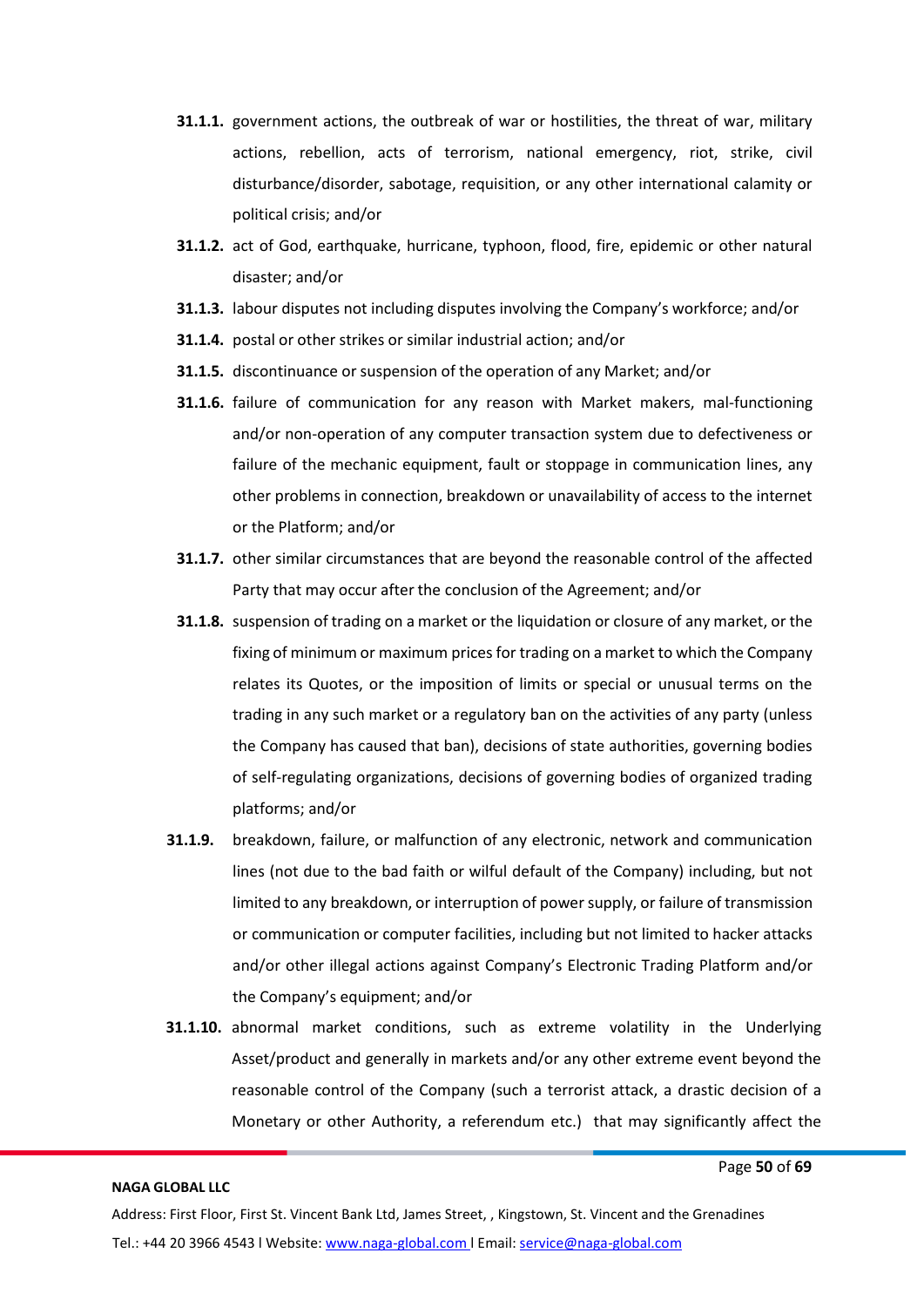Market and may cause excessive movements to the price, supply or demand of any Underlying Asset/product and/or may occur permanent closure of trading in the market of any Underlying Asset/product; and/or

- **31.1.11.** abnormal market conditions, such as extreme volatility or instability in the markets which make the Company unable to receive data or to receive the correct data from its service providers for the proper provision of its services to the Company's clients; and/or
- **31.1.12.** liquidity providers which cease provide or being unable to provide liquidity to the Company for reasons beyond the reasonable control of the Company; and/or
- **31.1.13.** any other event, act and/or circumstances and/or action and/or omission and/or event and/or occurrence in relation but not limited, to any natural and/or economic and/or social and/or political and/or technological and/or governmental events and/or activities and/or omissions and/or occurrences that will have direct effect in the regulated markets and which including, without limitation, to any illegitimate actions against not reasonably within the Company's control and the effect of that event(s) is such that the Company is not in a position to take any reasonable action to cure the default, including but not limited to any other even that might be considered by the Company as an abnormal market condition based on which the Company may be unable to execute a Client Order at a declared price.
- **31.2.** If the Company determines that a Force Majeure event has occurred, without prejudice to any other rights of ours under the Agreement and without notice at any time acting reasonable and in good faith, it may take one or more of the following actions:
	- **31.2.1.** increase margin level requirements;
	- **31.2.2.** decrease leverage;
	- **31.2.3.** change the spreads;
	- **31.2.4.** close any open trades at the price available in the circumstances;
	- **31.2.5.** make any necessary adjustments to open trades;
	- **31.2.6.** suspend temporarily or remove the trading in any Underlying Asset/product;
	- **31.2.7.** cease trading;
	- **31.2.8.** suspend temporarily or restrict the provision of Company's services;
	- **31.2.9.** cancel all open trades in affected Underlying Assets/products;
	- **31.2.10.** change the Trading Hours for transactions in affected Underlying Assets/products;
	- **31.2.11.** limit the availability of instructions that you can give in respect of a trade;

#### **NAGA GLOBAL LLC**

Page **51** of **69**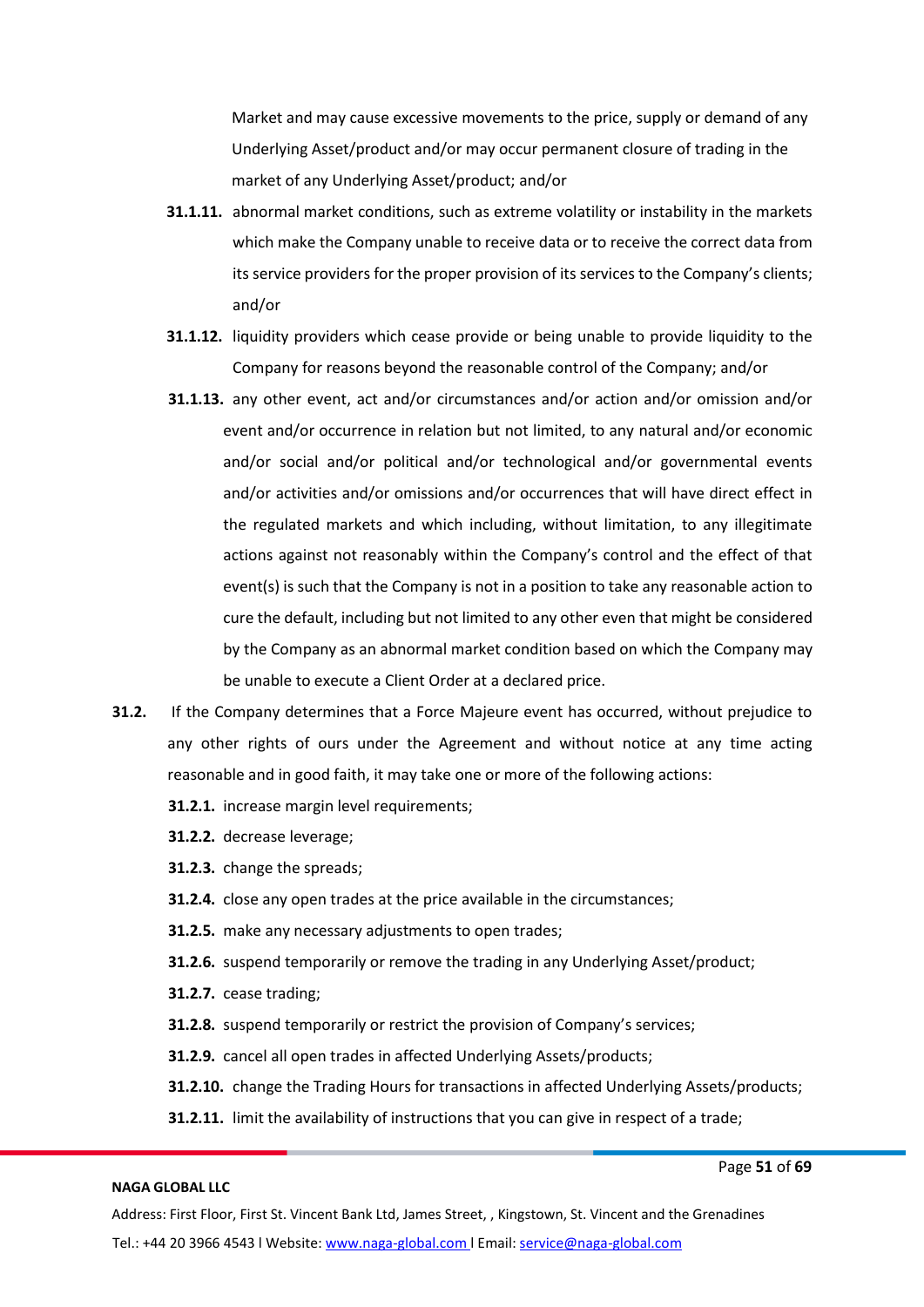- **31.2.12.** reject or delay the processing of any withdrawal request;
- **31.2.13.** exercise any right that the Company is entitled under this agreement.
- **31.3.** The Company will not be liable for any loss which clients may suffer resulting from a Force Majeure event, except to the extent that it is caused by the Company's own willful default or gross negligence.
- **31.4.** The Company will use all the reasonable efforts to resume the proper provision of its services as soon as reasonably possible, after a Force Majeure event occurs.
- **31.5.** The Company will inform you in writing as soon as possible for the Force Majeure event and the actions that should be taken by the Company's side for the protection of your interests.

# **32. AMENDMENTS**

- **32.1.** The Parties hereby acknowledge and agree that the Company may unilaterally change any of the terms of this Agreement for any of the following reasons:
	- **32.1.1.** where the Company reasonably considers that:
		- 32.1.1.1. the change would make the terms of this Agreement easier to understand; or
		- 32.1.1.2. the change would not be to the disadvantage of the Client.
	- **32.1.2.** in order to cover:
		- 32.1.2.1. the involvement of any service or facility the Company offers to the Client; or
		- 32.1.2.2. the introduction of a new service or facility; or
		- 32.1.2.3. the replacement of an existing service or facility with a new one; or
		- 32.1.2.4. the withdrawal of a service or facility which has become obsolete, or has ceased to be widely used; or
		- 32.1.2.5. has not been used by the Client at any time in the previous year, or it has become very expensive for the Company to offer.
	- **32.1.3.** to enable the Company to make reasonable changes to the services offered to the Client as a result of changes in:
		- 32.1.3.1. the banking, investment, or financial system; or
		- 32.1.3.2. technology; or

**NAGA GLOBAL LLC**

Page **52** of **69**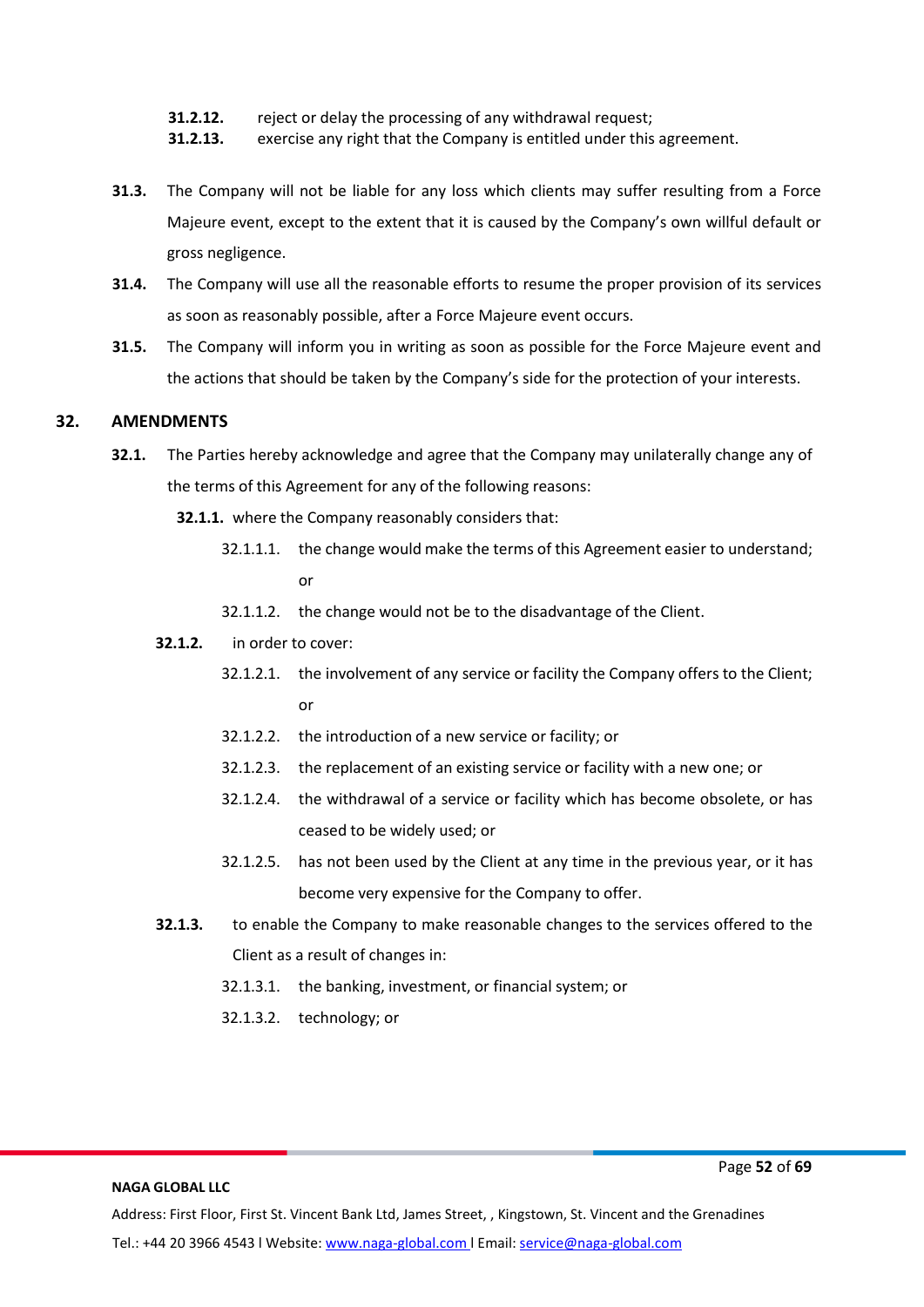- 32.1.3.3. the systems or Platform used by the Company to run its business or offer the Services hereunder.
- **32.2.** Where the Company finds that any term in the Agreement is inconsistent with Applicable Regulations. In such a case, it will not rely on that term but treat it as if it did reflect the relevant Applicable Regulations and shall update the Agreement to reflect the Applicable Regulations.
- **32.3.** For any change in the Agreement under paragraph above herein, the Company shall provide the Client with advance Written Notice of at least ten (10) days. However, the Client acknowledges that a change which is made to reflect a change of Applicable Regulations, or a request of a supervisory body may, if necessary, take effect immediately. When the Company provides Written Notice, it shall tell the Client the date it comes into effect.
- **32.4.** The Client shall be treated as accepting the change on that date unless, before then, the Client informs the Company that the Client wishes to terminate the Agreement and not accept the change.
- **32.5.** The Client shall not have to pay any charges as a result of terminating in this case, other than costs due and payable for Services offered until the termination.
- **32.6.** For any change in the Agreement under paragraph above herein, where the Company elects to provide Written Notice via a post on the Website, the Company shall also provide the said Written Notice with an additional means of Written Notice, but only to Clients who are natural persons.
- **32.7.** The Company shall have the right to review its costs, fees, charges, commissions, financing fees, swaps, the Stop Out Level, trading conditions, execution rules, roll over and trading times, found on the Company's Website and/or Platform, from time to time. Such changes shall be effectuated on the Website and /or the Platform and the Client is responsible to check for updates regularly, as the Company is not obliged to notify the client in advance for any changes.
- **32.8.** The Client shall be treated as accepting the change on that date unless, before then, the Client informs the Company that the Client wishes to terminate the Agreement and not accept the change.
- **32.9.** The Client shall not have to pay any charges as a result of terminating in this case, other than costs due and payable for Services offered until the termination.

Page **53** of **69**

Address: First Floor, First St. Vincent Bank Ltd, James Street, , Kingstown, St. Vincent and the Grenadines Tel.: +44 20 3966 4543 l Website: www.naga-global.com | Email: [service@naga-global.com](mailto:service@naga-global.com)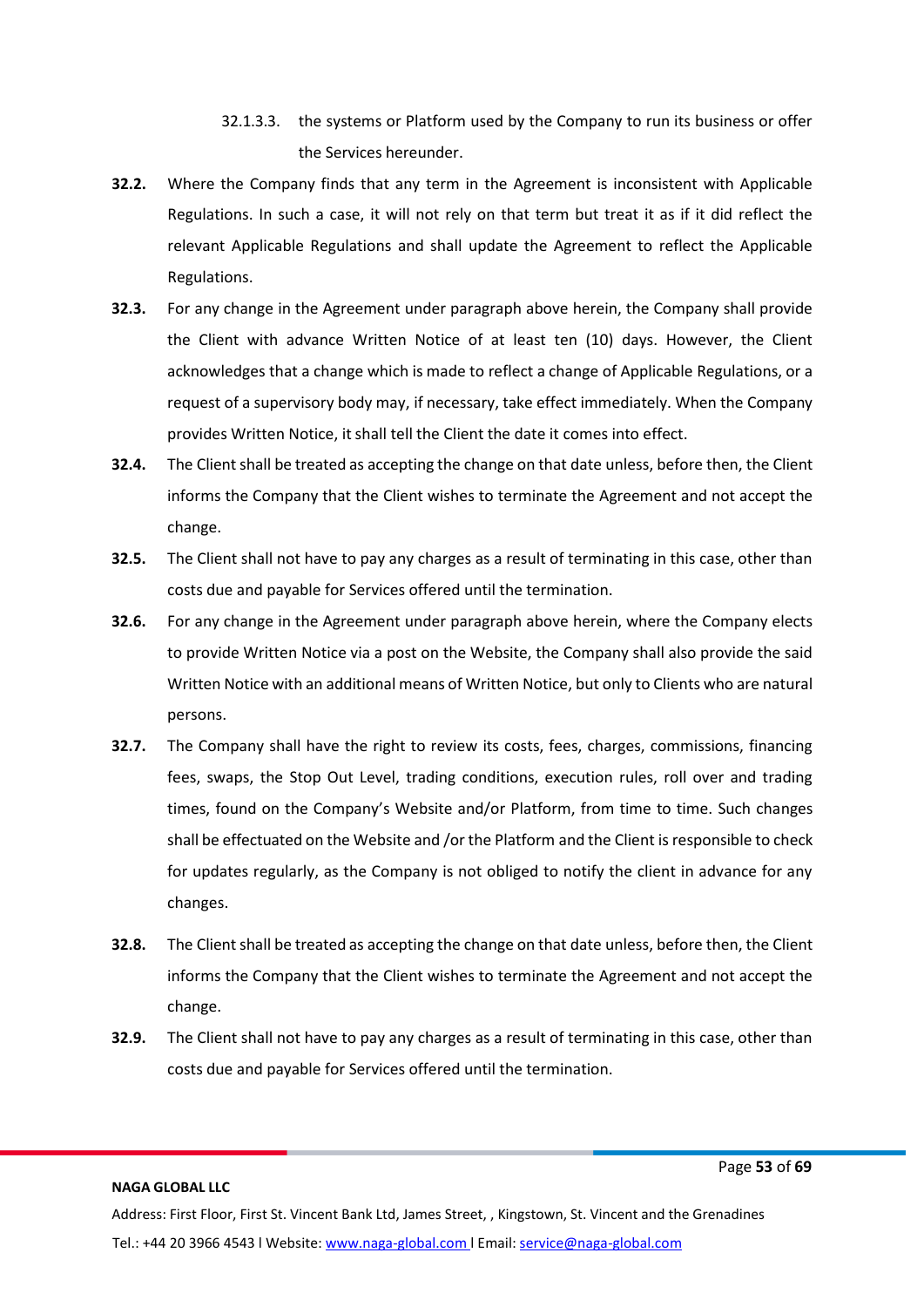- **32.10.** By entering into this Agreement, the Client duly acknowledges that they have read, understood, and accepted the information hereunder as these are uploaded on the Company's Website, in which all related spreads, commission, costs and fees are explained.
- **32.11.** The Company reserves the right to amend at its discretion all such spreads, commission, costs and fees, and information on such amendments will be made available on the Company's Official Website.
- **32.12.** The Client further understands, accepts, and agrees herewith that it is their responsibility to visit the Company's Official Website and review this information during the time they are dealing with the Company, as well as prior to them placing any orders with the Company.
- **32.13.** In the cases where certain market conditions arise, which may result from changes in credit markets and/or at times of extreme market volatility, the Company decides in its reasonable opinion that Force Majeure exists, the Company may, without any prior notice to the Client, at any time and without any limitations, take any of the following actions:
	- **32.13.1.** widen its variable spreads;
	- **32.13.2.** adjust leverage;
	- **32.13.3.** increase margin requirements;
	- **32.13.4.** temporary suspension of services; and
	- **32.13.5.**the Client may be required to deposit substantial additional margin, at short notice, to maintain their trading position. If the Client does not provide such additional margin within the time required by the Company, their trade may be closed at a loss and the Client will be liable for any resulting deficit.
- **32.14.** The Company has the right to change the Margin requirements, by providing at least 10 (ten) Business Days' notice. Such changes shall be effectuated on the Website and /or the Platform and the Client is responsible to check for updates regularly.
- **32.15.** The Company has the right to apply new Margin requirements to the new positions. Should the Company wish to change the Margin Requirements for open Positions, it shall have to provide the Client with at least fifteen (15) Business Days Written Notice. However, it is agreed and understood that in extraordinary cases, the Company may make such an amendment and apply them on new and open Positions on shorter notice or without giving prior notice, where in its reasonable opinion such an amendment is necessary to protect the interests of the Client or of the Company. Margin Requirements always relate to each individual client account and must be covered by margins available thereon.

Page **54** of **69**

Address: First Floor, First St. Vincent Bank Ltd, James Street, , Kingstown, St. Vincent and the Grenadines Tel.: +44 20 3966 4543 l Website: www.naga-global.com | Email: [service@naga-global.com](mailto:service@naga-global.com)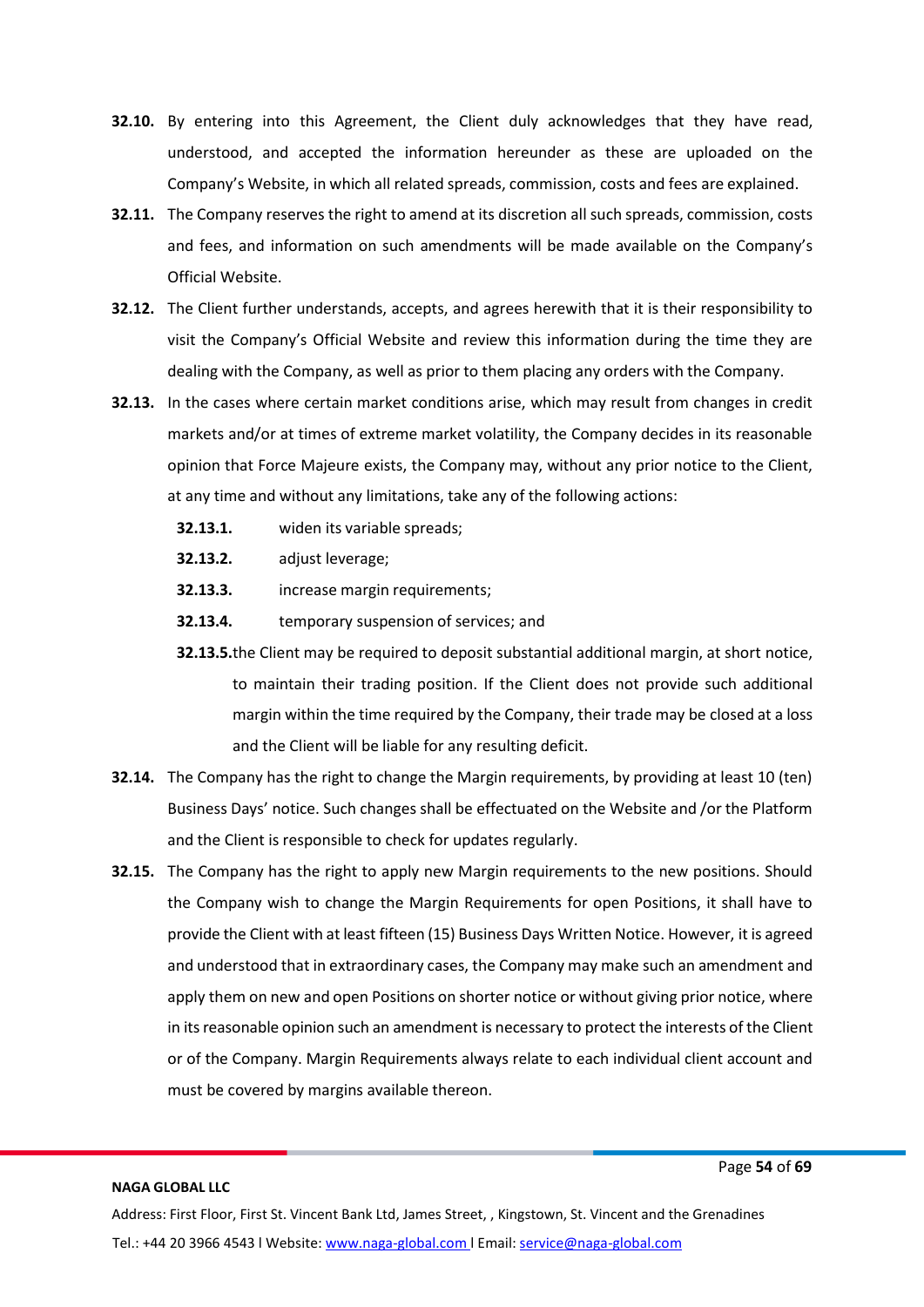**32.16.** The Company has the right to change Margin requirements without prior notice to the Client in the case of Force Majeure Event and especially when there are abnormal market conditions and high volatility. In this situation, the Company has the right to apply new Margin requirements to the new positions and to the positions which are already open.

#### **33. PROHIBITED ACTIONS**

- **33.1.** The Client hereby acknowledges, understands, accepts, and agrees herewith that it is absolutely prohibited for the Client to take any of the following actions in relation to the Company's systems and/or Platform(s) and/or Client Account:
	- **33.1.1.** use, without the prior and written consent of the Company, of any software/system (e.g., Expert Advisor(s) and/or any automated data entry system), and of any software/system, which applies artificial intelligence analysis to the to the Company's systems and /or Platform(s) and/or Client Account; and/or
	- **33.1.2.** intercept, monitor, damage or modify any communication which is not intended for the Client; and/or
	- **33.1.3.** use any type of spider, virus, worm, Trojan-horse, time bomb or any other codes or instructions that are designed to distort, delete, damage, or disassemble the Platform(s) or the communication system or any system of the Company; and/or
	- **33.1.4.** send any unsolicited commercial communication not permitted under applicable Law or Applicable Regulations; and/or
	- **33.1.5.** and/or do anything that will or may violate the integrity of the Company's computer system or Platform(s) or cause such system(s) to malfunction or stop their operation; and/or
	- **33.1.6.** unlawfully access or attempt to gain access, reverse engineer, or otherwise circumvent any security measures that the Company has applied to the Platform(s); and/or
	- **33.1.7.** perform any action that could potentially allow the irregular or unauthorised access or use of the Platform(s); and/or
	- **33.1.8.** send massive requests on the server which may cause delays in the execution time, as Abusive Trading; and/or
	- **33.1.9.** use of a Virtual Private Network (VPN) during the registration process and throughout the trading activity. IP must reflect the registered and current residential country when creating and operating an account with NAGA.

#### Page **55** of **69**

#### **NAGA GLOBAL LLC**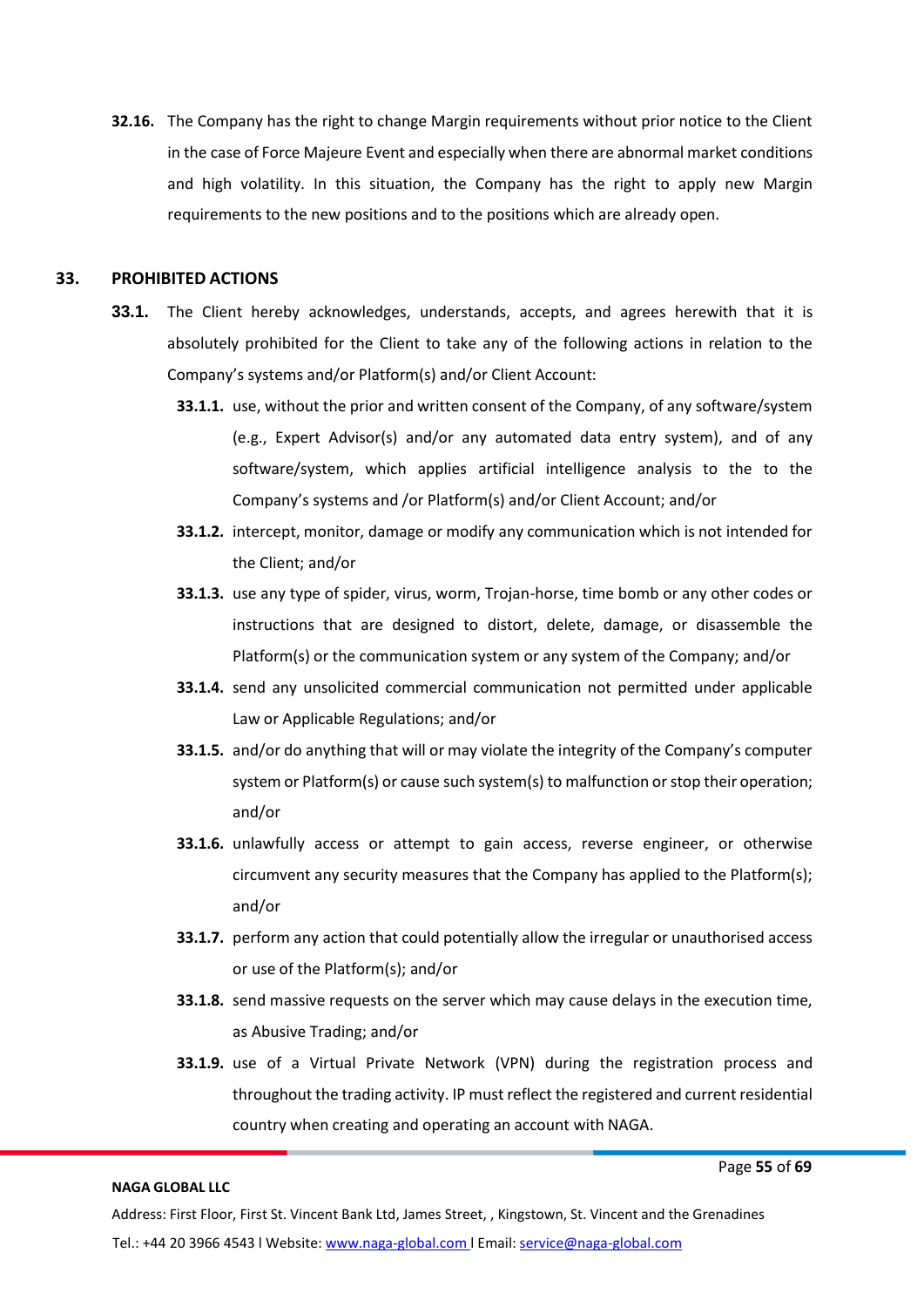**33.2.** Should the Company reasonably suspect that the Client has violated the terms of **Clause 35** of this Agreement, the Company is entitled to take one or more of the counter measures contained herein in the Agreement.

#### **34. TERMINATION AND RESULTS OF TERMINATION**

- **34.1.** Without prejudice to the Company's rights under this Agreement, the Company has the right to terminate it immediately without any prior notice to the Client, each Party may terminate this Agreement with immediate effect by giving at least fifteen (15) Business Days Written Notice to the other Party. Termination will be without prejudice to Transactions already initiated. In the case of such termination, all pending Transactions on behalf of the Client shall be cancelled and any open positions shall be closed. Upon termination of this Agreement the Company will be entitled, without prior notice to the Client, to cease the access of the Client to the Company's Trading Platform.
- **34.2.** Termination by any Party will not affect any obligation which has already been incurred by either Party or any legal rights or obligations which may already have arisen under the Agreement, or any Transactions made hereunder.
- **34.3.** Upon termination of this Agreement, all amounts payable by the Client to the Company will become immediately due and payable including (but without limitation) all outstanding costs and any other amounts payable to the Company, any charges and additional expensesincurred or to be incurred by the Company as a result of the termination of the Agreement.
- **34.4.** Once the notice of termination of this Agreement is sent and before the termination date:
	- **34.4.1.** the Client will have an obligation to close all their Open Positions. If they fail to do so, upon termination, the Company will close any Open Positions (the time of the closing of the open positions is at the discretion of the Company); and/or
	- **34.4.2.** the Company will be entitled to cease to grant the Client access to the Platform(s) or may limit the functionalities the Client is allowed to use on the Platform(s); and/or
	- **34.4.3.** the Company will be entitled to refuse to accept new Orders from the Client; and/or
	- **34.4.4.** the Company will be entitled to refuse to the Client to withdraw money from the Client Account and the Company reserves the right to keep Client's funds as necessary to close positions which have already been opened and/or pay any pending obligations of the Client under the Agreement.
- **34.5.** Upon Termination any or all the following may apply:

#### **NAGA GLOBAL LLC**

Page **56** of **69**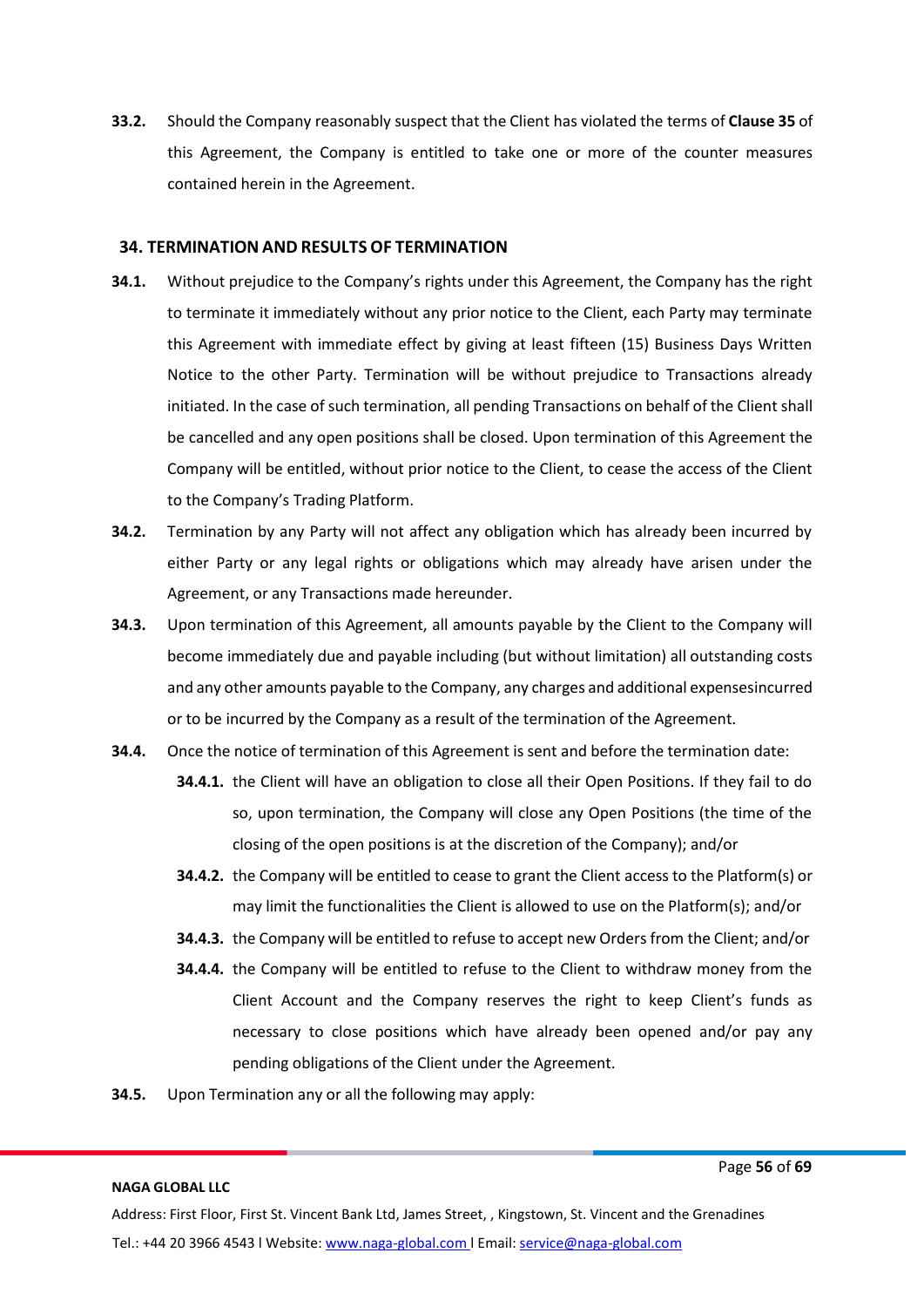- **34.5.1.** the Company has the right to combine any Client Accounts of the Client, to consolidate the Balances in such Client Accounts and to set off those Balances; and
- **34.5.2.** the Company has the right to close the Client Account(s); and
- **34.5.3.** the Company has the right to convert any currency; and
- **34.5.4.** the Company has the right to close out the Client's Open Positions; and in absence of illegal activity or suspected illegal activity or fraud of the Client or instructions from the relevant authorities, if there is Balance in the Client's favour, the Company will (after withholding such amounts that in the Company's absolute discretion considers appropriate in respect of future liabilities) pay such Balance to the Client as soon as reasonably practicable and supply them with a statement showing how that Balance was arrived at and, where appropriate, instruct any Nominee or/and any Custodian to also pay any applicable amounts. Such funds shall be delivered in accordance to the Client's Instructions to the Client. It is understood that the Company will affect payments only to an account in the name of the Client; and
- **34.5.5.** the Company has the right to refuse, at its discretion, to effect thirty party payments; and
- **34.5.6.** termination shall not in any case affect the rights which have arisen, existing commitments and/or any contractual provision which was intended to remain in force after the termination and in the case of termination, the Client shall pay to the Company; and
- **34.5.7.** any pending fees/commissions of the Company and any other amount payable to the Company; and
- **34.5.8.** any charge and additional expenses incurred or to be incurred by the Company as a result of the termination of this agreement; and
- **34.5.9.** any damages which arose during the arrangement or settlement of pending obligations.
- **34.6.** The Company may terminate this Agreement immediately without giving fifteen (15) Business Days' notice in accordance with the terms of **Section 35** herein, the Events of Default and not limited to the following cases:
	- **34.6.1.** The Client violates and/or breaches any part and/or term within this Agreement and/or any documentation that forms part of this Agreement provided by the Company to the Client.

Page **57** of **69**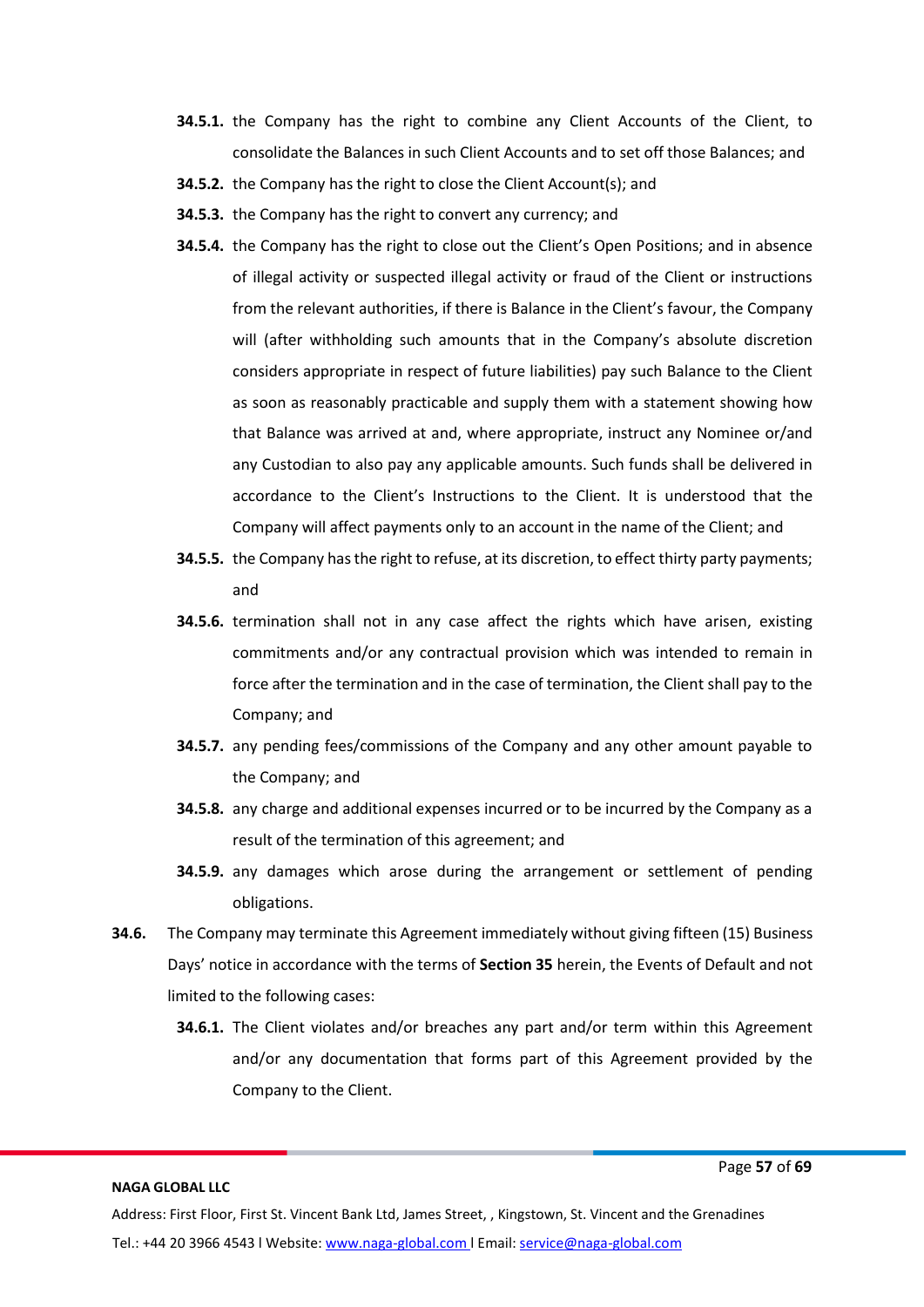- **34.6.2.** The Client's involvement in, but not limited to, any criminal and/or fraud and/or illegal action and/or omission whether against the Client and/or in turn adverse implications to and/or involvement of the Company deriving from and/or is linked in connection with the Client's involvement and/or in which it places the Company's interests and/or any Company's Clients interests at risk prior to terminating the Agreement.
- **34.7.** Should any application be made and/or any order is issued and/or a meeting is convened and/or a resolution is approved and/or any measures of bankruptcy and/or winding up of the Client are taken.
- **34.8.** Such termination is required by any Competent Regulatory Authority and/or Governmental Body and/or Court of Law.
- **34.9.** The Company has grounds to believe that the Client's trading activity affects in any manner the reliability and/or smooth operation and/or orderly functions of the Company's Trading Platform.
- **34.10.** The Client has failed to provide any information related to any investigation or/and verification undertaken by the Company or/and any other Competent Authority.
- **34.11.** The Client maintains an abusive behaviour and/or unreasonable behaviour and/or acts in a rude or abusive manner and/or threatens employees of the Company pursuant to **Schedule A**.
- **34.12.** False and/or misleading information provided by the Client or unsubstantiated declarations made herein.
- **34.13.** The Death of the Client in the cases of the Client being a physical person or is declared absent or becomes of unsound mind.
- **34.14.** The Company has grounds to believe that the documentation provided from the Client has been tampered and does not reflect the true identity of the account owner.

# **35. EVENTSOF DEFAULT**

- **35.1.** Each of the following constitutes an Event of Default:
	- **35.1.1.** The failure of the Client to perform any obligation due to the Company.
	- **35.1.2.** If an application is made in respect of the Client pursuant to the Bankruptcy Act or any equivalent act in another Jurisdiction (if the Client is an individual), if a partnership, in respect of one or more of the partners, or if a company, a receiver, trustee, administrative receiver or similar officer is appointed, or if the Client makes

#### **NAGA GLOBAL LLC**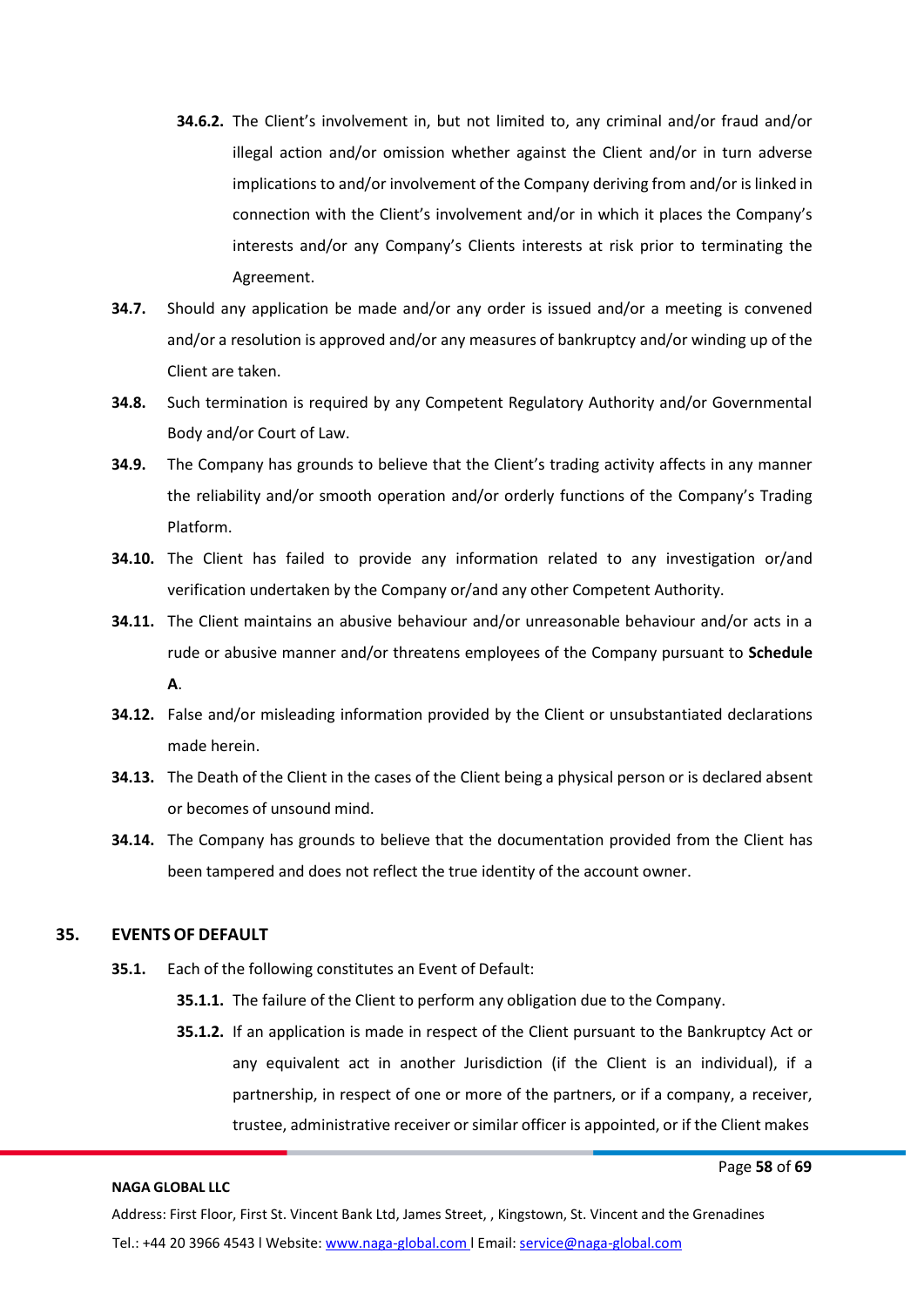an arrangement or composition with the Client's creditors or any procedure which is similar or analogous to any of the above is commenced in respect of the Client.

- **35.1.3.** The Client is unable to pay the Client's debts when they fall due.
- **35.1.4.** Where any representation or warranty made by the Client in **Paragraph 29** of this Client Agreement is or becomes untrue.
- **35.1.5.** The Client (if the Client is an individual) dies or is declared absent or becomes of unsound mind.
- **35.1.6.** Any other circumstance where the Company reasonably believes that it is necessary or desirable to take any action set out in **Paragraph 34** of this Client Agreement.
- **35.1.7.** An action is required by a competent regulatory authority or body or court.
- **35.1.8.** The Company reasonably considers that the Client involves the Company in any type of fraud or illegality or breach of the Applicable Regulations or the Company is placed at risk of being involved in any type of fraud or illegality or breach of Applicable Regulations if it continues offering Services to the Client, even when this is not due to the Client's wrongdoing.
- **35.1.9.** The Company reasonably considers that there is a material violation by the Client of the requirements established by legislation of the Saint Vincent and the Grenadines or other countries having jurisdiction over the Client or his trading activities, such being materiality determined in good faith by the Company.
- **35.1.10.** If the Company suspects that the Client is engaged into money laundering activities or terrorist financing or card fraud or any other criminal activities.
- **35.1.11.** The Company reasonably suspects that the Client performed a prohibited action as set out in **Paragraph 33** of this Client Agreement.
- **35.1.12.** The Company reasonably suspects that the Client performed Abusive Trading.
- **35.1.13.** The Company reasonably suspects that the Client opened the Client Account fraudulently.
- **35.1.14.** The Company reasonably suspects that the Client performed forgery or used a stolen card to fund his/her Client Account.
- **35.1.15.** The Client's IP sends massive requests on the server which may cause delays in the execution time.
- **35.1.16.** The Client commences a voluntary case or other procedure seeking or proposing liquidation, reorganisation, an arrangement or composition, a freeze or moratorium, or other similar relief with respect to themselves or to their debts under any

#### **NAGA GLOBAL LLC**

Page **59** of **69**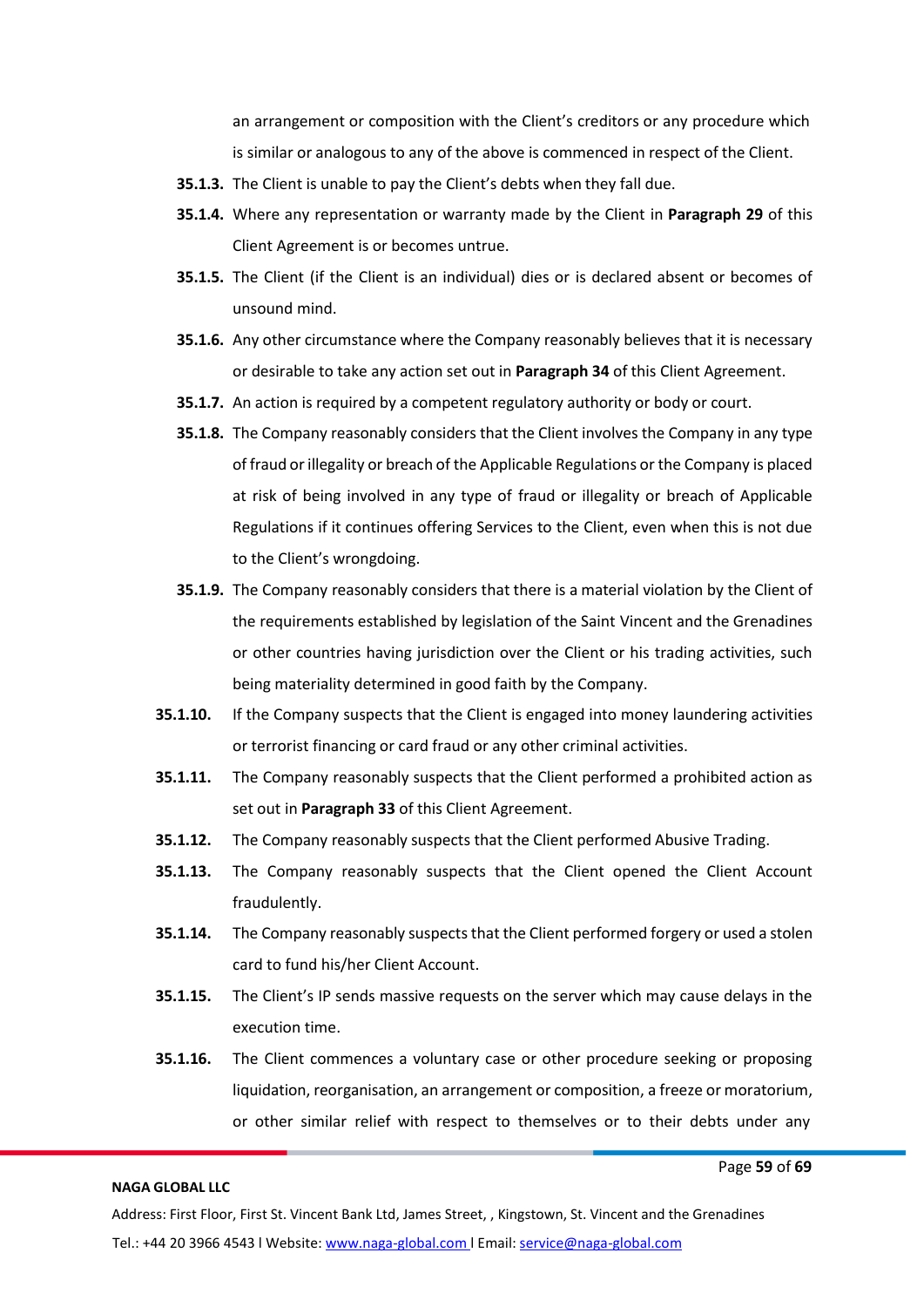bankruptcy, insolvency, regulatory, supervisory, or similar Law (including any corporate or other Law with potential application to an insolvent party), or seeking the appointment of a trustee, receiver, liquidator, conservator, administrator, custodian, examiner, or other similar official (each a "Default Official") of the Client or any substantial part of the Client's assets; or take any corporate action to authorise any of the foregoing, and, in the case of a reorganisation, arrangement, or composition, the Company does not consent to the proposals.

- **35.1.17.** The Client commences an involuntary case or other procedure is commenced against them seeking or proposing liquidation, reorganisation, an arrangement or composition, a freeze, or moratorium, or other similar relief with respect to the Client or their debts under any bankruptcy, insolvency, regulatory, supervisory, or similar Law (including any corporate or other Law with potential application to an insolvent party) or seeking the appointment of a Default Official of the Client or any substantial part of their assets, provided that it shall not be an Event of Default for any such case or procedure to be commenced against the Client, if the case or procedure is withdrawn, dismissed, discharged, stayed, or restrained, in each case within 15 days of the commencement thereof.
- **35.1.18.** The Client dies, becomes of unsound mind, becomes unable to pay their debts as they fall due or becomes bankrupt or insolvent, as defined under any bankruptcy or insolvency Law applicable to the Client; or any indebtedness on the Client's part is not paid on the due date thereof, or becomes capable at any time of being declared due and payable under agreements or instruments evidencing such indebtedness before it would otherwise have been due and payable; or any suit, action, or other proceedings relating to this Agreement are commenced for any execution, attachment, garnishment, or distress against or an encumbrance takes possession of the whole or any part of the Client's property, undertaking, or assets (tangible and intangible).
- **35.1.19.** The Client becomes dissolved, or if the Client's capacity or existence is dependent upon a record in a formal register, the registration is removed or ends, or any procedure is commenced seeking or proposing the Client's dissolution or hisremoval from such a register or the ending of such a registration.
- **35.1.20.** The Client fails to make any payment when due, or to make or take delivery of any Assets when due, or to observe or perform any other obligation of this Agreement

Page **60** of **69**

#### **NAGA GLOBAL LLC**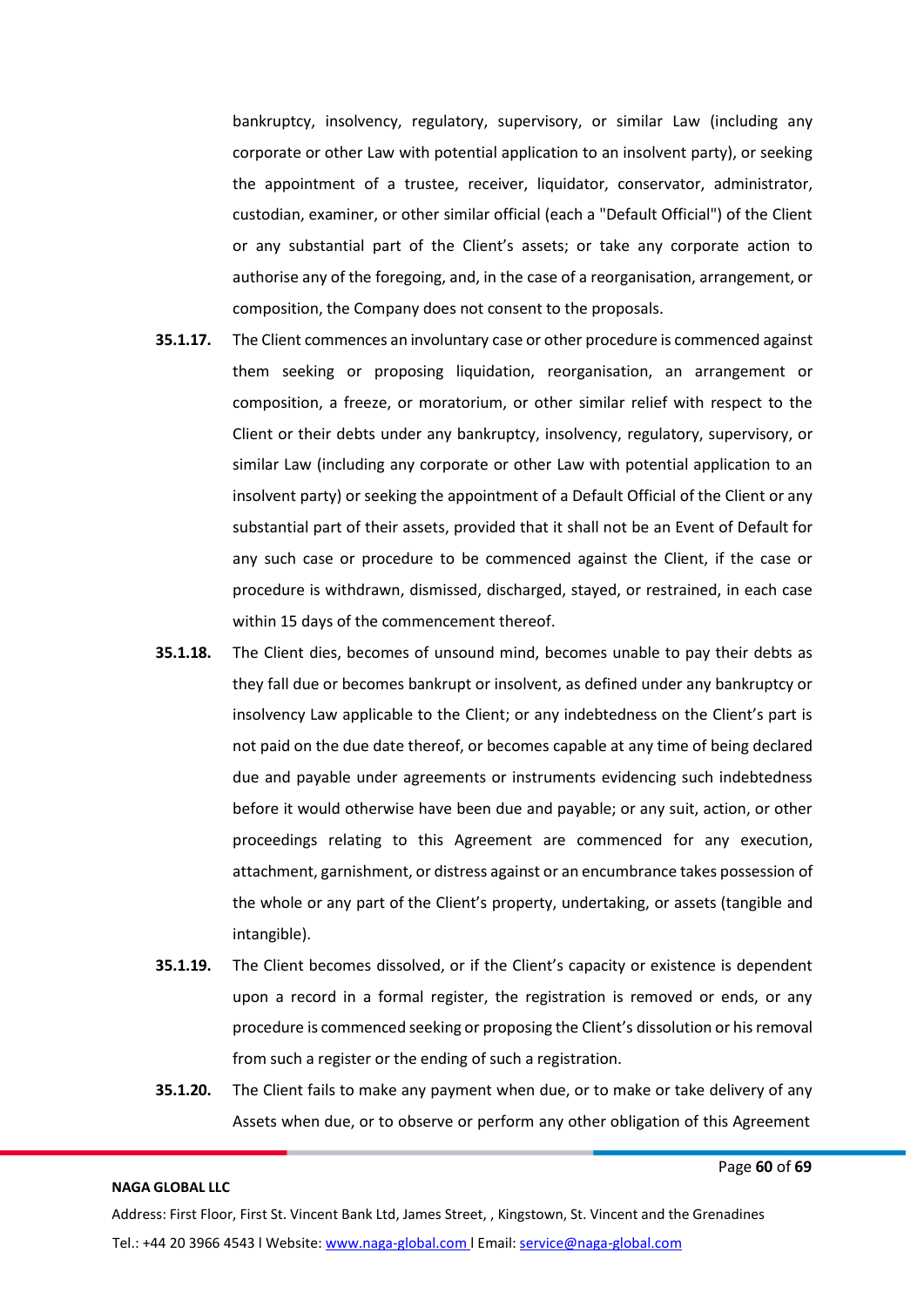or any Transaction in accordance with this Agreement, and such failure continuesfor one Business Day after notice of non-performance has been given by the Company to the Client.

- **35.1.21.** Any representation or warranty made, given, or deemed made or given by the Client under this Agreement or in connection with any Transaction in accordance with this Agreement, proves false or misleading in any material respect as at the time it was made, given or deemed to be made or given.
- **35.1.22.** The Client fails to pay any Margin Call demanded by the Company under the terms and conditions of this Agreement or any other agreement between the Client and the Company within the time specified in such demand. For the avoidance of doubt, notice of non-performance shall not be required for such failure to constitute an Event of Default.
- **35.2.** If an Event of Default occurs the Company may, at its absolute discretion, at any time and without prior Written Notice, take one or more of the following actions:
	- **35.2.1.** Terminate this Agreement immediately without prior notice to the Client.
	- **35.2.2.** Cancel any Open Positions.
	- **35.2.3.** Temporarily or permanently ban all or some access(es) to the Platform(s) or suspend or prohibit any functions of the Platform(s).
	- **35.2.4.** Reject any Order of the Client.
	- **35.2.5.** Restrict the Client's trading activity.
	- **35.2.6.** In the case of fraud, reverse the funds back to the real owner or according to the instructions of the law enforcement authorities of the relevant country or of the Payment Network / Institution or financial institution.
	- **35.2.7.** Cancel or reverse any profits or trading benefits and bonus gained through Abusive Trading. Losses resulting from Abusive Trading of the Client cannot be reversed. The Company has the right to cancel orders and reverse profits within fourteen (14) Business Days.
	- **35.2.8.** Take legal action for any losses suffered by the Company.
	- **35.2.9.** Block the IP address of the Client who sends massive requests on the server which may cause delays in the execution time.
	- **35.2.10.** Cancel all the Client's outstanding orders and should the Company deem it appropriate and to the extent possible treat all and any Transactions under this Agreement then outstanding as having been cancelled or terminated or close out,

#### **NAGA GLOBAL LLC**

Page **61** of **69**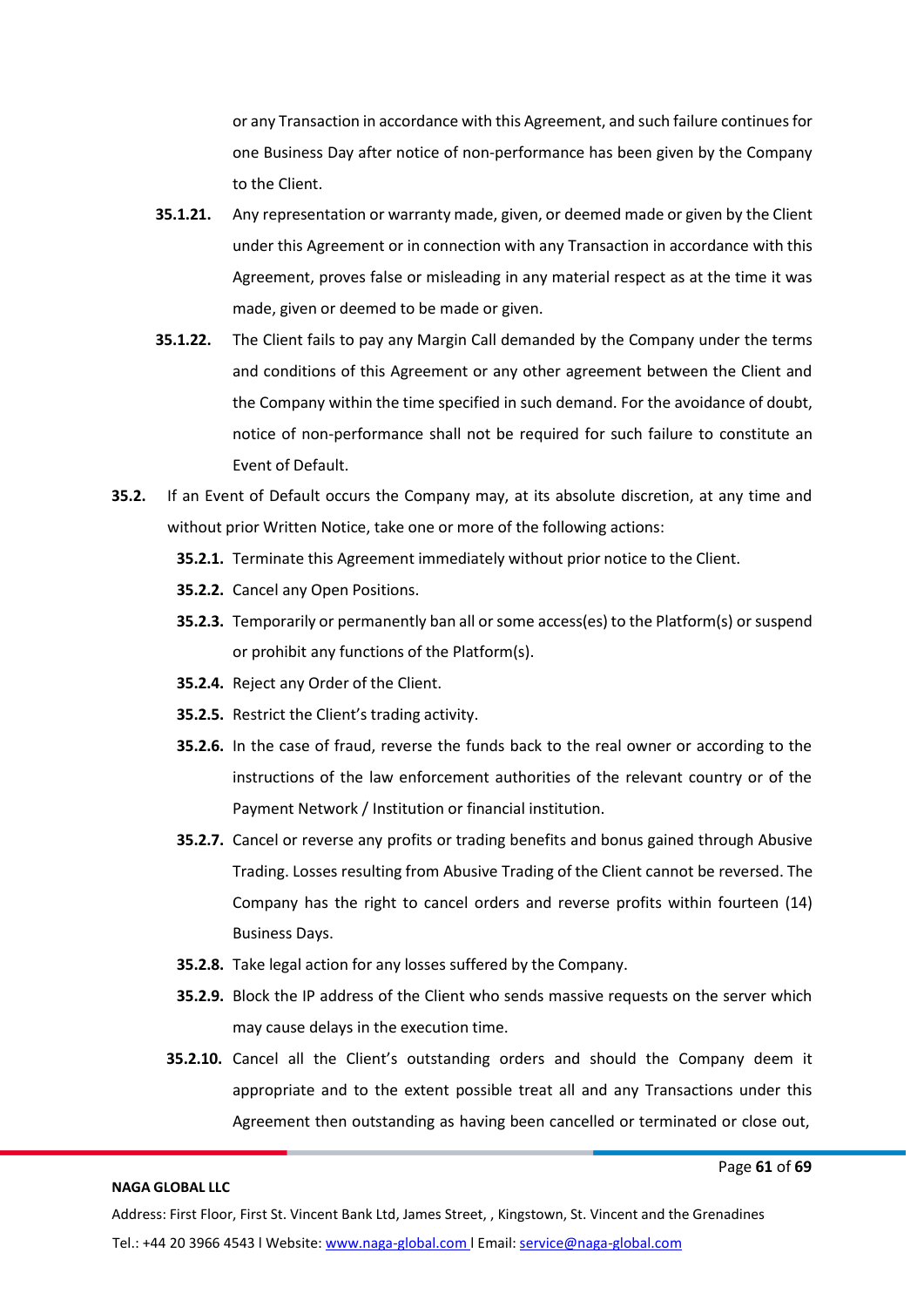replace or reverse any Transaction in accordance with the terms and conditions of this Agreement.

- **35.2.11.** Set off any obligation the Company or its Affiliates owe to the Client, and to apply all or any Cash the Company or its Affiliates hold for the Client's or the Client's Affiliate account, or which the Company is entitled to receive on the Client's behalf.
- **35.2.12.** Combine the Client and their Affiliate's Accounts with the Company and convert any currency into any other currency.
- **35.2.13.** Take, or refrain from taking, such other action at such time or times and in such manner as, at the Company's sole discretion, the Company considers necessary or appropriate to cover, reduce or eliminate its Loss or liability under or in respect of any Transactions, Positions or commitments under the terms of this Agreement.
- **35.2.14.** Apply the proceeds of any of the foregoing in or towards satisfaction of any obligation or liability the Client or their Affiliates may have to the Company or the Company's Affiliates (including any contingent or prospective liability).
- **35.3.** Without prejudice and in addition to any general lien, right of set-off or other similar right which the Company may be entitled to exercise whether by Law or otherwise over any of the Client's or their Affiliate's Cash or Assets, the Client or their Affiliate's Cash or Assets shall be subject to a general lien in the Company's favour, in so far as there remain any outstanding amounts due and/or liabilities (whether actual or contingent) outstanding from the Client to the Company's or the latter's Affiliates.

#### **36. MISCELLANEOUS**

#### **36.1. Transfers and Assignments**

**36.1.1.** The Agreement shall be for the benefit of and binding upon the Company and the Client and its respective successors and assigns. The Client shall not assign, charge, or otherwise transfer or purport to assign, charge or otherwise transfer their rights or obligations under these Agreement or any interest in these Agreement, without the Company's prior written consent, and any purported assignment, charge, or transfer in violation of this Clause shall be void. The Client agrees that the Company may without further notice to the Client and subject to the Applicable Laws and Regulations, transfer by whatever means it considers appropriate all or any of its rights, benefits, obligations, risks and/or interests under these Terms to any person who may enter into a contract with the Company in connection with such transfer and

#### **NAGA GLOBAL LLC**

Page **62** of **69**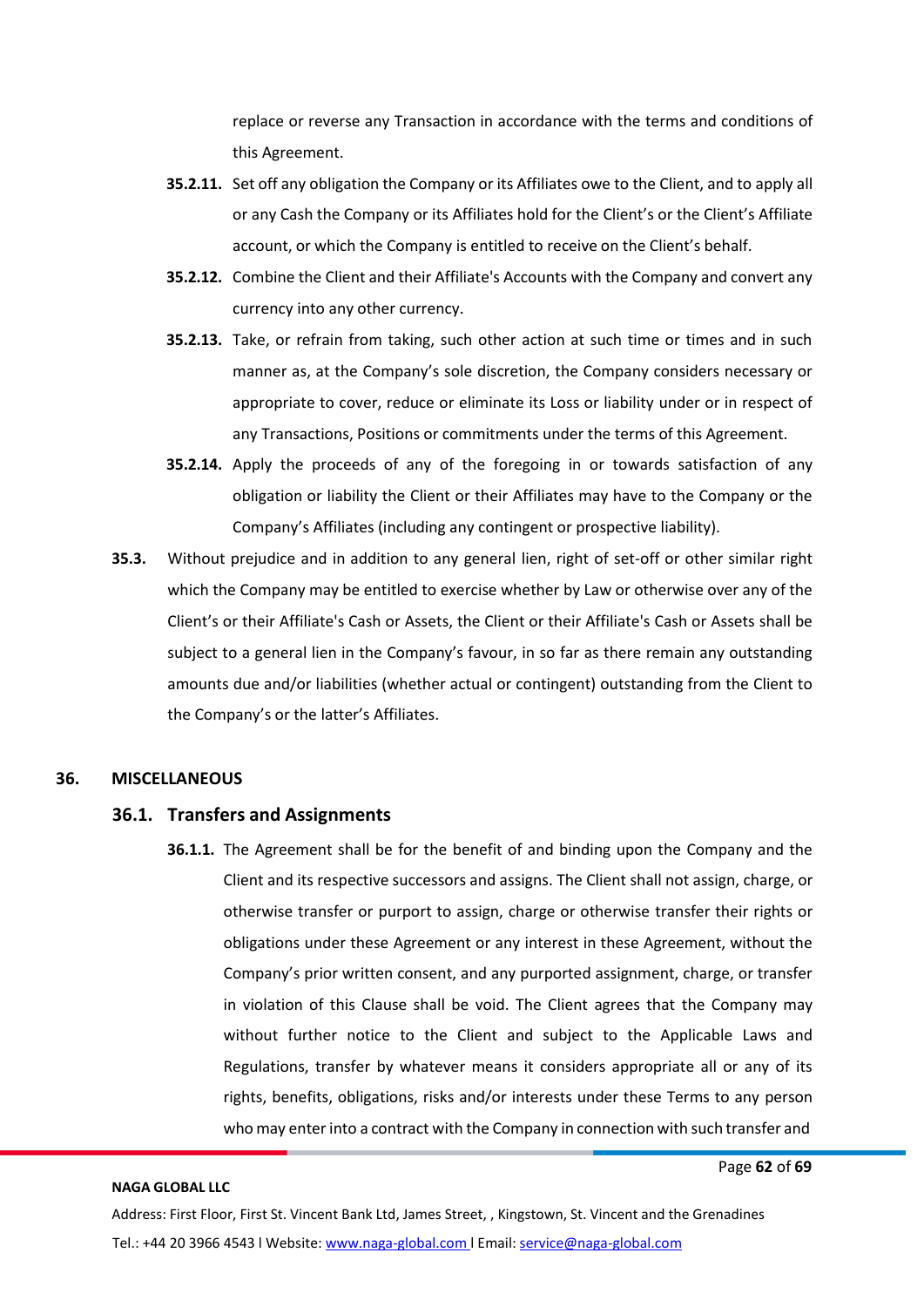the Client agrees, that the Company may transfer to such person all information which the Company holds about the Client.

# **36.2. Set - Off**

**36.2.1.** Without prejudice to any other rights to which the Company may be entitled, the Company may at any time and without notice to the Client set-off any amount (whether actual or contingent, present, or future) owed by the Client to the Company against any amount (whether actual or contingent, present, or future) owed by the Company to the Client. For these purposes, the Company may ascribe a commercially reasonable value to any amount which is contingent or which for any other reason is unascertained.

# **36.3. Parietal Invalidity**

**36.3.1.** If, at any time, any provision of these Agreement is or becomes illegal, invalid, or unenforceable in any respect under the Law of any jurisdiction, neither the legality, validity or enforceability of the remaining provisions of these Terms nor the legality, validity or enforceability of such provision under the Law of any other jurisdiction shall in any way be affected or impaired.

# **36.4. SEVERABILITY**

**36.4.1.** Should any part of this Agreement be held by any Court of competent jurisdiction to be invalid, unenforceable or illegal or contravenes any rule, regulation or by Law of any Market or regulator, the remaining provisions of this Agreement shall be construed as having full legal force and enforceability, and the Parties shall take all measures to agree in good faith on a new valid provision to replace the invalid one, so that such new provision is maximally close in its purpose to the provision declared as invalid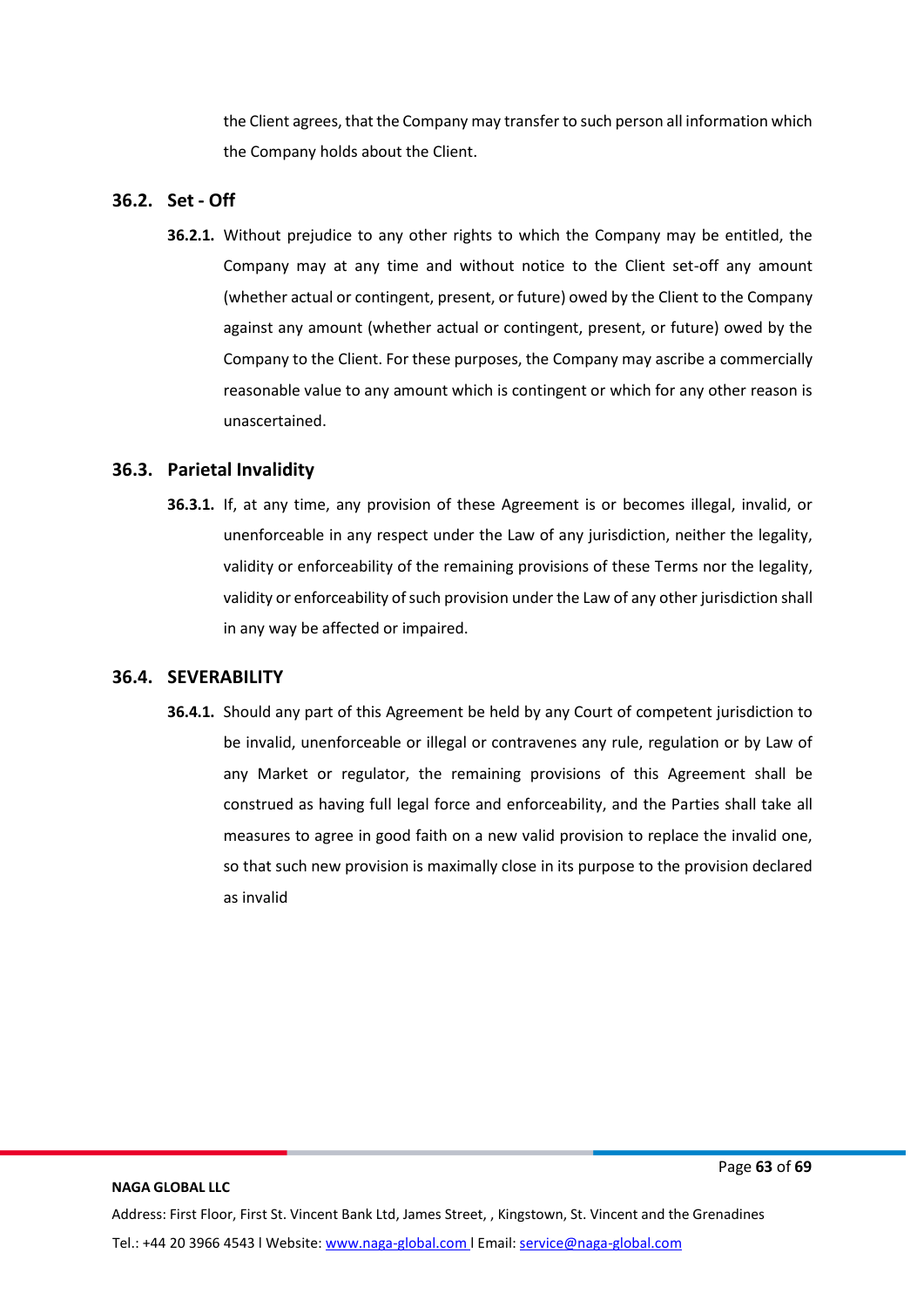#### **SCHEDULE A: GLOSSARY**

- **1. Abusive behaviour:** includes offensive language, aggressive or threatening behaviour and/or racist, sexist, or homophobic language and any other form of discrimination and/or other form of verbal violence and/or harassment and/or any other form of bad faith.
- **2. Abusive Trading**: includes any of the following actions such as, but not limited to, placing "buy stop" and/or "sell stop" Orders prior to the release of financial data and news related to the Underlying Market, arbitrage, latency trading, manipulations, a combination of faster/slower feeds, abuse of the cancelation of trades feature available on the Platform, the use (without the prior and express written consent of the Company) of any software/system (e.g. Expert Advisor(s), Trading systems/programs, robots, spiders and/or any automated data entry system) with the Platform, the use (without the prior and express written consent of the Company) of any software/system, which applies artificial intelligence analysis to the to the Company's systems and /or Platform(s) and/or Client Account.
- **3. Access Data:** shall mean the Login and Password of the Client, which are required for the Client to be able to access and use the Platform(s), and the telephone password, which is required to place Orders via phone and any other secret codes issued by the Company to the Client.
- **4. Account Opening Application Form:** shall mean the application form/questionnaire completed by the Client in order to apply for the Company's Services under this Agreement and a Client Account, via which form/questionnaire the Company will obtain amongst other things information for the Client's identification and due diligence and their categorization
- **5. Affiliate:** is a third party (legal Entity or Physical Person) who is engaged to promote the brand of the Company online, use their website as a portal for displaying promotional and advertising content, host marketing material and direct web-traffic to the Company's website, increase the online profile of the Company through search engine optimisation and perform any other similar (with the abovementioned) activity.
- **6. Ask:** shall mean the higher price in a Quote at which the Client may buy.

#### **NAGA GLOBAL LLC**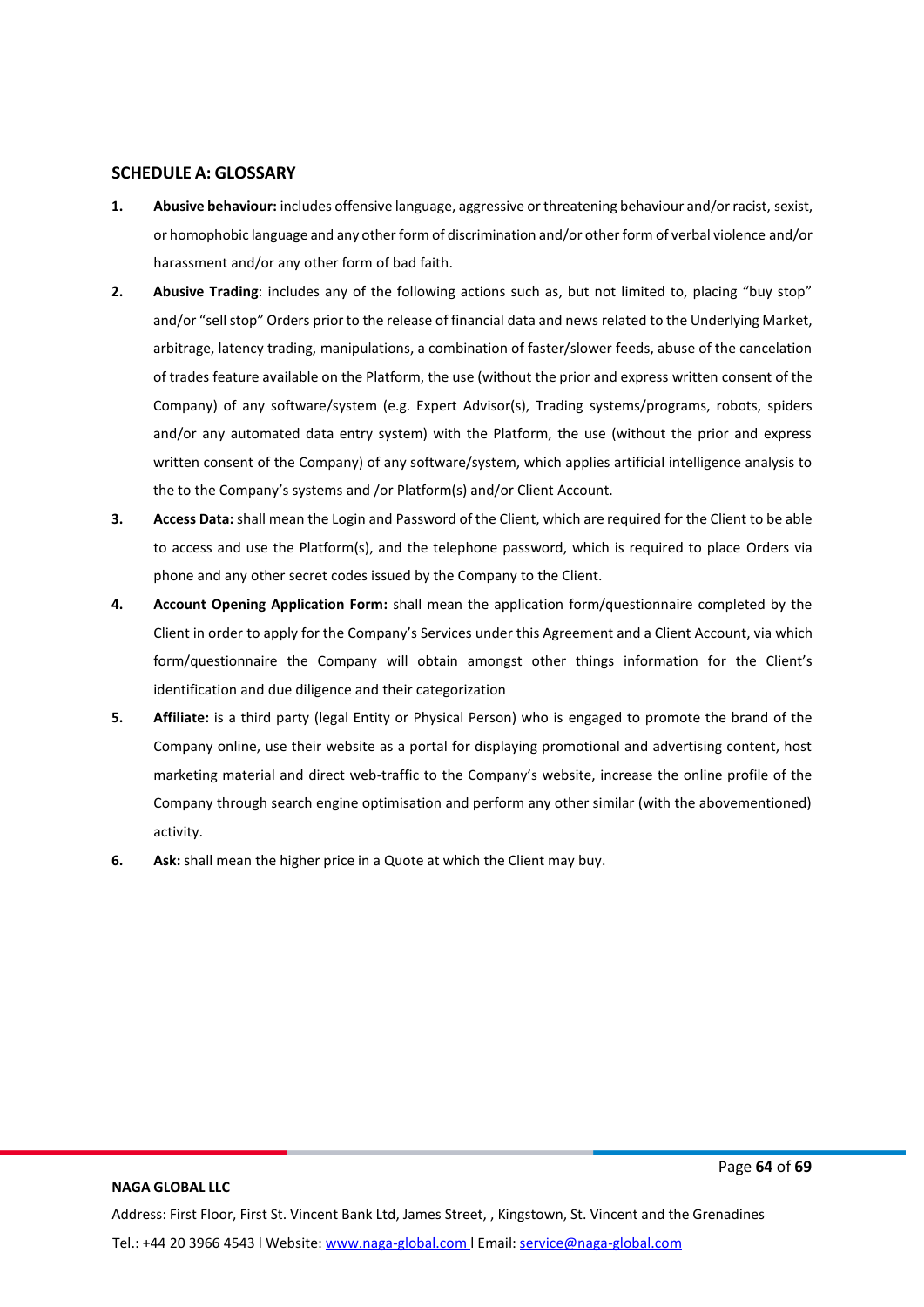- **7. Authorised Representative:** means the person who is expressly authorised by the Client to act on their behalf; the above-mentioned relationship is documented through a Power of Attorney, a copy of which is held by the Company.
- **8. Balance:** means the funds available in an Account that can be used for trading on financial instruments. It is equal to Net Deposits plus any realized profit or loss.
- **9. Base Currency:** shall mean the first currency in the Currency Pair against which the Client buys orsells the Quote Currency.
- **10. Bid:** shall mean the lower price in a Quote at which the Client may sell.
- **11. Business Day:** shall mean any day, other than a Saturday or a Sunday, or the 25th of December, or the 1st of January or any other international holidays to be announced on the Company's Website.
- **12. Client Account:** shall mean the unique personalized trading account of the Client consisting of all Completed Transactions, Open Positions and Orders on the Platform, the Balance of the Client money and deposit/withdrawal transactions of the Client money.
- **13. Client Bank Account:** shall mean an account held in the name of the Client with a Bank and/or other institution and/or any electronic payment provider and/or a credit card processor; and/or an account held in the name of the Company on behalf of the Client with a Bank and/or other institution and/or any electronic payment provider and/or a credit card processor.
- **14. Client Money:** means money that is paid into the Company and is held for the Client. It is calculated as money deposited by the Client in their Account, plus or minus any unrealised or realised profit or loss of an open position, plus or minus any amount that is due by the Client to the Company and vice versa.
- **15. Closed Position:** shall mean any position which has been closed.
- **16. Completed Transaction:** shall mean two counter deals of the same size (opening a position and closing a position), buy then sell and vice versa.
- **17. Contract for Differences (CFDs):** CFDs are derivative financial products that are traded on margin ('Leveraged Products'). CFDs, which are traded off exchange (or OTC), are agreements to exchange the difference in value of a particular instrument or currency between the time at which the agreement is entered into and the time at which it is closed. This allows the Clients to replicate the economic effect of trading in particular currencies or other instruments without requiring actual ownership of those assets. A full list of the CFDs on offer by us is available on the Company's Website.
- **18. Contract Specifications:** shall mean the principal trading terms in CFD (for example Spread, Swaps, Lot Size, Initial Margin, Necessary Margin, Hedged Margin, the minimum level for placing Stop Loss, Take Profit and Limit Orders, financing charges, charges etc.) for each type of CFD as determined by the Company from time to time. The Contract Specifications appear on the Company's Website and/or Platform.
- **19. Cryptocurrency:** shall mean the peer-to-peer decentralised digital representation of value.
- **20. Currency of the Client Account:** shall mean the currency that the Client Account as offered by the Company from time to time.

Page **65** of **69**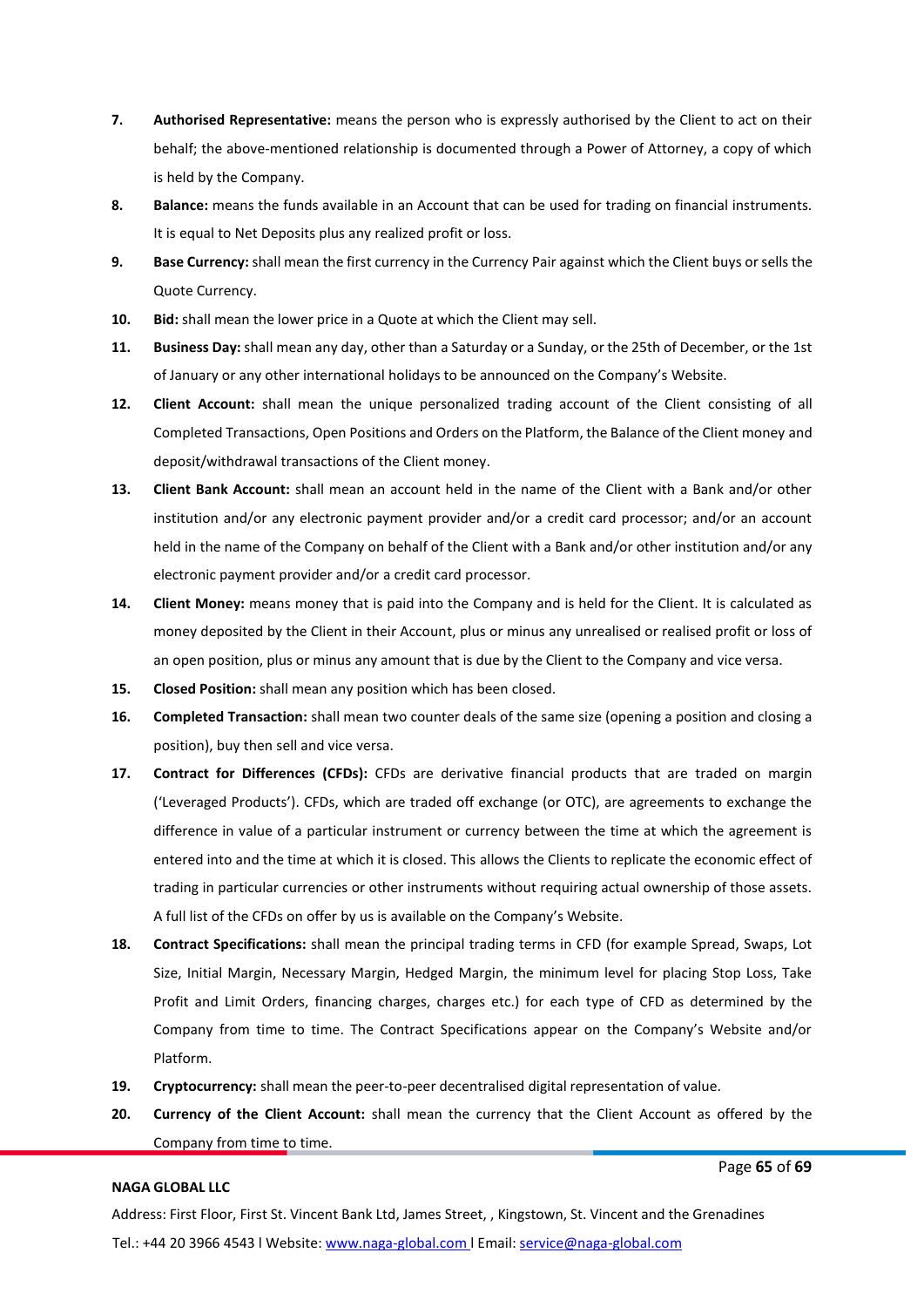- **21. Currency Pair:** shall mean the object or Underlying Asset of a CFD Transaction based on the change in the value of one currency against the other. A Currency Pair consists of two currencies (the Quote Currency and the Base Currency) and shows how much of the Quote currency is needed to purchase one unit of the Base Currency.
- **22. Custodian:** means a credit institution providing custody, registration and/or settlement services for money and Securities, a brokerage Company holding the respective license, a depository or a settlement system used by the Company.
- **23. Equity:** shall mean the Balance plus or minus any Profit or Loss that derives from Open Positions and shall be calculated as: Equity = Balance + Profit - Loss.
- **24. Expert Advisor:** shall mean a mechanical online trading system designed to automate trading activities on an electronic trading platform. It can be programmed to alert the Client of a trading opportunity and can also trade the Client's account, automatically managing all aspects of trading operations from sending orders directly to the Platform to automatically adjusting stop loss, trailing stops and take profit levels.
- **25. Extraordinary Cases:** shall mean that the Company is reacting to external factors.
- **26. Financial Instrument**: shall mean the Financial Instruments offered by the Company from time to time
- **27. Free Margin:** shall mean the amount of funds available in the Client Account, which may be used to open a position or maintain an Open Position. Free Margin shall be calculated as follows: Free margin = Equity - Used Margin.
- **28. Hedged Margin:** for CFD trading shall mean the necessary margin required by the Company so as to open and maintain Matched Hedged Positions.
- **29. Hedged Positions:** for CFD trading shall mean Long and Short Positions of the same Transaction Size opened on the Client Account for the same CFD.
- **30. Initial Margin:** for CFD trading shall mean the necessary margin required by the Company so as to open a position.
- **31. Latency Trading:** shall mean the use of a time disparity and earning profits with a computer algorithm for trading when that trade is executed solely because of a latency advantage.
- **32. Limit Order:** shall mean an order to buy or sell a specific Instrument at a specified price limit or better. For example, an order to sell an Instrument at a price that is higher than the current Underlying Market price or an order to buy an Instrument at a price that is lower than the current Underlying Market price.
- **33. Liquidity Provider:** shall mean any financial institution, bank, systematic internaliser, prime broker, market maker who holds himself out on the financial markets on a continuous basis as being willing to deal on own account by buying and selling financial instruments against his proprietary capital at prices defined by him and/or facilitate the execution of transactions in Financial instruments; Liquidity provider will offer different spreads for different pairs and different volumes for each pair.

#### Page **66** of **69**

#### **NAGA GLOBAL LLC**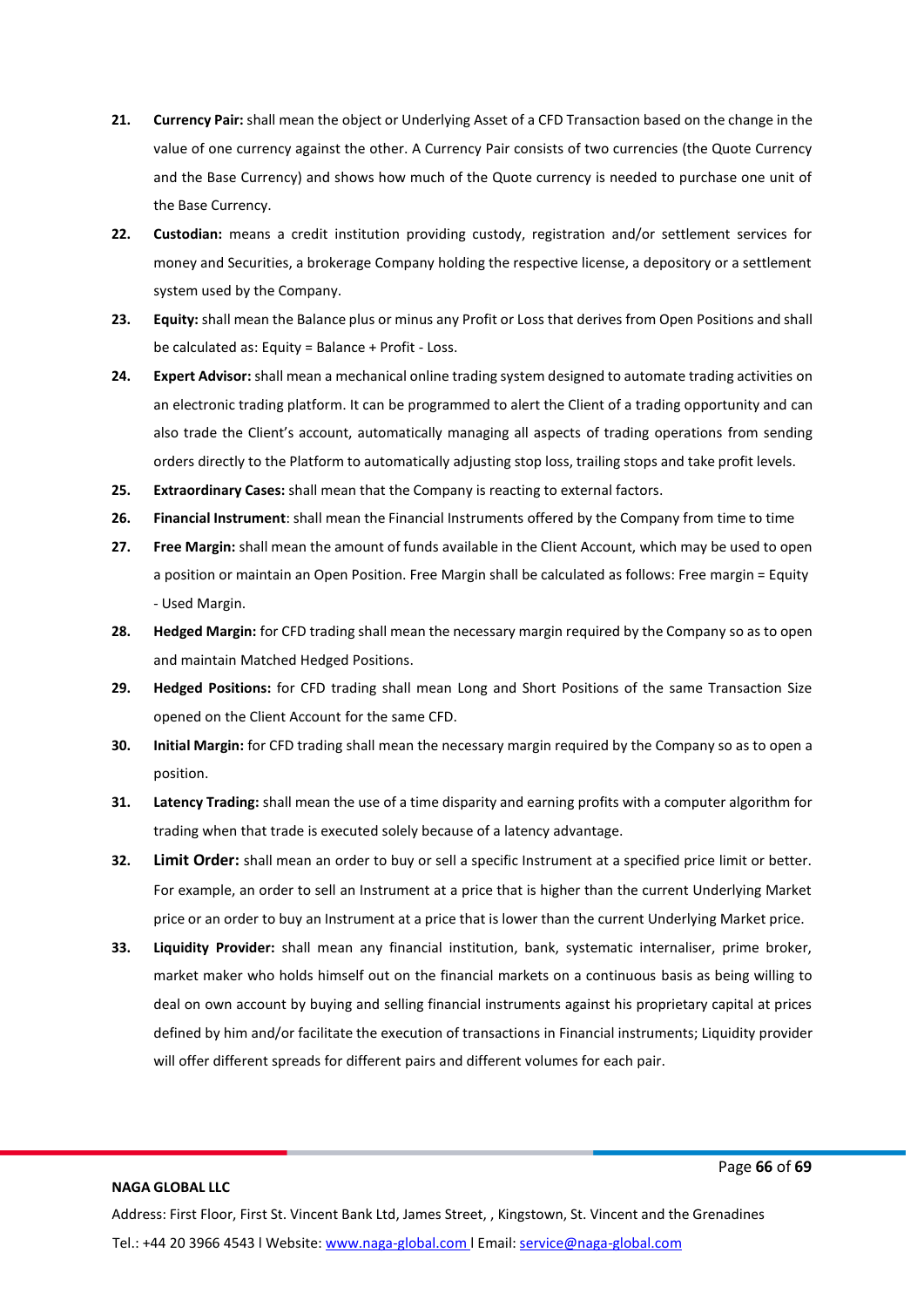- **34. Long (Buy) Position:** for CFD trading shall mean a buy position that appreciates in value if underlying market prices increase. For example, in respect of Currency Pairs, buying the Base Currency against the Quote Currency.
- **35. Lot:** shall mean a unit measuring the Transaction amount specified for each Underlying Asset of a CFD.
- **36. Lot Size:** shall mean the number of Underlying Assets in one Lot in a CFD.
- **37. Margin:** shall mean the necessary guarantee funds so as to open or maintain Open Positions in a CFD Transaction.
- **38. Margin Call:** shall mean the situation when Margin Level in a Client's Account reaches 100% and the Company informs the Client on the trading platform to deposit additional Margin when the Client does not have enough Margin to open new positions.
- **39. Margin Level:** for CFD trading shall mean the percentage ratio of Equity to Used Margin. It is calculated as follows: Margin Level = (Equity / Used Margin) x 100%.
- **40. Margin Trading:** for CFD trading shall mean Leveraged trading when the Client may make Transactions having less funds on the Client Account in comparison with the Transaction Size, i.e. the practise where the Client makes a cash down payment (Margin) with the Company and maintains an amount of money according to Margin Level, giving the Client the right to place Orders in Foreign Exchange worth more than the Margin.
- **41. Maintenance Margin:** shall mean the Margin Level calculated by the Company at a certain moment of time that is required to maintain the Client's Open Positions as set out in Schedule 1 hereof.
- **42. Margin Requirement:** shall mean the requirements set out by the Company in respect of the amount of money necessary to open and maintain Open Positions. Margin Requirements include the Initial and Maintenance Margin Requirements as set out in Schedule 1 hereof. Margin Requirements always relate to each individual Client account and must be covered by margins available thereon.
- **43. Normal Market Size:** for CFD trading shall mean the maximum number of units of the Underlying Asset that are transmitted by the Company for execution.
- **44. Open Position:** shall mean any open CFD Position which has not yet been closed. In relation to CFD trading, this may be a Long Position or a Short Position which is not a Completed Transaction.
- **45. Order:** shall mean an instruction from the Client to trade in CFDs as the case may be.
- **46. Order Level:** for CFD trading shall mean the price indicated in the Order.
- **47. Outsourcing:** means an arrangement of any form between the Company and a service provider by which that service provider performs a process, a service or an activity which would otherwise be undertaken by the Company itself.
- **48. Parties:** shall mean the parties to this Client Agreement i.e., the Company and the Client.
- **49. Pending Order:** shall mean a Buy Limit, a Buy Stop, a Sell Limit, and a Sell Stop order.
- **50. Platform:** shall mean the electronic mechanism operated and maintained by the Company, consisting of a trading platform, computer devices, software, databases, telecommunication hardware, programs, and

Page **67** of **69**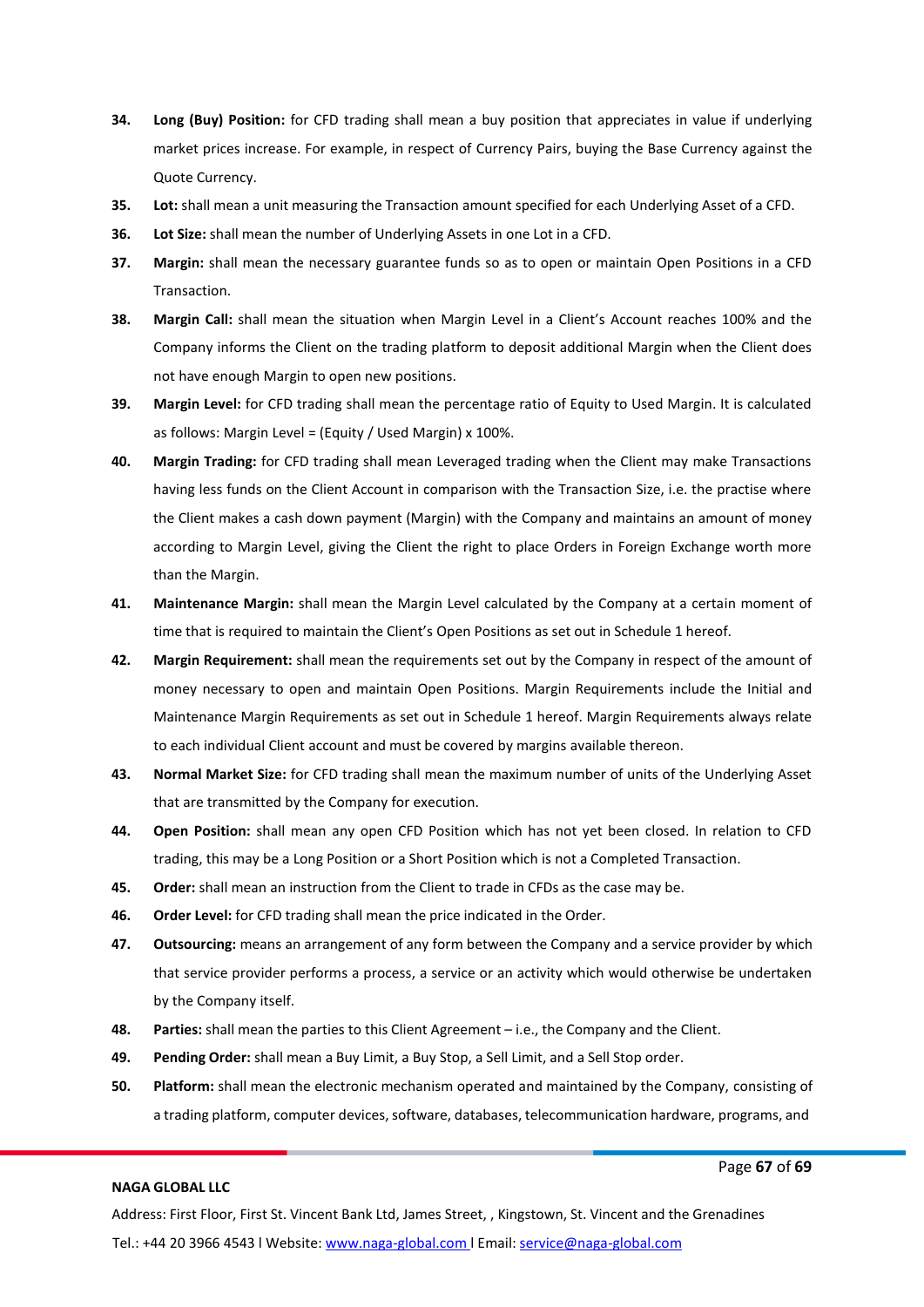technical facilities, which facilitates trading activity of the Client in Financial Instruments via the Client Account.

- **51. Quote:** shall mean the information of the current price for a specific Underlying Asset, in the form of the Bid and Ask prices.
- **52. Quote Currency:** shall mean the second currency in the Currency Pair which can be bought or sold by the Client for the Base Currency.
- **53. Quotes Base:** in relation to CFD trading shall mean Quotes Flow information stored on the Server.
- **54. Quotes Flow:** shall mean the stream of Quotes in the Platform for each CFD.
- **55. Rollover:** shall mean the carrying forward of future positions from one series, which is nearing expiry date, to the next one.
- **56. Segregated Account:** means an account held with a banking institution for the purposes of holding Client money. The account is held in trust with Clients as ultimate beneficiaries, in accordance with the applicable rules.
- **57. Server Time:** means UTC+2 (or UTC+3 if daylight saving time applies).
- **58. Short (Sell) Position:** for CFD trading shall mean a sell position that appreciates in value if underlying market prices fall. For example, in respect of Currency Pairs: selling the Base Currency against the Quote Currency. Short Position is the opposite of a Long Position.
- **59. Slippage:** shall mean the difference between the requested price of a Transaction in a CFD, and the price the Transaction is actually executed at. Slippage often occurs during periods of high volatility (for example due to news events), making an Order at a specific price impossible to execute, when market orders are used, and also when large Orders are executed when there may not be enough liquidity at the desired price level to maintain the expected price of trade.
- **60. Spread:** for CFD trading shall mean the difference between Ask and Bid of an Underlying Asset in a CFD at that same moment.
- **61. Stop Loss:** shall mean an instruction that is attached to a pending order or market order for minimising loss.
- **62. Stop Out:** shall mean the liquidation of a position when the Client's Account Margin Level drops below 50%. The Margin Level may be changed by the Company to match the one provided by the Liquidity Provider(s) and/or at the Company's own discretion.
- **63. Swap:** for CFD trading shall mean the interest added or deducted for holding a position open overnight.
- **64. Take Profit:** shall mean an instruction that is attached to a pending order or market order for realizing profits.
- **65. Trading Account and/or Trading Accounts:** shall mean the Client Account and/or the special personal account and/or accounts of a Client that have a unique number or numbers for internal calculation and Client deposits, opened by the Company in the name of the Client.
- **66. Trailing Stop:** in CFD trading shall mean a stop-loss order set at a percentage level below the market price for a long position. The trailing stop price is adjusted as the price fluctuates. A trailing stop order sets the

#### **NAGA GLOBAL LLC**

Page **68** of **69**